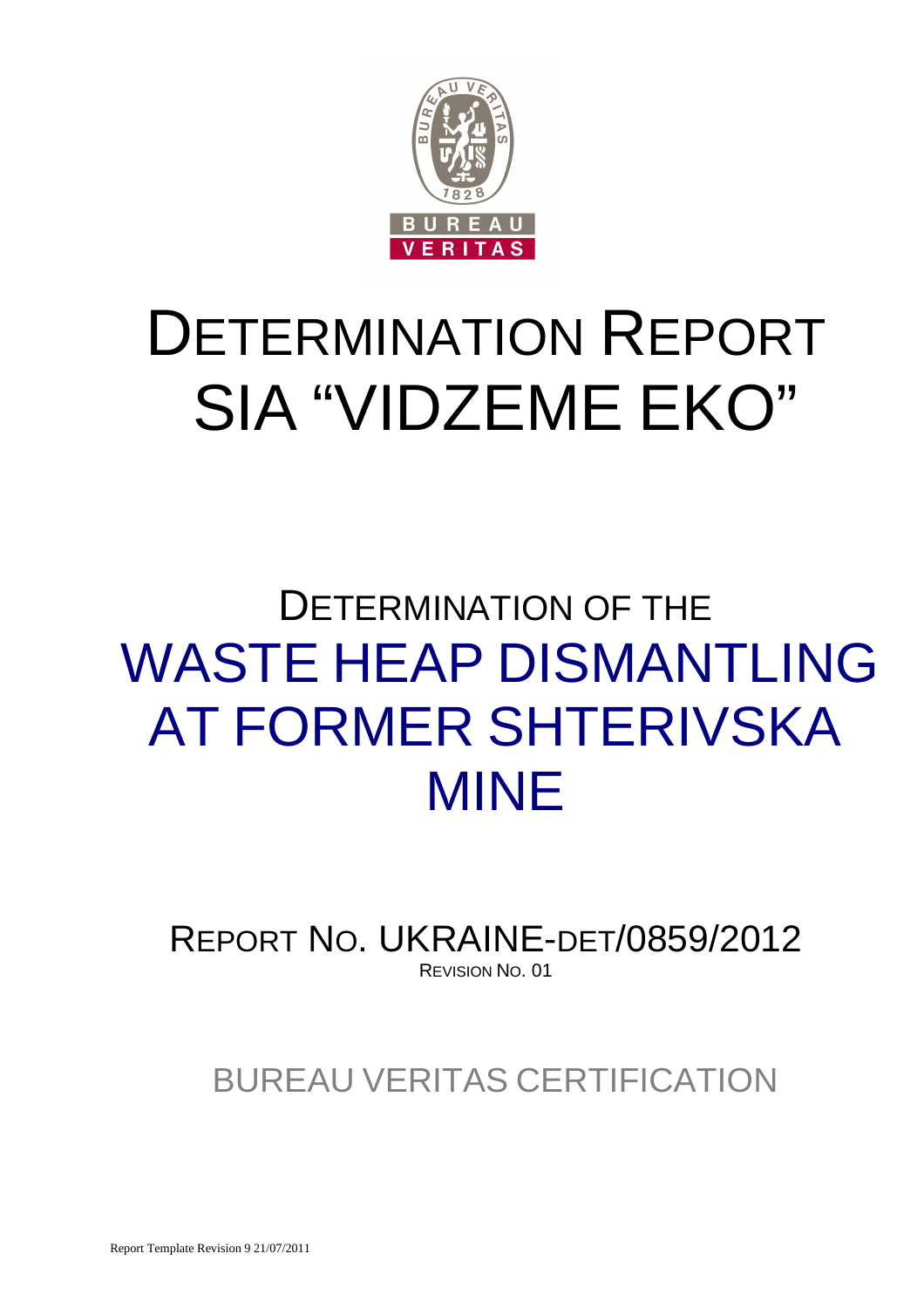

DETERMINATION REPORT: WASTE HEAP DISMANTLING AT FORMER SHTERIVSKA MINE

| Date of first issue:<br>01/12/2012 | Organizational unit:<br><b>Bureau Veritas Certification</b><br><b>Holding SAS</b> |
|------------------------------------|-----------------------------------------------------------------------------------|
| Client:                            | Client ref.:                                                                      |
| ISIA "Vidzeme Eko"                 | Victor Tkachenko                                                                  |

Summary:

Bureau Veritas Certification has made the determination of the "Waste heap dismantling at former Shterivska mine" project of SIA "Vidzeme Eko" located in Malomykolaivka urban village, Antratsyt District, Luhansk Region, Ukraine on the basis of UNFCCC criteria for the JI, as well as criteria given to provide for consistent project operations, monitoring and reporting. UNFCCC criteria refer to Article 6 of the Kyoto Protocol, the JI rules and modalities and the subsequent decisions by the JI Supervisory Committee, as well as the host country criteria.

The determination scope is defined as an independent and objective review of the project design document, the project's baseline study, monitoring plan and other relevant documents, and consisted of the following three phases: i) desk review of the project design and the baseline and monitoring plan; ii) follow-up interviews with project stakeholders; iii) resolution of outstanding issues and the issuance of the final determination report and opinion. The overall determination, from Contract Review to Determination Report & Opinion, was conducted using Bureau Veritas Certification internal procedures.

The first output of the determination process is a list of Clarification and Corrective Action Requests (CL and CAR), presented in Appendix A. Taking into account this output, the project proponent revised its project design document.

In summary, it is Bureau Veritas Certification's opinion that the project correctly applies Guidance on criteria for baseline setting and monitoring and meets the relevant UNFCCC requirements for the JI and the relevant host country criteria.

| Report No.:<br>UKRAINE-det/0859/2012                                                                                  | Subject Group:<br>JI   | Indexing terms                                                                           |
|-----------------------------------------------------------------------------------------------------------------------|------------------------|------------------------------------------------------------------------------------------|
| Project title:<br>Waste heap dismantling at former Shterivska mine                                                    |                        |                                                                                          |
| Work carried out by:<br>Svitlana Gariyenchyk- Team Leader,<br>Verifier<br>Vyacheslav Yeriomin – Team Member, Verifier | Lead                   | No distribution without permission from the<br>Client or responsible organizational unit |
| Work reviewed by:<br>Ivan Sokolov - Internal Technical Reviewer<br>Vasyl Kobzar- Technicla Specialist                 |                        | Limited distribution                                                                     |
| Work approved by:<br>Ivan Sokolov - Operational Manager                                                               |                        | Unrestricted distribution                                                                |
| Rev. No.:<br>Date of this revision:<br>03/12/2012<br>01                                                               | Number of pages:<br>51 |                                                                                          |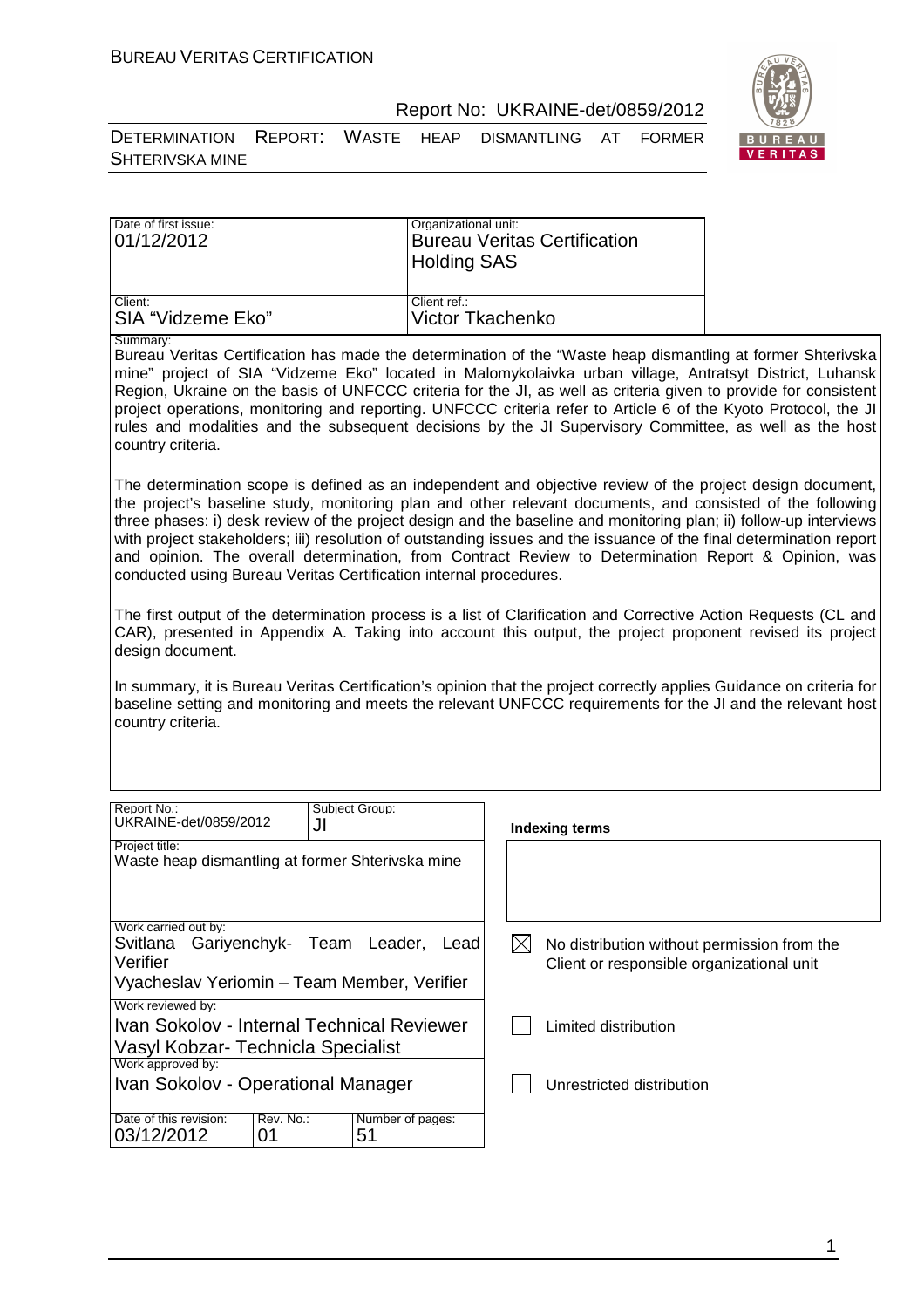DETERMINATION REPORT: WASTE HEAP DISMANTLING AT FORMER SHTERIVSKA MINE

# **Table of Contents Page 2014**

| $\mathbf{1}$<br>1.1<br>1.2   | Objective<br>Scope                                                                          | 3<br>3                                |
|------------------------------|---------------------------------------------------------------------------------------------|---------------------------------------|
| 1.3                          | Determination team                                                                          | 3                                     |
| $\overline{2}$<br>2.1<br>2.2 | <b>Review of Documents</b><br>Follow-up Interviews                                          | $\overline{4}$<br>$\overline{4}$<br>5 |
| 2.3                          | Resolution of Clarification and Corrective Action Requests                                  | 5                                     |
| 3                            |                                                                                             |                                       |
| $\overline{4}$               |                                                                                             |                                       |
| 4.1                          | Project approvals by Parties involved (19-20)                                               | $\overline{7}$                        |
| 4.2                          | Authorization of project participants by Parties involved (21)                              | 8                                     |
| 4.3                          | Baseline setting (22-26)                                                                    | 8                                     |
| 4.4                          | Additionality (27-31)                                                                       | 12                                    |
| 4.5                          | Project boundary (32-33)<br>Ошибка! Закладка не определена.                                 |                                       |
| 4.6                          | Crediting period (34)                                                                       | 14                                    |
| 4.7                          | Monitoring plan (35-39)                                                                     | 15                                    |
| 4.8                          | Leakage (40-41)                                                                             | 19                                    |
| 4.9                          | Estimation of emission reductions or enhancements of net removals<br>$(42-47)$              | 21                                    |
| 4.10                         | Environmental impacts (48)                                                                  | 22                                    |
| 4.11                         | Stakeholder consultation (49)                                                               | 23                                    |
| 4.12                         | Determination regarding small scale projects (50-57)                                        | 23                                    |
| 4.13                         | Determination regarding land use, land-use change and forestry<br>(LULUCF) projects (58-64) | 23                                    |
|                              | 4.14 Determination regarding programmes of activities (65-73)                               | 23                                    |
| 5                            | SUMMARY AND REPORT OF HOW DUE ACCOUNT WAS<br>TAKEN OF COMMENTS RECEIVED PURSUANT TO         |                                       |
| 6                            |                                                                                             |                                       |
| $\overline{7}$               |                                                                                             |                                       |
|                              |                                                                                             |                                       |

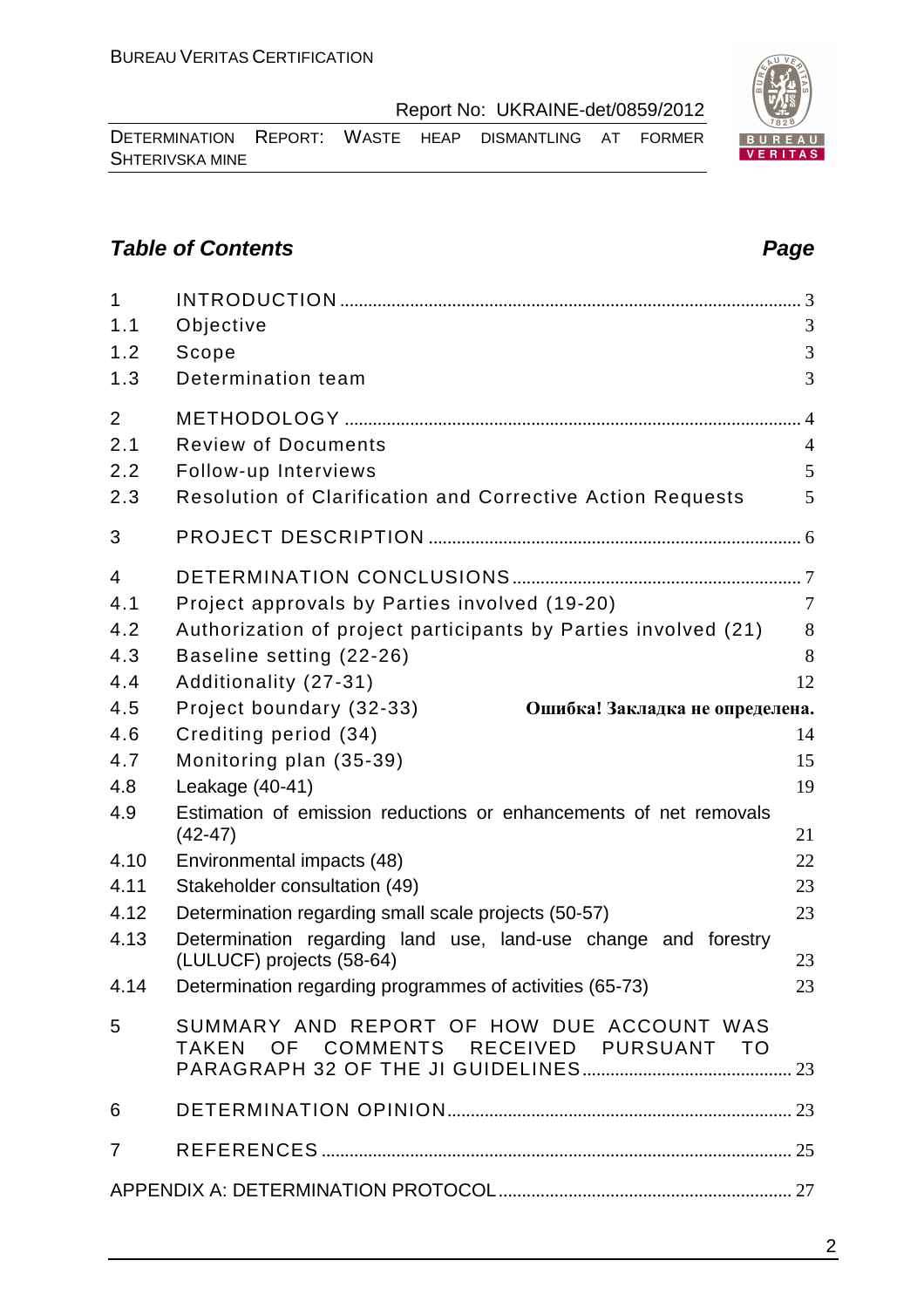DETERMINATION REPORT: WASTE HEAP DISMANTLING AT FORMER SHTERIVSKA MINE



# **1 INTRODUCTION**

SIA "Vidzeme Eko" has commissioned Bureau Veritas Certification to determine its JI project "Waste heap dismantling at former Shterivska mine" (hereafter called "the project") at Malomykolaivka urban village, Antratsyt District, Luhansk Region, Ukraine.

This report summarizes the findings of the determination of the project, performed on the basis of UNFCCC criteria, as well as criteria given to provide for consistent project operations, monitoring and reporting.

# **1.1 Objective**

The determination serves as project design verification and is a requirement of all projects. The determination is an independent third party assessment of the project design. In particular, the project's baseline, the monitoring plan (MP), and the project's compliance with relevant UNFCCC and host country criteria are determined in order to confirm that the project design, as documented, is sound and reasonable, and meets the stated requirements and identified criteria. Determination is a requirement for all JI projects and is seen as necessary to provide assurance to stakeholders of the quality of the project and its intended generation of emission reduction units (ERUs).

UNFCCC criteria refer to Article 6 of the Kyoto Protocol, the JI rules and modalities and the subsequent decisions by the JI Supervisory Committee, as well as the host country criteria.

# **1.2 Scope**

The determination scope is defined as an independent and objective review of the project design document, the project's baseline study and monitoring plan and other relevant documents. The information in these documents is reviewed against Kyoto Protocol requirements, UNFCCC rules and associated interpretations.

The determination is not meant to provide any consulting towards the Client. However, stated requests for clarifications and/or corrective actions may provide input for improvement of the project design.

# **1.3 Determination team**

The determination team consists of the following personnel:

Svitlana Gariyenchyk

Bureau Veritas Certification Team Leader, Climate Change Verifier

Vyacheslav Yeriomin

Bureau Veritas Certification Climate Change Verifier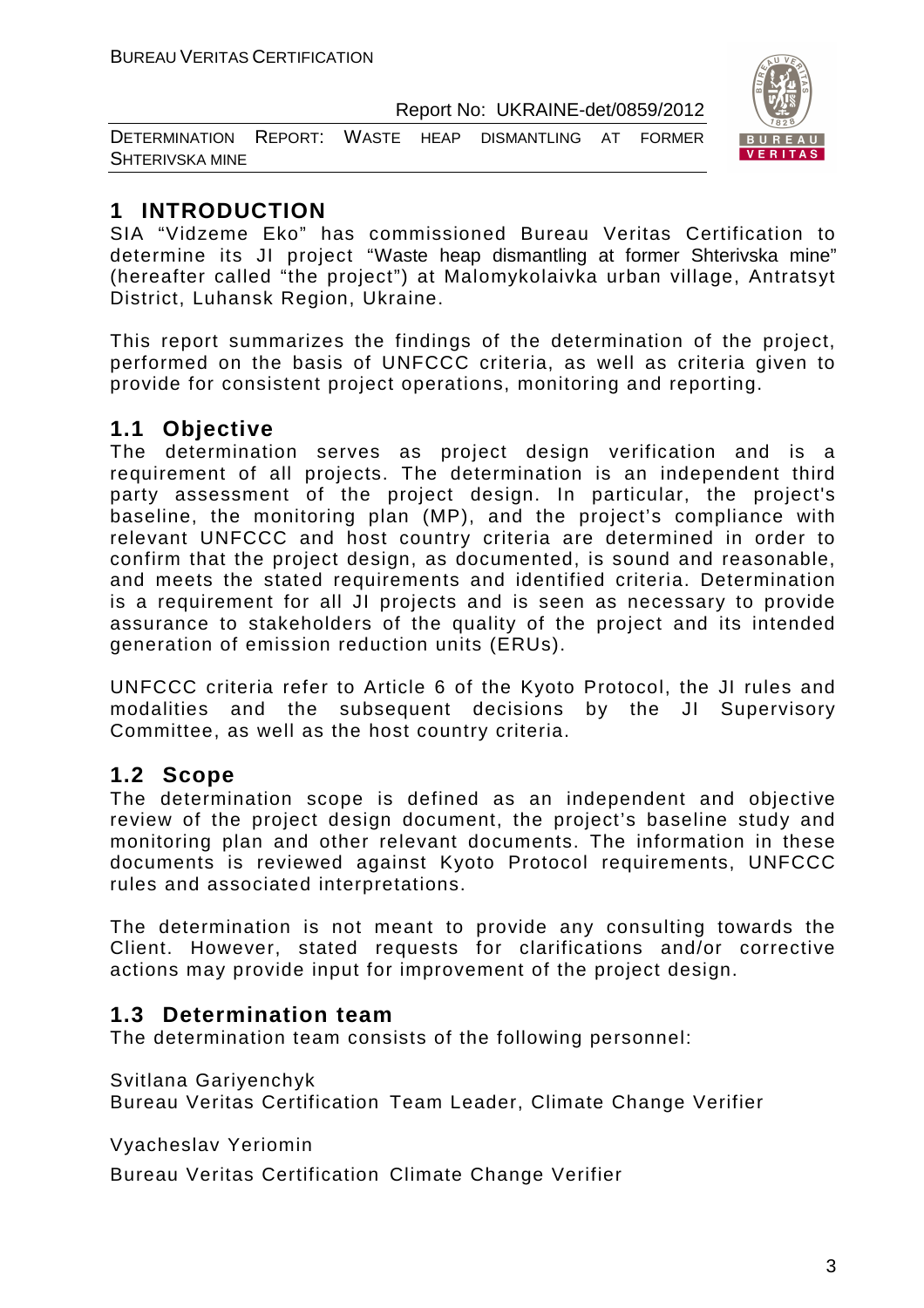DETERMINATION REPORT: WASTE HEAP DISMANTLING AT FORMER SHTERIVSKA MINE



This determination report was reviewed by:

Ivan Sokolov Bureau Veritas Certification, Internal reviewer

Vasyl Kobzar

Bureau Veritas Certification, Technical Specialist

# **2 METHODOLOGY**

The overall determination, from Contract Review to Determination Report & Opinion, was conducted using Bureau Veritas Certification internal procedures.

In order to ensure transparency, a determination protocol was customized for the project, according to the version 01 of the Joint Implementation Determination and Verification Manual, issued by the Joint Implementation Supervisory Committee at its 19 meeting on 04/12/2009. The protocol shows, in a transparent manner, criteria (requirements), means of determination and the results from determining the identified criteria. The determination protocol serves the following purposes:

- It organizes, details and clarifies the requirements a JI project is expected to meet;
- It ensures a transparent determination process where the determiner will document how a particular requirement has been determined and the result of the determination.

The completed determination protocol is enclosed in Appendix A to this report.

# **2.1 Review of Documents**

The Project Design Document (PDD) submitted by SIA "Vidzeme Eko" and additional background documents related to the project design and baseline, i.e. country Law, Guidelines for users of the joint implementation project design document form, Approved CDM methodology and/or Guidance on criteria for baseline setting and monitoring, Kyoto Protocol, Clarifications on Determination Requirements to be Checked by an Accredited Independent Entity were reviewed.

To address Bureau Veritas Certification corrective action and clarification requests, SIA "Vidzeme Eko" revised the PDD and resubmitted it on 03/12/2012.

The determination findings presented in this report relate to the project as described in the PDD version(s) 2.0.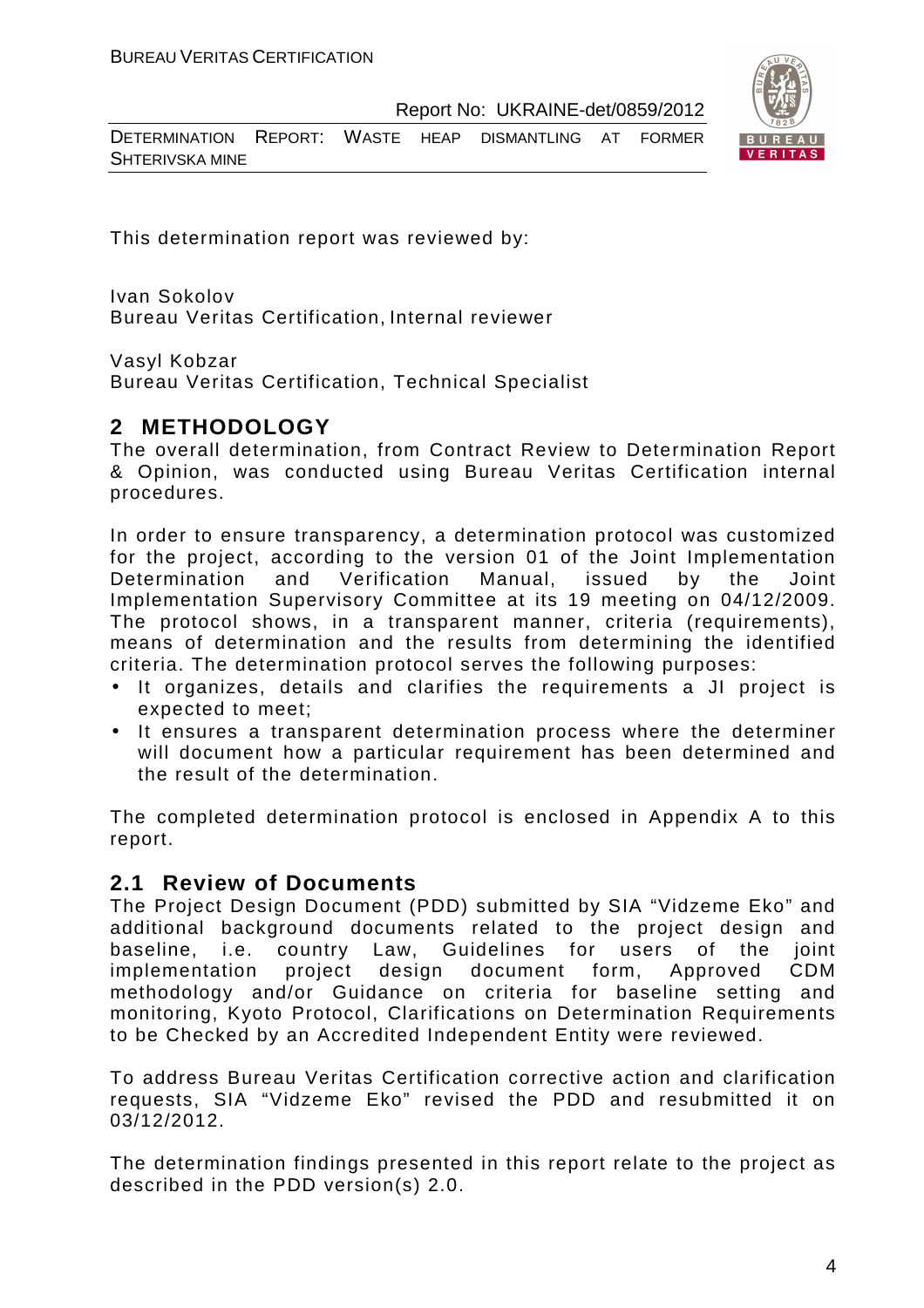

DETERMINATION REPORT: WASTE HEAP DISMANTLING AT FORMER SHTERIVSKA MINE

# **2.2 Follow-up Interviews**

On 01/12/2012 Bureau Veritas Certification performed on-site interviews with project stakeholders to confirm selected information and to resolve issues identified in the document review. Representatives of "Kompaniya "Persha Yurydychna" Ltd and SIA "Vidzeme Eko" were interviewed (see References). The main topics of the interviews are summarized in Table 1.

| Table 1 | <b>Interview topics</b> |  |
|---------|-------------------------|--|
|---------|-------------------------|--|

| <b>Interviewed</b><br>organization | <b>Interview topics</b>                                                |
|------------------------------------|------------------------------------------------------------------------|
| "Kompaniya "Persha                 | $\triangleright$ Project History                                       |
| Yurydychna" Ltd                    | $\triangleright$ Project Approach                                      |
|                                    | $\triangleright$ Project boundary                                      |
|                                    | <b>Implementation Schedule</b>                                         |
|                                    | $\triangleright$ Organization structure                                |
|                                    | $\triangleright$ Authorities and responsibilities                      |
|                                    | $\triangleright$ Training of personnel                                 |
|                                    | Quality management procedures and technologies                         |
|                                    | $\triangleright$ Records on rehabilitation/implementation of equipment |
|                                    | $\triangleright$ Metering equipment control                            |
|                                    | $\triangleright$ Metering record keeping system, database              |
|                                    | $\triangleright$ Technical documentation                               |
|                                    | $\triangleright$ Monitoring plan and procedures                        |
|                                    | <b>Permits and licenses</b>                                            |
| <b>CONSULTANT</b>                  | <b>Baseline methodology</b><br>➤                                       |
| SIA "Vidzeme Eko"                  | Monitoring plan<br>➤                                                   |
|                                    | <b>Additionality proofs</b><br>➤                                       |
|                                    | Calculation of emission reductions                                     |

# **2.3 Resolution of Clarification and Corrective Action Requests**

The objective of this phase of the determination is to raise the requests for corrective actions and clarification and any other outstanding issues that needed to be clarified for Bureau Veritas Certification positive conclusion on the project design.

If the determination team, in assessing the PDD and supporting documents, identifies issues that need to be corrected, clarified or improved with regard to JI project requirements, it will raise these issues and inform the project participants of these issues in the form of:

(a) Corrective action request (CAR), requesting the project participants to correct a mistake in the published PDD that is not in accordance with the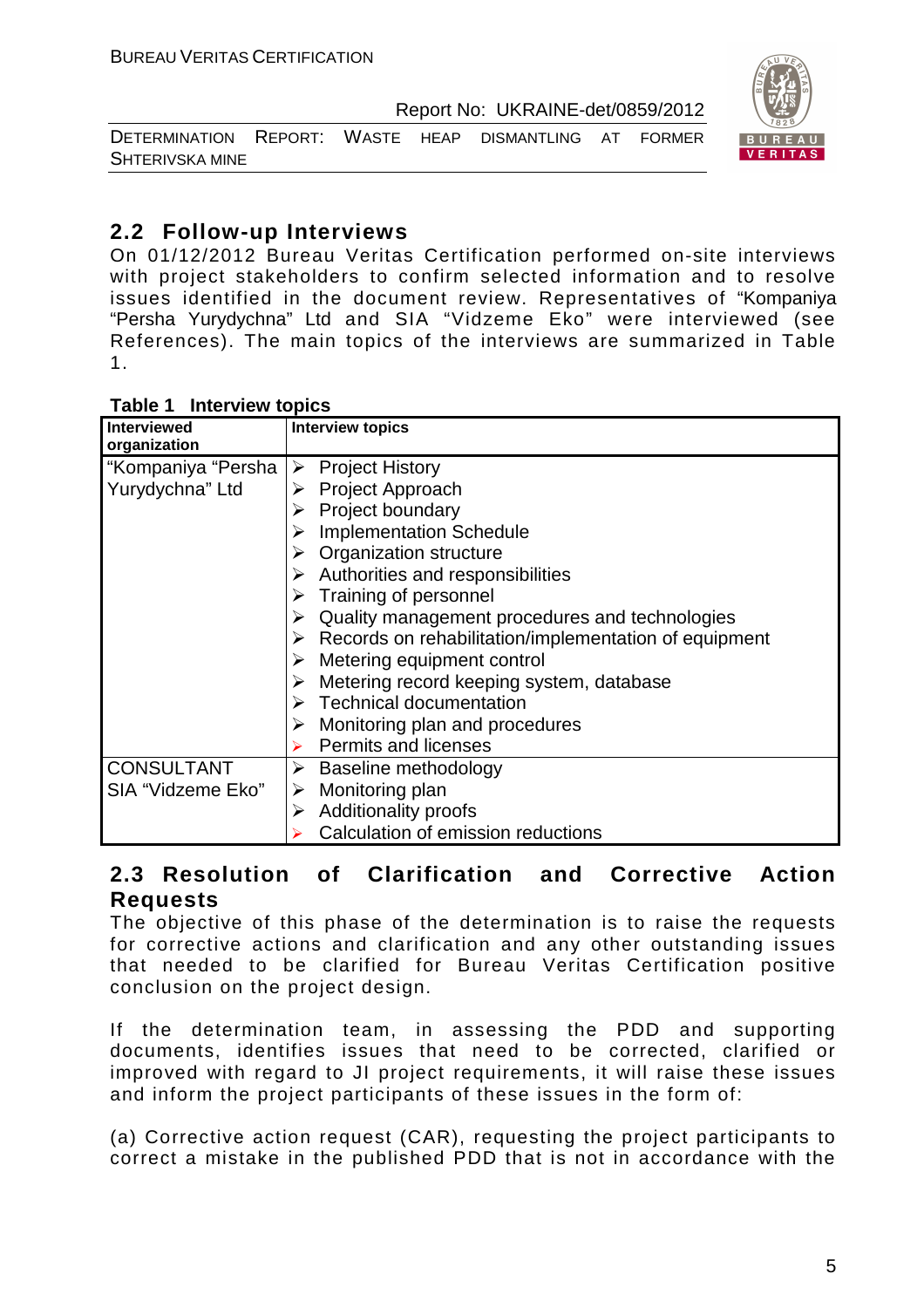DETERMINATION REPORT: WASTE HEAP DISMANTLING AT FORMER SHTERIVSKA MINE



(technical) process used for the project or relevant JI project requirement or that shows any other logical flaw;

(b) Clarification request (CL), requesting the project participants to provide additional information for the determination team to assess compliance with the JI project requirement in question;

(c) Forward action request (FAR), informing the project participants of an issue, relating to project implementation but not project design, that needs to be reviewed during the first verification of the project.

The determination team will make an objective assessment as to whether the actions taken by the project participants, if any, satisfactorily resolve the issues raised, if any, and should conclude its findings of the determination.

To guarantee the transparency of the verification process, the concerns raised are documented in more detail in the determination protocol in Appendix A.

# **3 PROJECT DESCRIPTION**

Proposed project consists in full dismantling of waste heap of former "Shterivska" mine with sorting of obtained coal containing rock mass.

Proposed project encompasses abovementioned waste heap, mobile sorting Unit McClosskey R155 and point of coal saving (sheds)

"Kompaniya "Persha Yurydychna" Ltd is owner of waste heap.

Technologies employed in the project activity are described below

The rock mass after dismantling by bulldozers is loaded by Loaders into the transportable sifter McCloskey R155 (for sorting into classes 0-30 mm and +30 mm).

Product of sifter screens +30 mm through discharge conveyor, equipped with built-in nozzles for humidification, is filled on the intermediate platform without significant accumulation. From the intermediate platform this fraction is loaded into trucks and transported to the consumer.

Product of sorting class 0-30 through discharge conveyor equipped with built-in nozzles for humidification is emptied on the intermediate platform without significant accumulation, where loader loads it in vehicles or on a platform (warehouse) for storage. Warehouse is used if necessary without long-term storage. From storage the rock mass 0-30 mm by loader is loaded into vehicles for further transporting to consumer. Waste is transported to the flat dump near the dismantled old.

Class +30 mm is expected (as required under discharging tray of sifter) to be loaded into transports and delivered to customers for building and repairing of category 4-5 roads. Class 0-30 mm is loaded into transports and undergoes a mandatory procedure of weighting and is sent to the consumer for blending and subsequent combustion in the thermal power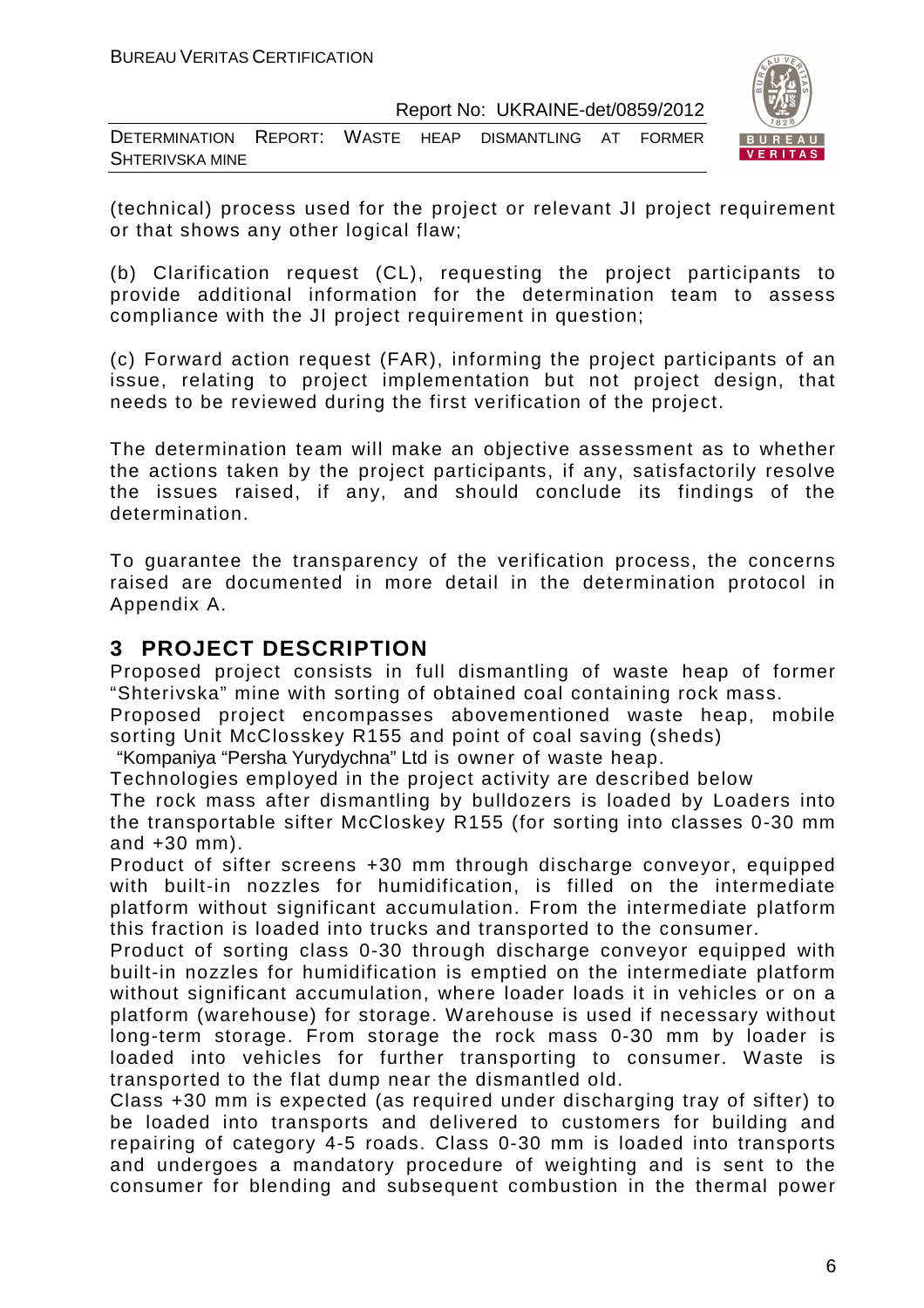

DETERMINATION REPORT: WASTE HEAP DISMANTLING AT FORMER SHTERIVSKA MINE

plants or boiler houses. Blending of fraction (0-30) with a steam coal allows to realize the fine finishing of quality the energy coal to the requirements of Standart 4083-2002, without compromising the quality of fuel on the one hand, but resulting in saving valuable energy coal on the other hand

The proposed project is aimed at reducing anthropogenic emissions. Emission reductions created by:

- Elimination of greenhouse gases sources associated with waste heaps burning, by extracting coal from the rock dumps;

- Reduction of uncontrolled methane emissions due to replacement of coal that would have been extracted through mining;

- Reduction of electricity consumption at waste heap dismantling in comparison to electricity consumption at coal mine.

Identified problem areas for project descriptions, project participants' responses and conclusions of Bureau Veritas Certification are described in Annex A (refer to CAR01-CAR04, CL01, CL02)

# **4 DETERMINATION CONCLUSIONS**

In the following sections, the conclusions of the determination are stated.

The findings from the desk review of the original project design documents and the findings from interviews during the follow up visit are described in the Determination Protocol in Appendix A.

The Clarification and Corrective Action Requests are stated, where applicable, in the following sections and are further documented in the Determination Protocol in Appendix A. The determination of the Project resulted in 15 Corrective Action Requests and 3 Clarification Requests.

The number between brackets at the end of each section corresponds to the DVM paragraph

# **4.1 Project approvals by Parties involved (19-20)**

The project has already received Letter of Endorsement #3611/23/7 dated 23/11/2012 issued by State Environmental Investment Agency.

The Bureau Veritas Certification obtained Letter of Endorsement from SIA "Vidzeme-Eko" and doesn't doubt in its authenticity.

As for this time no written project approvals of the project from the Parties Involved are available (see CAR05 pending till the Host Party LoA received). After receiving Determination Report from the Accredited Independent Entity (AIE) project documentation will be submitted to the Ukrainian Designated Focal Point (DFP) which is State Environment Investment Agency for receiving the Letter of Approval.

The written approvals from the other Party will be obtained later on.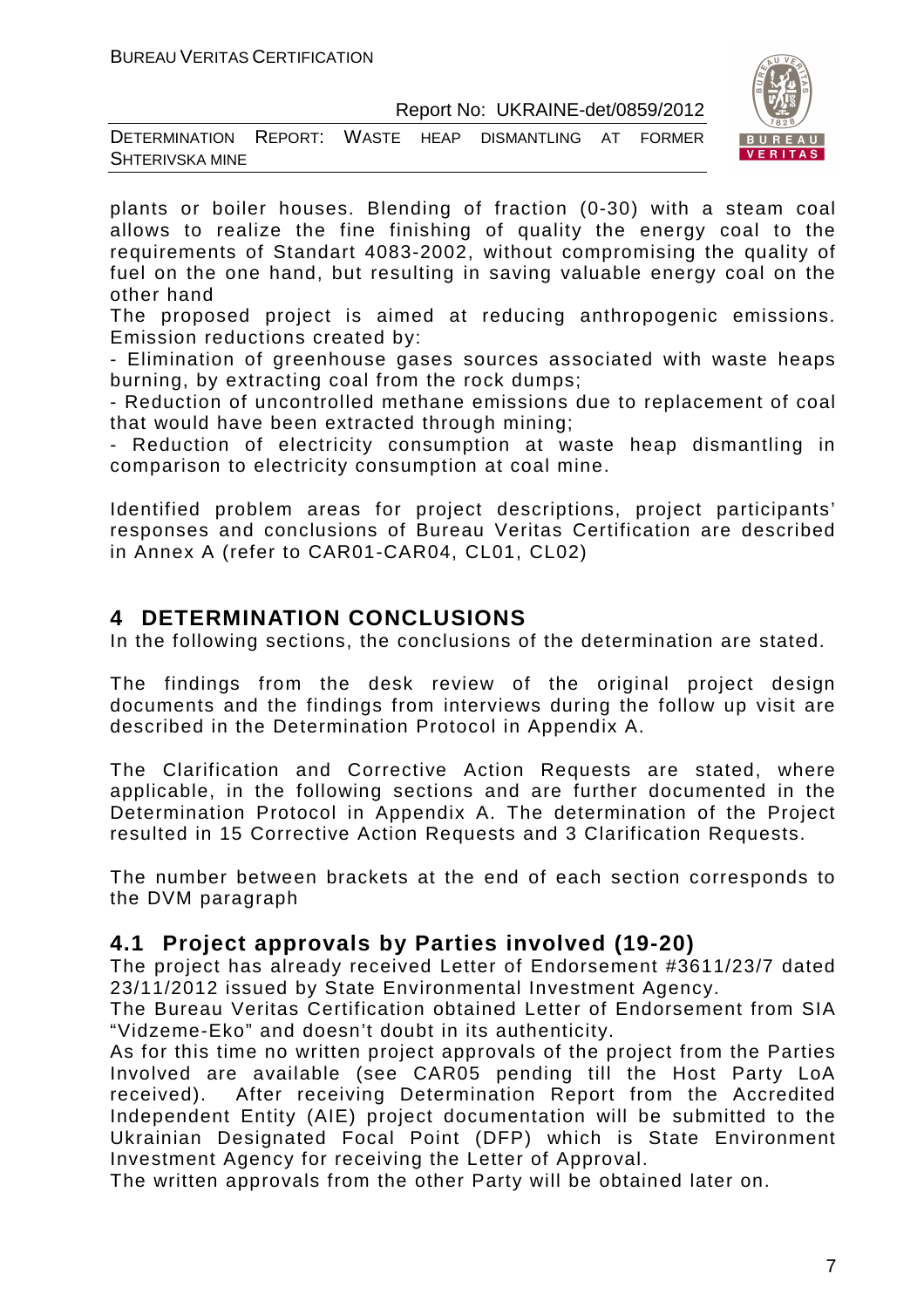

DETERMINATION REPORT: WASTE HEAP DISMANTLING AT FORMER SHTERIVSKA MINE

Identified problem areas for written project approvals, project participants' responses and conclusions of Bureau Veritas Certification are described in Annex A (refer to CAR05).

# **4.2 Authorization of project participants by Parties involved (21)**

In accordance with paragraph 21 of the DVM the assessment of this area focuses on whether each of the legal entities listed as project participants in the PDD is authorized by a Party involved, which is also listed in the PDD.

Authorisation of the project participants by Parties involved is expected through a written project approval, see CAR05 that is pending

# **4.3 Baseline setting (22-26)**

The PDD explicitly indicates that using a methodology for baseline setting and monitoring developed in accordance with appendix B of the JI guidelines (hereinafter referred to as JI specific approach) was the selected approach for identifying the baseline.

The PDD provides a detailed theoretical description in a complete and transparent manner, as well as justification, that the baseline is established:

(a) By listing and describing the following plausible future scenarios on the basis of conservative assumptions and selecting the most plausible one:

# Scenario 1. Continuation of existing situation

This scenario does not anticipate any activities and therefore does not face any barriers.

# Scenario 2. Direct energy production from the heat energy of burning waste heap

# Technological barrier:

This scenario is based on the highly experimental technology, which has not been implemented even in a pilot project. It is also not suitable for all waste heaps as the project owner will have to balance the energy resource availability (i.e. waste heap location) and the location of the energy user. On-site generation of electricity addresses this problem but requires additional interconnection engineering. In general this technology has yet to prove its viability. In addition it does not allow the control and management of the emitted gases. This technology can be applied only in the presence of dumps with developed combustion centre. Even if the probability of burning rock dump is very high, it is currently impossible to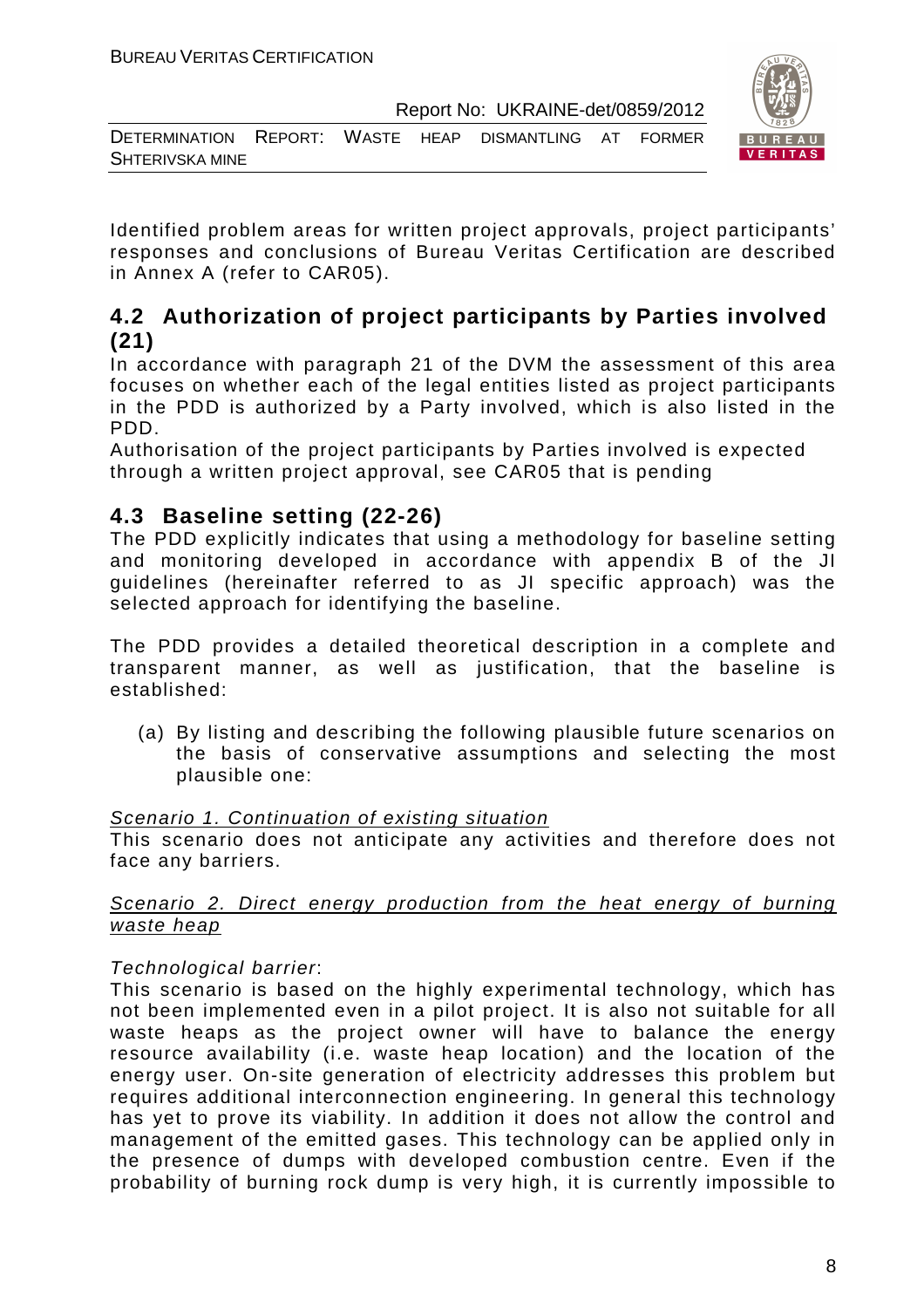| DETERMINATION REPORT: WASTE HEAP DISMANTLING AT FORMER |  |  |  |
|--------------------------------------------------------|--|--|--|
| <b>SHTERIVSKA MINE</b>                                 |  |  |  |



predict the time of its outbreak and therefore predict the start of the use of thermal energy released during its combustion.

#### Investment barrier:

Investment into unproven technology carries a high risk. In case of Ukraine, which carries a high country risk, investment into such unproven energy projects are less likely to attract investors than some other opportunities in the energy sector with higher returns. The pioneering character of the project may appeal to development programmes and governmental incentives but cost of the produced energy is likely to be much higher than alternatives.

#### Scenario 3. Production of construction materials from waste heap matter Technological barrier:

This scenario is based on known technology, however, this technology is not currently available in Ukraine and there is no evidence that such projects will be implemented in the near future. It is also not suitable for all types of waste heaps as the content of waste heap has to be predictable in order for project owner to be able to produce quality materials. High contents of sulphur and moisture can reduce the suitability of the waste heap for processing. A large scale deep exploration of the waste heap has to be performed before the project can start.

Scenario 4. Coal extraction from waste heaps without JI incentives Investment barrier: This scenario is financially unattractive and faces barriers. Detailed description of proposed scenario barriers is provided in the section B.2 of the PDD version 2.0.

#### Scenario 5. Systematic monitoring of waste heaps condition and regular fire prevention and extinguishing measures

Investment barrier: This scenario does not represent any revenues but anticipates additional costs for waste heaps owners. Monitoring of the waste heap status is not done systematically and in general actions are left to the discretion of the individual owners. Waste heaps are mostly owned by mines or regional coal mining associations. Coal mines in Ukraine suffer from limited investment resulting often in safety problems due to complicated mining conditions and financial constraints, with miners' salaries often being delayed by few months. Waste heaps in this situation are considered as additional burdens and mines often do not even perform minimum required maintenance. Exact data are not always available. From a commercial view point the fines that are usually levied by the authorities are considerably lower than costs of all the measures outlined by this scenario.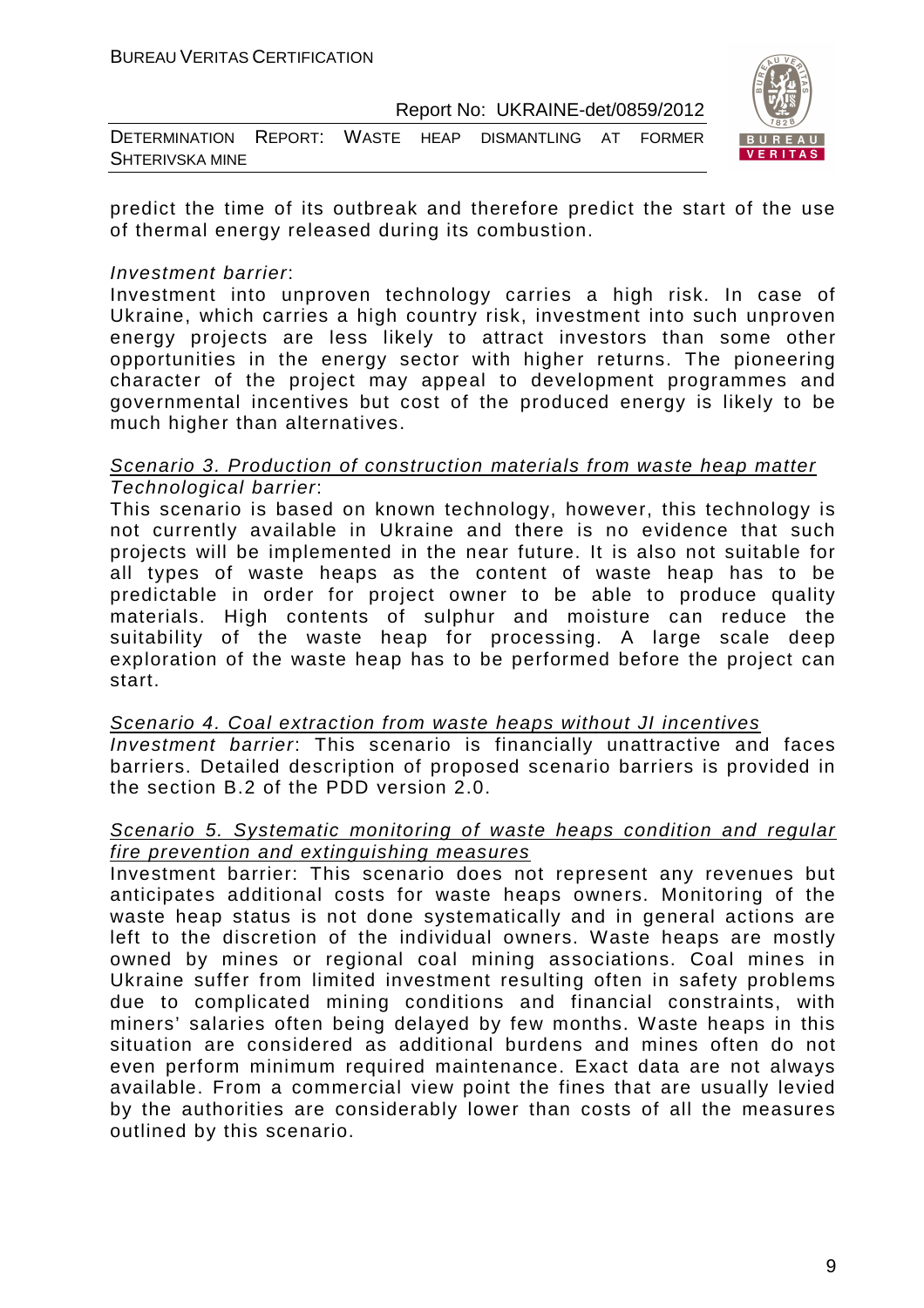DETERMINATION REPORT: WASTE HEAP DISMANTLING AT FORMER SHTERIVSKA MINE



- (b) Taking into account relevant national and/or sectoral policies and circumstances, such as sectoral reform initiatives, local fuel availability, power sector expansion plans, and the economic situation in the project sector. In this context, the following key factors that affect a baseline are taken into account:
- (c) Taking into account relevant national and/or sectoral policies and circumstances, such as sectoral reform initiatives, local fuel availability, power sector expansion plans, and the economic situation in the project sector. In this context, the following key factors that affect a baseline are taken into account:
	- A comprehensive analysis and an in-depth description of the reform policies and legislation concerning the development and reforming of the Ukrainian coal industry. At this time effective united complex state program for prevention of waste heaps burning and reclamation with extraction of coal is absent. Fines paid by pollution costs much less than money spent on measures to prevent ignition or burning For this time 78 % of Luhansk Region waste heaps burned or burning.
	- Describing economic situation. Inner coal market in Ukraine is significantly controlled by Ukrainian government, which is owner of number of mines and significantly influencing on coal costs. Level of coal content in waste heap is difficultly predicted, and "Kompaniya "Persha Yurydychna" Ltd is a small company which cannot supply coal in big quantities in long range time.
	- As far as availability of capital there is a summary of key indicators of business practices in Ukraine as well as a comparison country risk premiums for Ukraine, and Russia are provided by the PP's vividly demonstrating that Ukraine has been always considered a high-risk country for investments and doing business, which extremely limits the opportunities of the project as for its access to financial resources at the international level.
	- It is stated by the project participants that modern technologies and best practices existing in the developed countries are unavailable due to their high cost and necessity of the knowledgeable personnel able to introduce and operate the equipment.
	- As far as the fuel prices and its availability, the PDD states that electricity and diesel fuel are widely used in Ukrainian industry. Prices for diesel fuel that is mostly imported from the Russian Federation are regulated by Ukrainian Government. Electric energy in Ukraine is produced at the thermal and nuclear power stations mainly by use of fossil fuel. Wholesale Electricity Market of Ukraine is managed by the state enterprise "Energorynok"; the level of prices for electric energy ranges greatly for different types of consumers.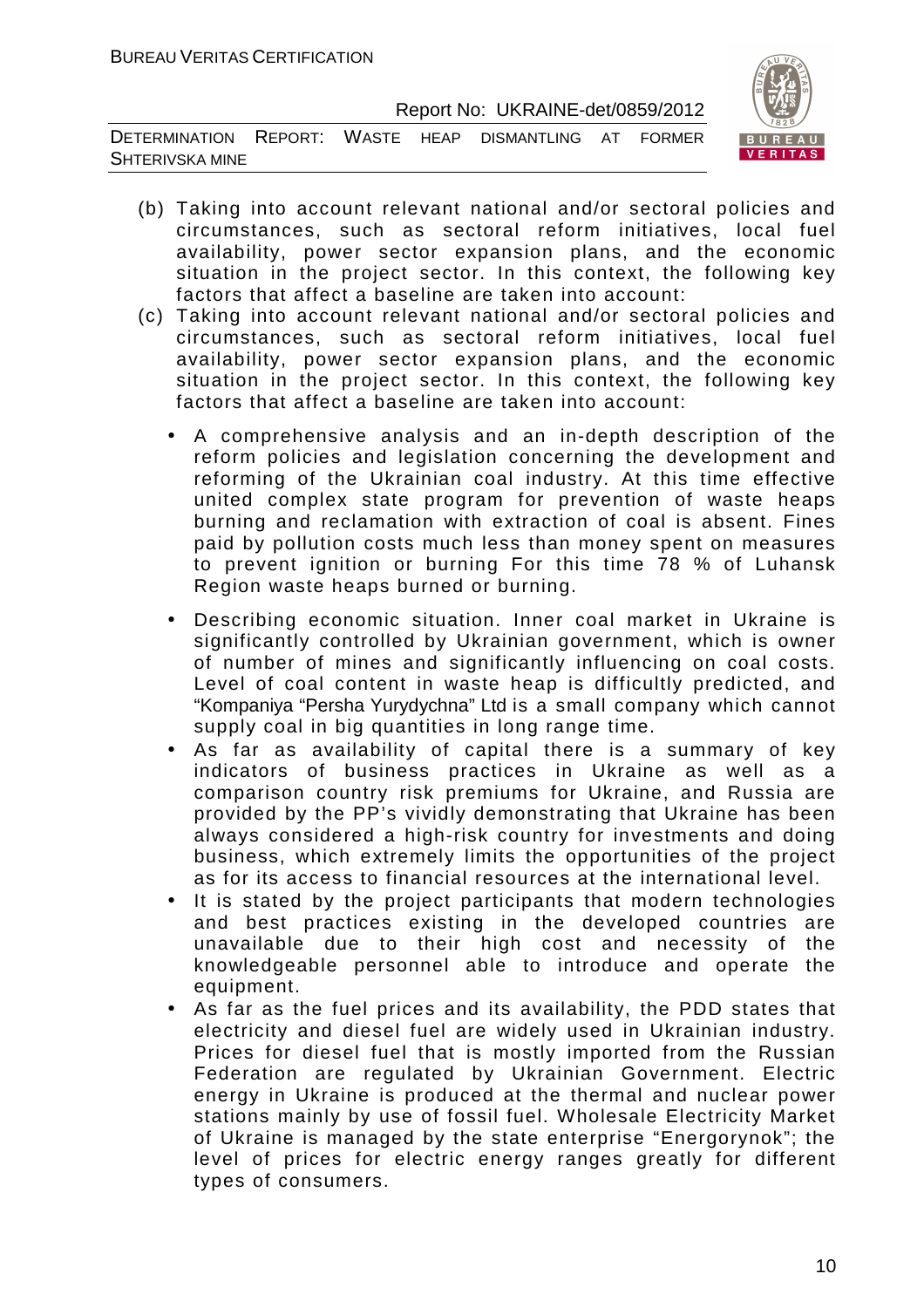DETERMINATION REPORT: WASTE HEAP DISMANTLING AT FORMER SHTERIVSKA MINE



 (c) In such a way that emission reduction units (ERUs) cannot be earned for decreases in activity levels outside the project activity or due to force majeure. According to the proposed approach emission reductions will be earned only when project activity will generate coal concentrate, so no emission reductions can be earned due to any changes outside the project activity.

(d) Taking into account uncertainties and using conservative assumptions such as the following:

- Lower range of parameters is used for calculation of baseline emissions and higher range of parameters is used for calculation of project activity emissions;
- Default values were used to the extent possible in order to reduce uncertainty and provide conservative data for emission calculations.
- The emissions of nitrous oxide have not taken into consideration for conservatism

For more details, please, refer to Section B.1. of the PDD.

Emissions in the baseline scenario are calculated as follows:

 $BE_v = BE_{WHB,v}$ , (1)

Where:

 $BE<sub>WHB,V</sub>$  - baseline emissions due to burning of the waste heap in the year y (tCO2 equivalent ),

Baseline emissions due to burning dumps in year y calculated by the formula:

 $BE_{WHB,y} = FC_{BE,Coal,y}/1000 \cdot \rho_{WHB} \cdot NCV_{Coal} \cdot OXID_{Coal} \cdot K_{Coal}^c \cdot 44/12$  (2) where:

 $FC_{BE, coal,v}$  - amount of coal that has been mined in the baseline scenario and combusted for energy use, equivalent to the amount of coal extracted from the waste heap because of the project activity in the year y, t;

 $\rho$  <sub>WHB</sub> - probability of waste heap burning, d/l;

 $NCV_{Coal}$  - net Calorific Value of coal, TJ/kt;

OXID  $_{Coal}$  - carbon Oxidation factor of coal, d/l;

 $K_{\text{Coal}}^c$  - carbon content of coal, tC/TJ;

1/1000 - conversion factor from tons in kilotonnes, d / l

44/12 - stoichiometric relationship between the molecular weight of carbon dioxide and carbon.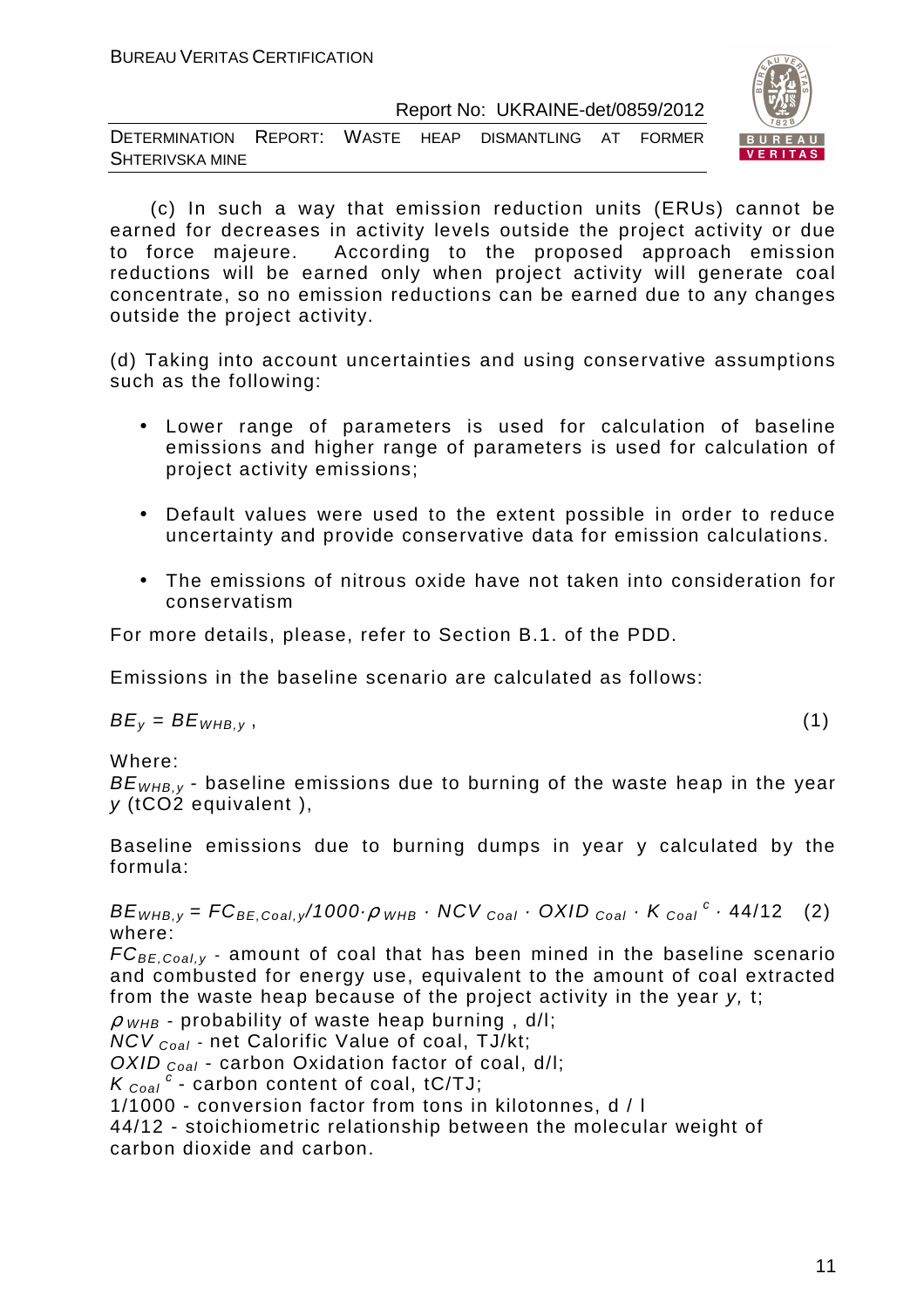DETERMINATION REPORT: WASTE HEAP DISMANTLING AT FORMER SHTERIVSKA MINE



The amount of coal produced in mines in the baseline scenario is calculated by the formula:

 $FC_{BE,Coal,v} = FR_{Coal,v} (1-A_{rock,v}/100-W_{rock,v}/100) (1-A_{Coal}/100-W_{Coal}/100)$  (3)

where:

 $FR_{\text{Coal,v}}$  - amount of sorted fraction (0-30mm), which is extracted from the dumps because of the project in a year y, that came to blending with further combustion in thermal power plants, t;

 $A_{rock, v}$  - the average ash content of sorted fractions (0-30mm), which is extracted from dump in year y,%

 $W_{rock, v}$  - the average humidity of sorted fractions (0-30mm), which is extracted from dump in year y, %;

 $A_{Coal}$  - the average ash content of coal, mined in Luhansk region of Ukraine, %;

 $W_{Coal}$  - the average humidity of coal, mined in Luhansk region of Ukraine,  $%$ :

100 - conversion factor from percent to fraction, d/l.

Net calorific value of steam coal is calculated as follow:

NCV  $_{Coal}$ = (HCV  $_{Coal}$ x(1- A<sub>Coal</sub>/100)x(1- W<sub>Coal</sub>/100)-2,442x(W<sub>Coal</sub>/100+kx(1- $A_{Coal}/100) \times (1-W_{Coal}/100)) \times 4,189/1000$  (4)

# where:

HCV <sub>Coal</sub> - High Calorific Value of steam coal, kcal/kq

 $A_{Coal}$  - The average ash content of steam coal produced in Luhansk region of Ukraine, in year y, %

 $W_{Coal}$  - The average moisture of steam coal produced in Luhansk region of Ukraine, in year y, %

k- Hydrogen content factor of coal, d/l

100 - conversion factor from % into a fraction, d/l

4.187 - conversion factor from kilocalories to kilojoules kcal/KJ

1/1000 - - conversion factor from KJ / kg into TJ / kt.

Identified problem areas for baseline for baseline setting, project participants' responses and conclusions of Bureau Veritas Certification are described in Annex A (refer to CAR06, СL03)

# **4.4 Additionality (27-31)**

The project "DISMANTLING OF WASTE HEAPS AT FORMER MINES #18 AND #19 OF SE ROVENKYANTRATSYT" project ITL UA1000459 is selected as the comparable JI project. Accredited independent entity has already positively determined that it would result in a reduction of anthropogenic emissions by sources or an enhancement of net anthropogenic removals by sinks that is additional to any that would otherwise occur. This determination has already been deemed final by the JISC. Appropriate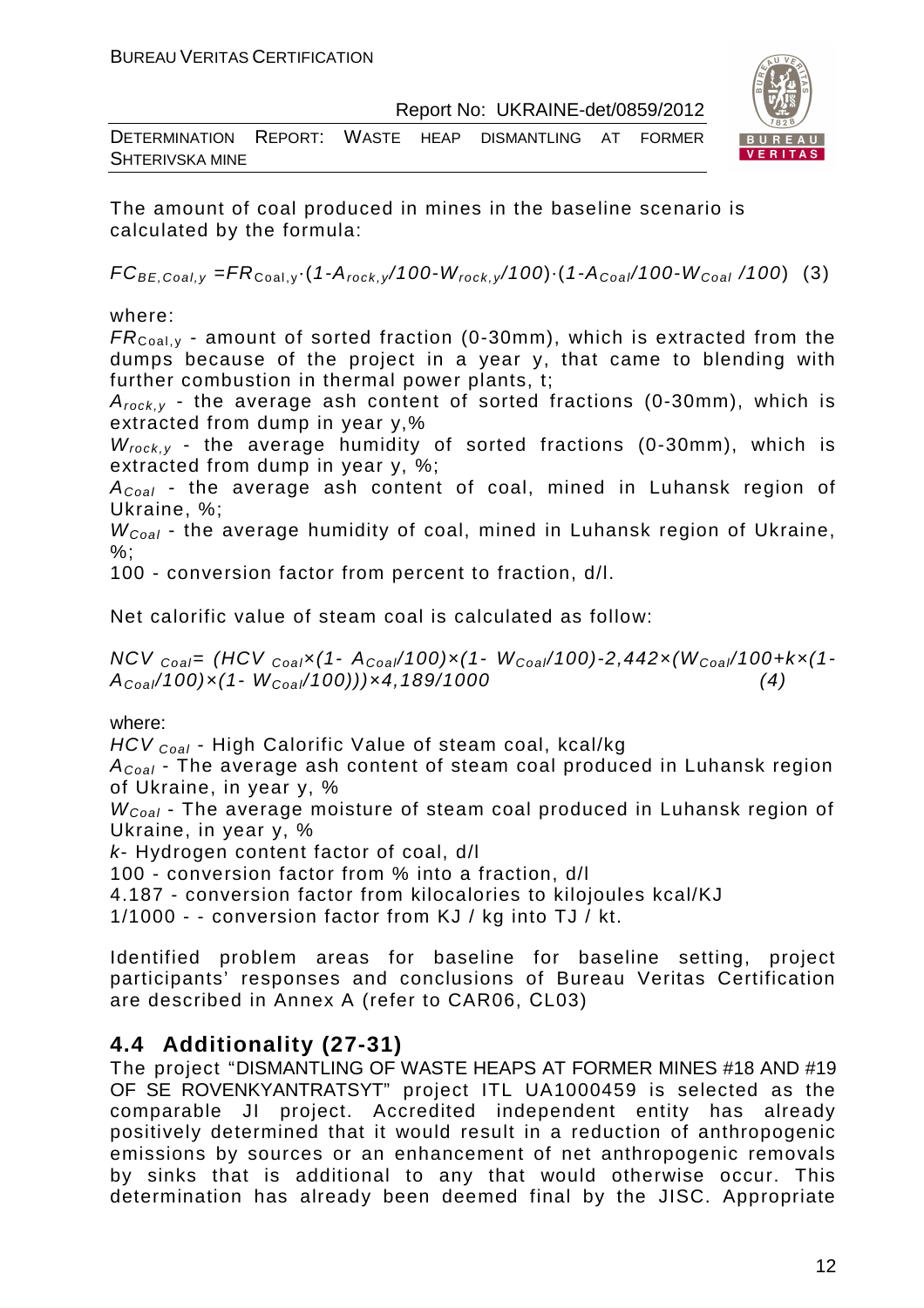DETERMINATION REPORT: WASTE HEAP DISMANTLING AT FORMER SHTERIVSKA MINE



documentation such as PDD and Determination Report regarding this project is available traceably and transparently on the UNFCCC JI Website.

http://ji.unfccc.int/JIITLProject/DB/MNE38ZKRZFMW9SUY72MTUB9ZWV375S/details

Additionality of the project was demonstrated adequately by demonstrating that the indicated project is implemented under comparable circumstances:

a) Both projects propose **same GHG mitigation measure:** The proposed GHG mitigation measure under both projects is coal extraction from the mine's waste heaps. This will prevent greenhouse gas emissions into the atmosphere during combustion of the heaps and will contribute an additional amount of coal, without the need for mining. Criteria is satisfied

b) Both projects are implemented within the **same country and the same time**: The proposed project and identified comparable project are both located in Ukraine, project crediting periods are divided by 9 months. Criteria is satisfied

c) **Scale.** The difference between the proposed project and the other project(s) is less than 50 per cent in terms of the projects output (i.e. power output, capacity increase, etc.) or service provided.

The projects envisage production of the same product (coal concentrate). Both projects use similar technological equipment. Capacity of both projects are limited by coal contains in the waste heap and waste heaps size and is different about 12% of annual average emission reductions for both comparing projects. Criteria is satisfied

d) There were no significant changes in **regulatory framework** between the starting dates of two projects. Criteria is satisfied.

The desk review of provided information and follow-up interviews enabled Bureau Veritas Certification Holding SAS to assess that all explanations, descriptions and analyses in the demonstration of additionality were made in accordance with criteria of "Guidance on criteria for baseline setting and monitoring" version 03 and this projects is indeed comparable project, implemented under comparable circumstances. The proposed JI activity provides the reductions in emissions by sources that are additional to any that would otherwise occur.

Identified problem areas for project additionality, project participants' responses and conclusions of Bureau Veritas Certification are described in Annex A (refer to CAR08)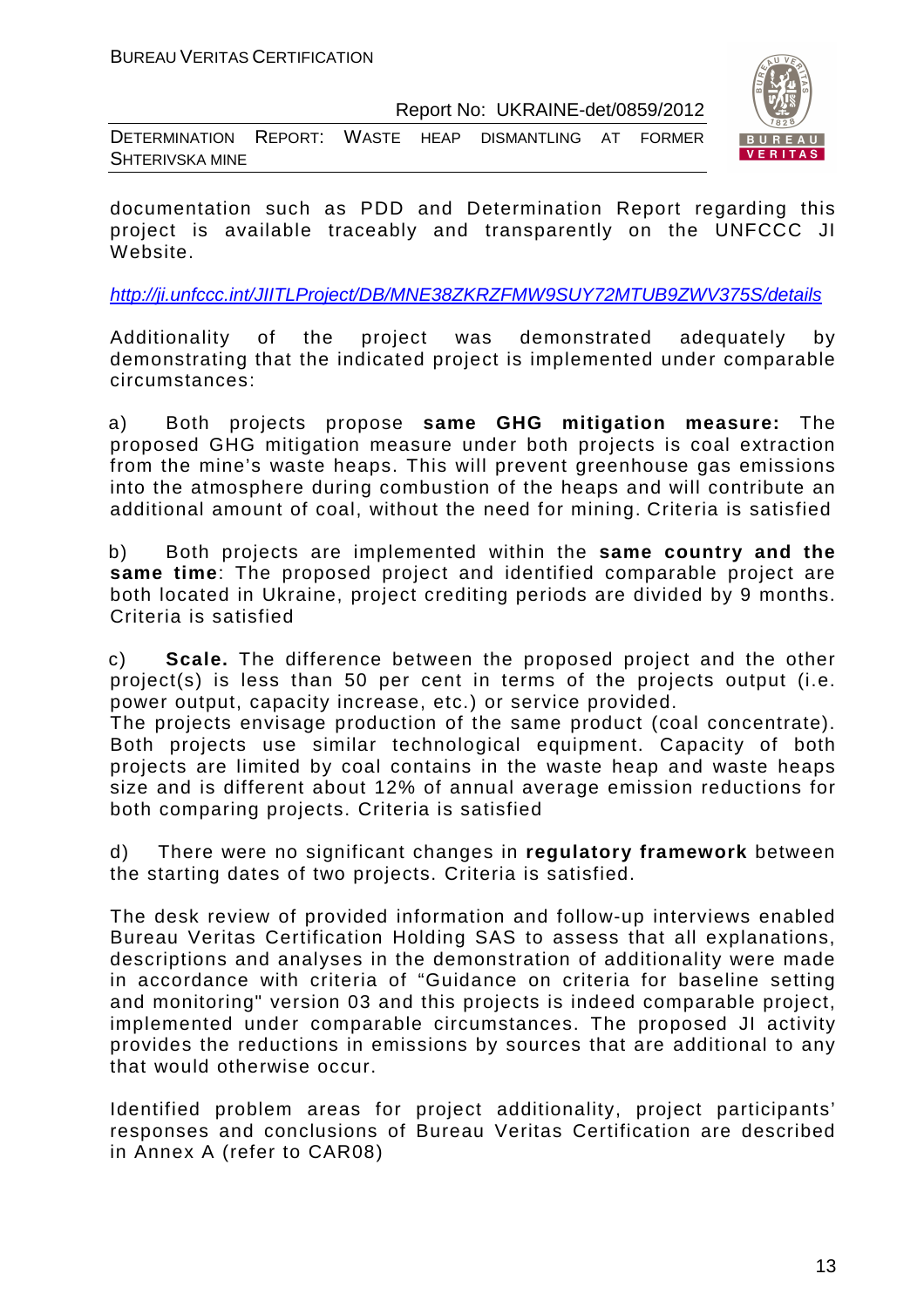DETERMINATION REPORT: WASTE HEAP DISMANTLING AT FORMER SHTERIVSKA MINE



# **4.5 Project boundaries**

The details on the project boundary were provided in section B.3 of the PDD. The desk review of submitted documentation enabled Bureau Veritas Certification to assess that the project boundary defined in the PDD encompasses all anthropogenic emissions by sources of GHGs that are:

- Under the control of the project participants;
- Reasonably attributable to the project; and
- Significant.

The baseline emission sources of GHGs that are included in the project boundaries are listed below. Emissions of carbon dioxide due to:

- Waste heap burning;

- Consumption of coal for energy production (excluded, does not take into the consideration in calculation).

The project emission sources of GHGs that were included in the project boundaries are listed below. Emissions of carbon dioxide due to:

- Consumption of fossil fuel (diesel fuel) due to extracting coal from dump; - Consumption of coal for energy production (excluded, does not take into

the consideration in calculation).

Leakages:

- Fugitive emissions of methane in the mining activities;
- Consumption of electricity from a grid at coal mine.
- Use of other types of energy sources due to mining (excluded).

All gases and sources included in the project boundary were explicitly stated, and the exclusions of any sources related to the baseline or the project are appropriately justified and provided in Table 19 of the PDD.

The delineation of the project boundary and the gases and sources included are appropriately described and justified in the PDD by using Figures 5-6 in section B.3 of the PDD.

Identified problem areas for project boundaries, project participants' responses and conclusions of Bureau Veritas Certification are described in Annex A (refer to CAR08)

# **4.6 Crediting period (34)**

The PDD states the starting date of the project as the date on which the waste heap dismantling began, and the starting date is 15/12/2008, which is after the beginning of 2000.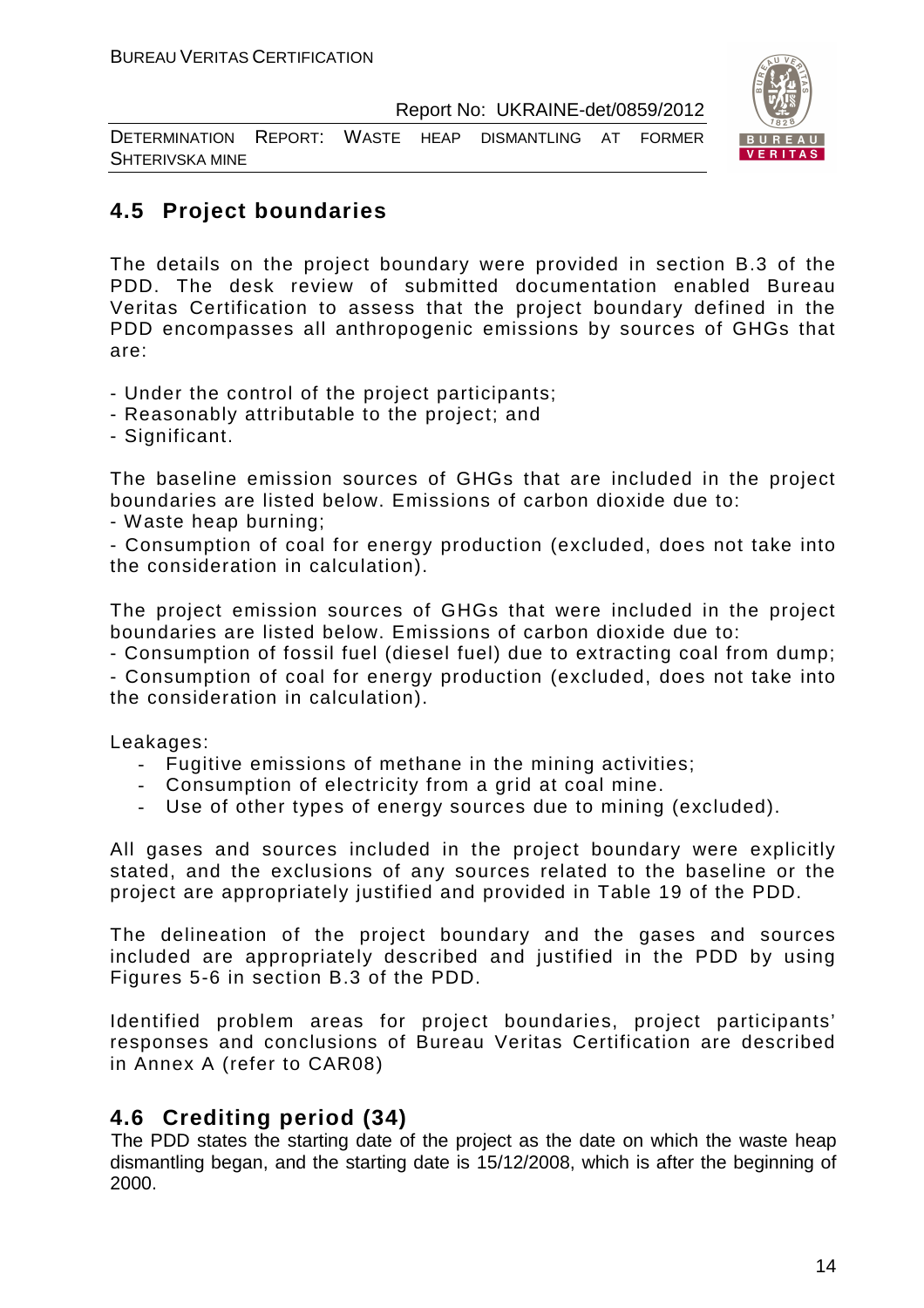DETERMINATION REPORT: WASTE HEAP DISMANTLING AT FORMER SHTERIVSKA MINE



The PDD states the expected operational lifetime of the project in years and months, which is 4 years and 1 months or 49 months.

The PDD states the length of the crediting period in years and months, which is 4 years and 1 months or 49 months, and its starting date is 15/12/2008, which is on the date the first emission reductions or enhancements of net removals are generated by the project.

The PDD states that the crediting period for the issuance of ERUs starts only after the beginning of 2008 and does not extend beyond the operational lifetime of the project.

The project operational lifetime and crediting period doesn't extends beyond the 2012 year

Identified problem areas for project crediting period, project participants' responses and conclusions of Bureau Veritas Certification are described in Annex A (refer to CAR09)

# **4.7 Monitoring plan (35-39)**

The PDD, in its monitoring plan section, explicitly indicates that JI specific approach was the selected.

The monitoring plan describes all relevant factors and key characteristics that will be monitored, and the period in which they will be monitored, in particular also all decisive factors for the control and reporting of project performance, such as value of extracted coal, values of consumed electricity, diesel fuel.

The monitoring plan specifies the indicators, constants and variables that are reliable (i.e. provide consistent and accurate values), valid (i.e. are clearly connected with the effect to be measured), and that provide a transparent picture of the emission reductions or enhancements of net removals to be monitored such as Net Calorific Value of Coal, Net calorific value of Diesel fuel, Carbon Oxidation Factor of Coal, Carbon Oxidation Factor of Diesel Fuel, Carbon content of coal, Carbon content of diesel fuel, Emission factor for fugitive methane emissions from coal mining, Specific carbon dioxide emissions due to production of electricity at TPP and by its consumptions, The average ash content of coal produced in Donetsk region, the average moisture of coal produced in Donetsk Region, probability of waste heap burning, average electricity consumption per tonne of coal, produced in Ukraine.

The monitoring plan draws on the list of standard variables indicated in appendix B of "Guidance on criteria for baseline setting and monitoring" developed by the JISC.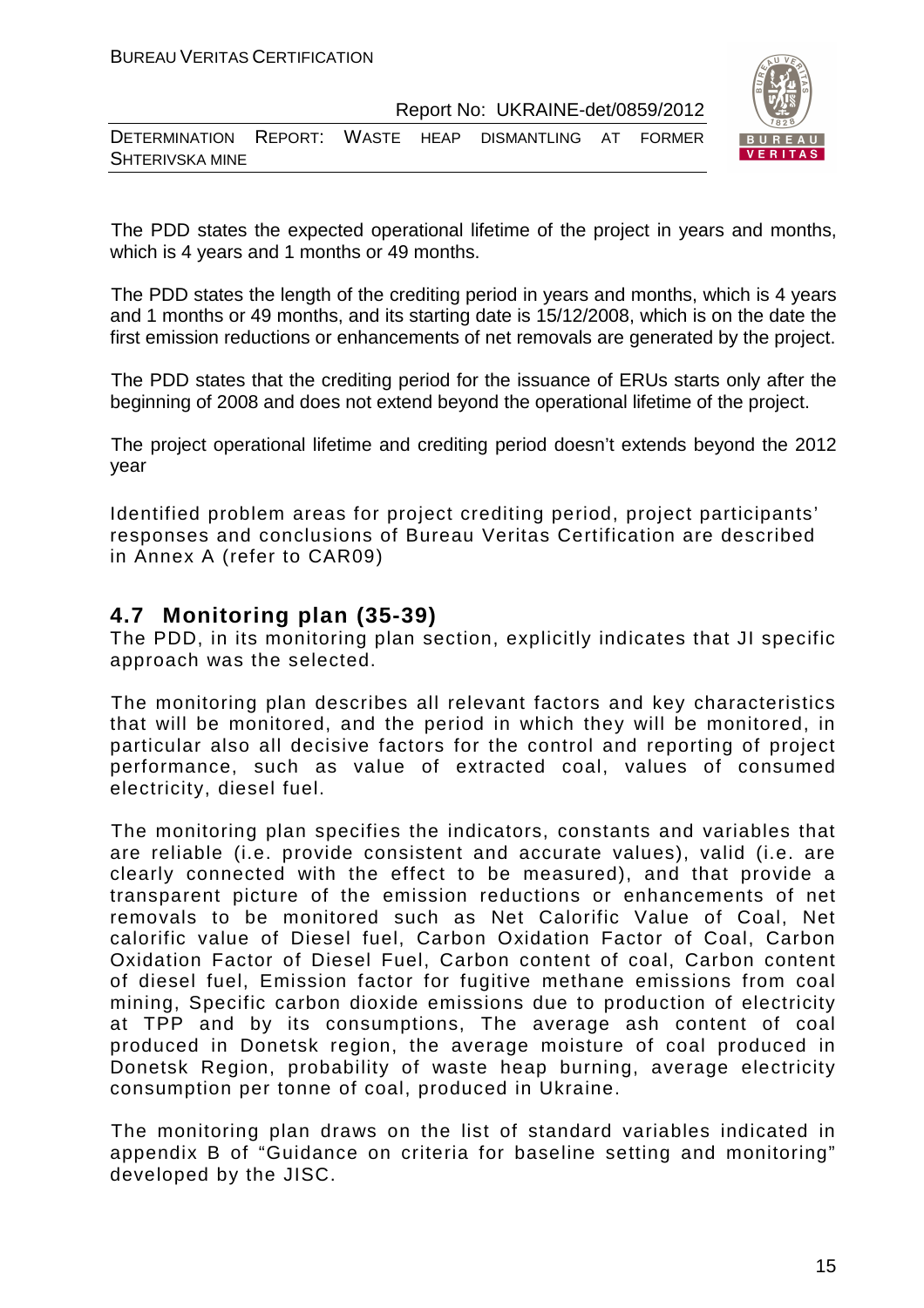| DETERMINATION REPORT: WASTE HEAP DISMANTLING AT FORMER |  |  |  |  |  |  |
|--------------------------------------------------------|--|--|--|--|--|--|
| <b>SHTERIVSKA MINE</b>                                 |  |  |  |  |  |  |



The monitoring plan explicitly and clearly distinguishes:

(i) Data and parameters that are not monitored throughout the crediting period, but are determined only once (and thus remain fixed throughout the crediting period), and that are available already at the stage of determination, such as Global Warming potential of the Methane, Methane Density, Net Calorific Value of Coal, Net calorific value of Diesel fuel, Carbon Oxidation Factor of Coal, Carbon Oxidation Factor of Diesel Fuel, Carbon content of coal, Carbon content of diesel fuel, Emission factor for fugitive methane emissions from coal mining, Specific carbon dioxide emissions due to production of electricity at TPP and by its consumptions, The average ash content of coal produced in Luhansk region, the average moisture of coal produced in Luhansk Region, probability of waste heap burning, average electricity consumption per tonne of coal, produced in Ukraine

(ii) Data and parameters that are not monitored throughout the crediting period, but are determined only once (and thus remain fixed throughout the crediting period), but that are not already available at the stage of determination, such as absent.

(iii) Data and parameters that are monitored throughout the crediting period, such as Additional amount of electricity consumed in project, amount of diesel fuel consumed in project year, value of produced coal.

The monitoring plan describes the methods employed for data monitoring (including its frequency) and recording, such as direct monitoring of electricity consumption by meters, sampling of produced coal, etc. Description of employed methods is provided in the section D.1 of the PDD.

The monitoring plan elaborates all algorithms and formulae used for the estimation/calculation of baseline emissions/removals and project emissions/removals or direct monitoring of emission reductions from the project, leakage, as appropriate, such as described below

The annual emission reductions are calculated as follows:

$$
ER_y = BE_y - PE_y - LE_y, \tag{4}
$$

where:

 $ER<sub>v</sub>$  - emissions reductions of the JI project in year y (tCO2 equivalent);  $BE_{y}$  - baseline emission in year y (tCO2 equivalent);  $PE_v$  - project emission in year y (tCO2 equivalent);  $LE_v$  - leakages in year y, (tCO2 equivalent).

Emissions in the baseline scenario are calculated as follows: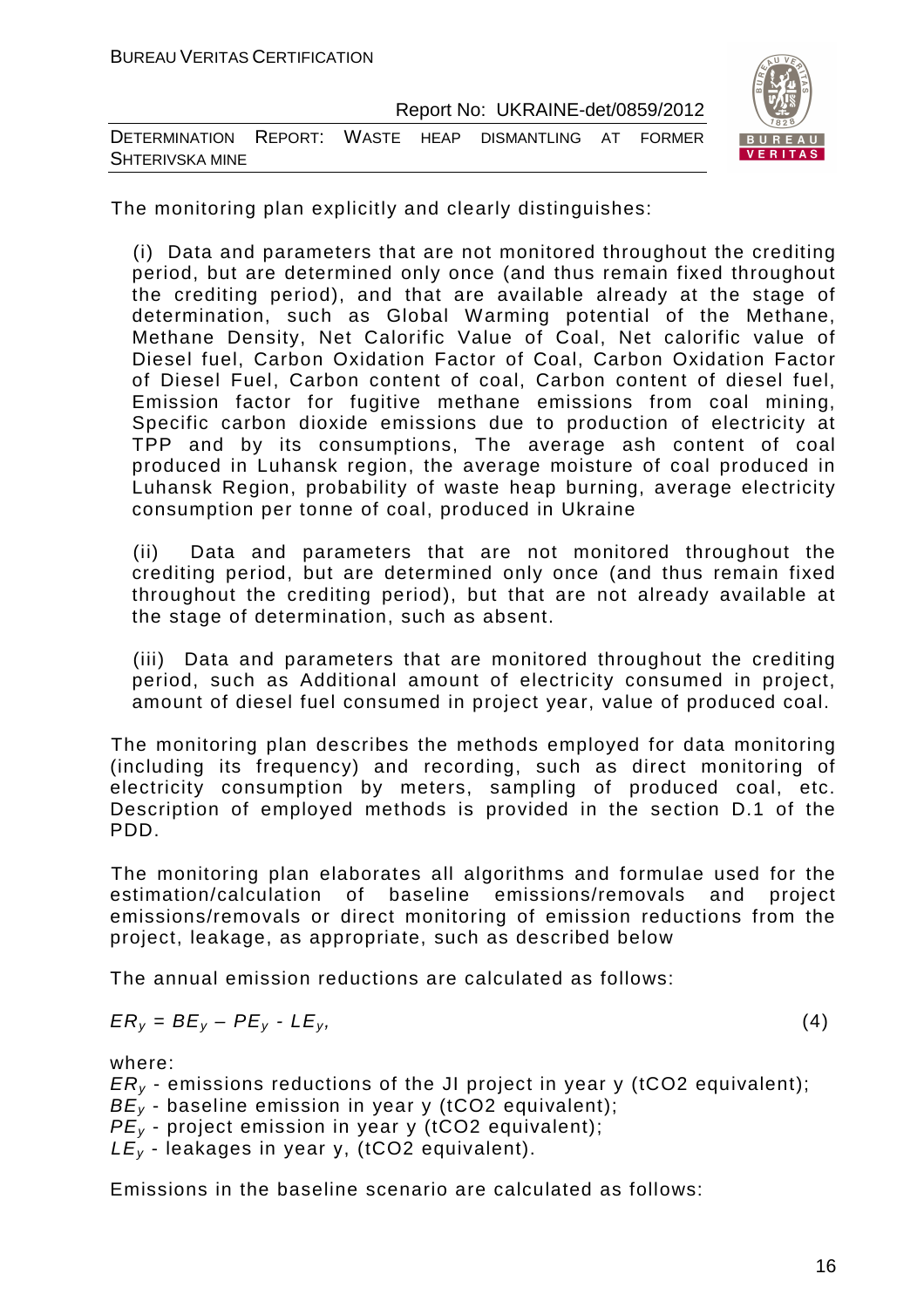| DETERMINATION REPORT: WASTE HEAP DISMANTLING AT FORMER |  |  |  |  |
|--------------------------------------------------------|--|--|--|--|
| <b>SHTERIVSKA MINE</b>                                 |  |  |  |  |



 $BE_v = BE_{WHB.v}$ , (5)

Where:

 $BE<sub>WHB,V</sub>$  - baseline emissions due to burning of the waste heap in the year y (tCO2 equivalent ),

Baseline emissions due to burning dumps in year y calculated by the formula:

 $BE_{\text{WHB},y} = FC_{BE,Coal,y}$ /1000 $\cdot \rho$  whb  $\cdot$  NCV  $_{Coal}$   $\cdot$  OXID  $_{Coal}$   $\cdot$  K  $_{Coal}$   $^c$   $\cdot$  44/12 (6) where:

 $FC_{BE,Coal,v}$  - amount of coal that has been mined in the baseline scenario and combusted for energy use, equivalent to the amount of coal extracted from the wast heap because of the project activity in the year y, t;

 $\rho$  w<sub>HB</sub> - probability of waste heap burning, d/l;

 $NCV_{Coal}$  - net Calorific Value of coal, TJ/kt, calculated at formulae 4 in the section 4.3 of this Report;

OXID  $_{Coal}$  - carbon Oxidation factor of coal, d/l;

 $K_{\text{Coal}}^c$  - carbon content of coal, tC/TJ;

1/1000 - conversion factor from tons in kilotonnes, d / l

44/12 - stoichiometric relationship between the molecular weight of carbon dioxide and carbon.

Emissions from the project activity are calculated as follows:

$$
PE_{y} = PE_{Diesel, y} \tag{6}
$$

where:

 $PE<sub>v</sub>$  - project emissions due to project activity in the year y (tCO2 equivalent),

 $PE_{\text{Diegley}}$  - project emissions due to consumption of diesel fuel by the project activity in the year y (tCO2 equivalent).

Project emissions due to consumption of diesel fuel by the project activity in the year y are calculated as follows:

$$
PEDiesel,y = FCBE,Diesel,y/1000 \cdot NCVDiesel \cdot OXIDDiesel \cdot KDiesel \cdot 44/12
$$
 (7)

where:

 $FC_{BE, Diesel, y}$  - amount of diesel fuel, consumed in project in year y, t;  $NCV_{Diesel}$  - Net Calorific Value of diesel fuel, TJ/kt;

 $OXID<sub>Diesel</sub>$  - carbon Oxidation factor of diesel fuel, d/l;

 $K_{Diesel}^c$  - carbon content of diesel, tC/TJ;

44/12 - stoichiometric relationship between the molecular weight of carbon dioxide and carbon.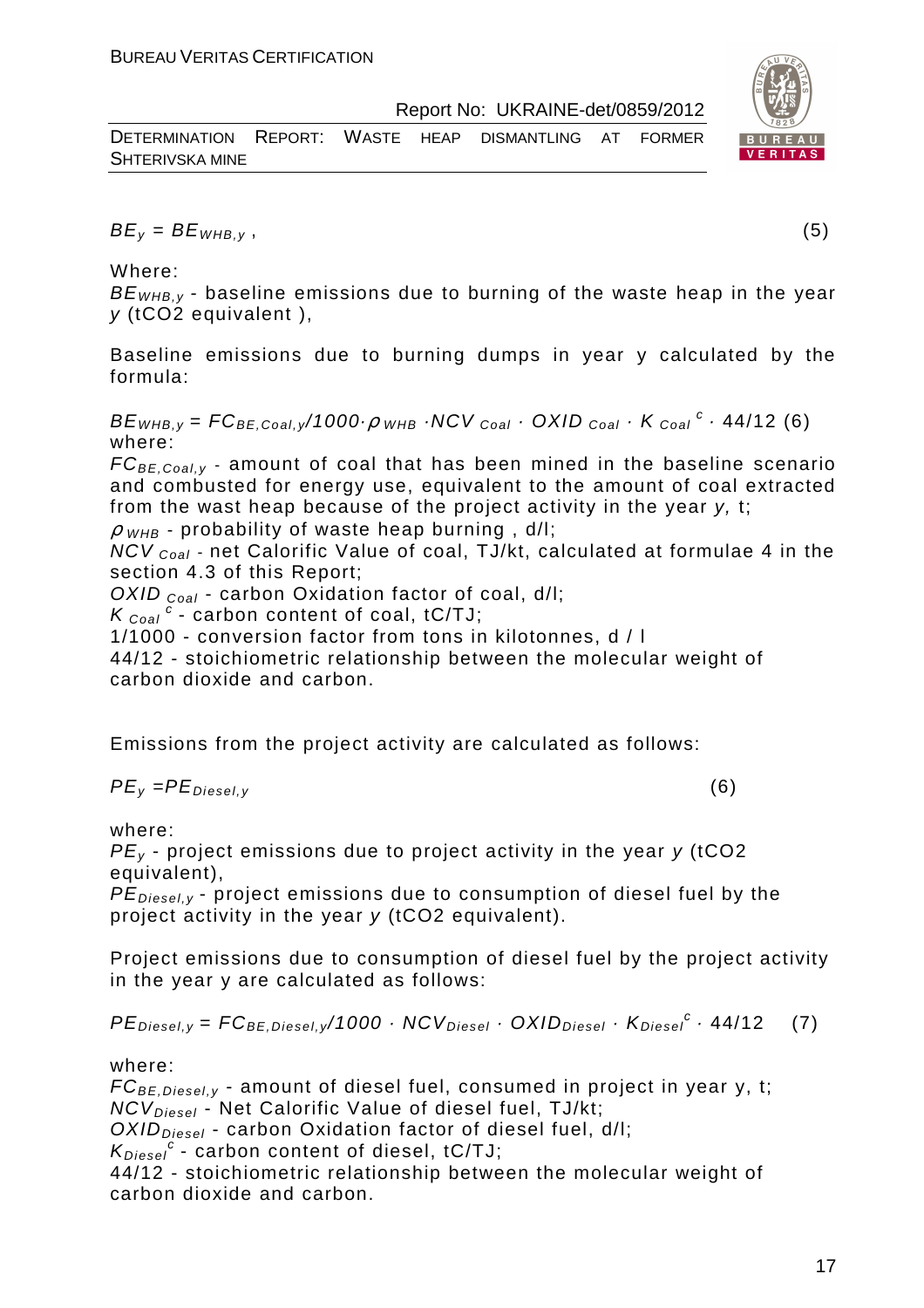| DETERMINATION REPORT: WASTE HEAP DISMANTLING AT FORMER |  |  |  |  |
|--------------------------------------------------------|--|--|--|--|
| <b>SHTERIVSKA MINE</b>                                 |  |  |  |  |

1/1000 - conversion factor from tons in kilotonnes, d / l

Leakages in year y are calculated as follows:

 $LE<sub>V</sub> = LE<sub>CH4,V</sub> + LE<sub>EL,V</sub>$  (9)

where

 $LE<sub>CH4y</sub>$  - Leakages due to fugitive emissions of methane in the mining activities in a year y;

 $LE_{EL, y}$  - Leakages due to consumption of electricity from a grid at coal mine in a year y.

Leakages due to fugitive emissions of methane in the mining activities in the year y are calculated as follows:

$$
LE_{\text{CH4},y} = -FC_{BE,Coal,y} \cdot EF_{CH4} \cdot \rho_{CH4} \cdot GWP_{CH4}, \qquad (10)
$$

 $FC_{BE, coal,v}$  - amount of coal that has been mined in the baseline scenario and combusted for energy use, equivalent to the amount of coal extracted from the sludge depository because of the project activity in the year y, t;  $EF<sub>CH4</sub>$  - emission factor for fugitive methane emissions from coal mining, m3/t;

 $\rho_{CH4}$  - methane density at standard conditions t/m3; GWPCH4 - Global Warming Potential of Methane, tСО2/ tСН4.

Leakages due to consumption of electricity from a grid at coal mine in a year y are calculated as follows:

$$
LE_{EL,y} = -FC_{BE,Coal,y} \cdot N_{Coal,y}^{E} \cdot EF_{CO2,EL,y}
$$
 (11)

Where

 $FC_{BE,Coal,v}$  - amount of coal that has been mined in the baseline scenario and combusted for energy use, equivalent to the amount of coal extracted from the waste heaps because of the project activity in the year y, t;

N<sub>Coal,y</sub><sup>E</sup> - Average electricity consumption per tonne of coal, produced in Ukraine in the year y, MWh/t;

EF<sup>C</sup>*О*2,EL, <sup>у</sup> - Specific carbon dioxide emissions due to production of electricity at TPP and by its consumption, tСО2/MWh

Leakages in project scenario in a year y are calculated as follow:

$$
LE_{P,y} = LE_{P,EL,y} \tag{12}
$$

**Where** 

 $LE_{P,FL,V}$ - leakages due to consumption of electricity from a grid at benefication plant in a year y,(t СО2е)

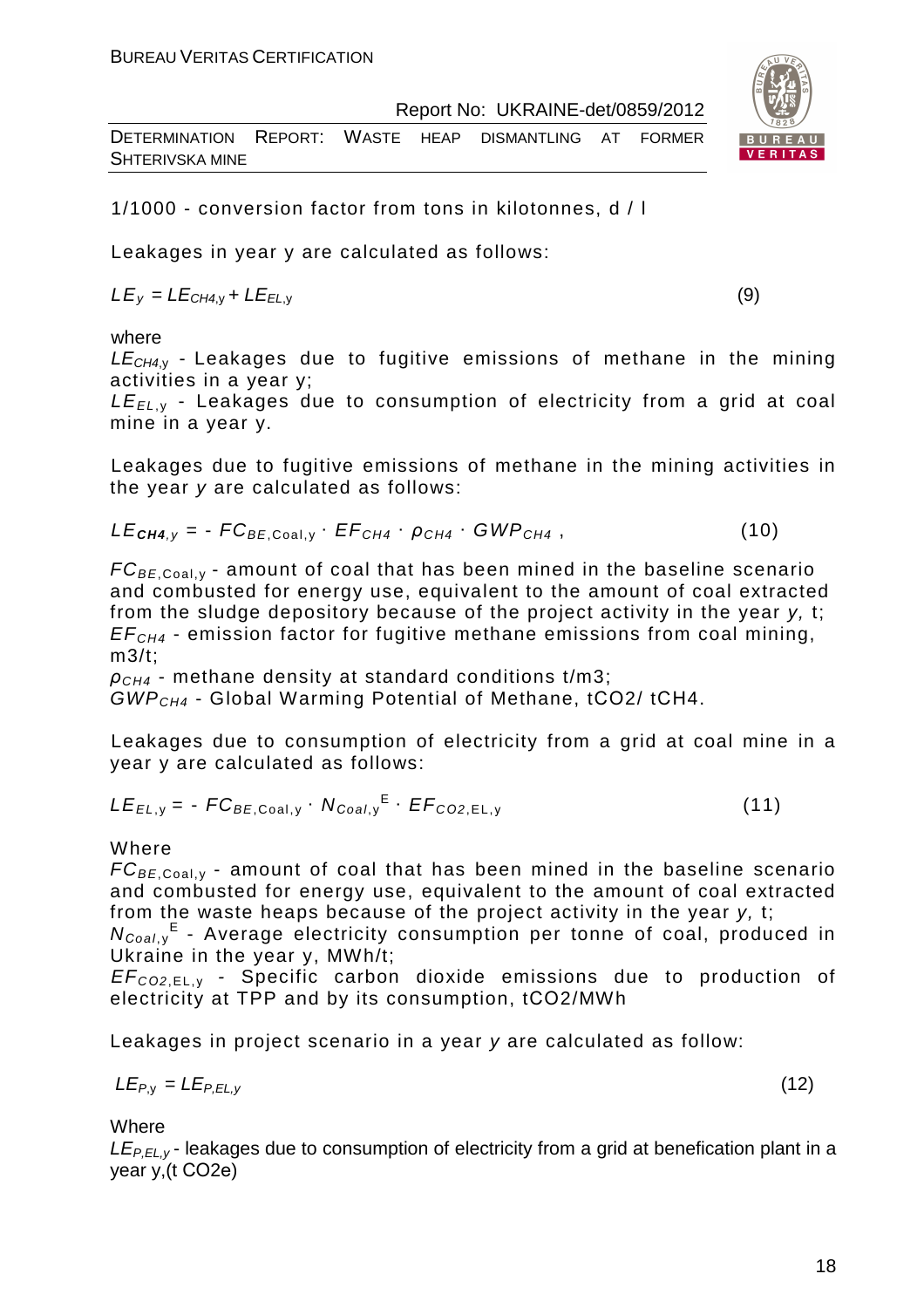| DETERMINATION REPORT: WASTE HEAP DISMANTLING AT FORMER |  |  |  | $\overline{B}$ |
|--------------------------------------------------------|--|--|--|----------------|
| SHTERIVSKA MINE                                        |  |  |  |                |



 $LE_{P,EL,y} = -FC_{BE,Coal,y} \cdot N_{P,Coal,y} E \cdot EF_{CO2,EL,y}$  (13)

# Де

 $FC_{BE,Coal,v}$  - amount of coal that has been mined in the baseline scenario and combusted for energy use, equivalent to the amount of coal extracted from the waste heaps because of the project activity in the year y, t;

 $N_{P,Coal,y}$ <sup>E</sup> - average electricity consumption per tonne of coal for the processing technology of rock on the benefication plant, MW/t;

EF<sup>C</sup>*О*2,EL, <sup>у</sup> - specific carbon dioxide emissions due to production of electricity at TPP and by its consumption, tСО2/MWh;

The monitoring plan presents the quality assurance and control procedures for the monitoring process described in the section D.2 of the PDD. This includes, as appropriate, information on calibration and on how records on data and/or method validity and accuracy are kept and made available on request.

The monitoring plan clearly identifies the responsibilities and the authority regarding the monitoring activities. Clear and transparent scheme of monitoring data flow is provided in the section D.3 of the PDD.

On the whole, the monitoring plan reflects good monitoring practices appropriate to the project type.

The monitoring plan provides, in tabular form, a complete compilation of the data that need to be collected for its application, including data that are measured or sampled and data that are collected from other sources (e.g. official statistics, expert judgment, proprietary data, IPCC, commercial and scientific literature etc.) but not including data that are calculated with equations.

The monitoring plan indicates that the data monitored and required for verification are to be kept for two years after the last transfer of ERUs for the project.

Identified problem areas for project monitoring plan, project participants' responses and conclusions of Bureau Veritas Certification are described in Annex A to the Determination Report (refer to CAR10-CAR15)

# **4.8 Leakage (40-41)**

This project will result in a net change in fugitive methane emissions due to the mining activities. As coal in the baseline scenario is only coming from mines it causes fugitive emissions of methane. These are calculated as standard country specific emission factor applied to the amount of coal that is extracted from the waste heaps in the project scenario (which is the same as the amount of coal that would have been mined in the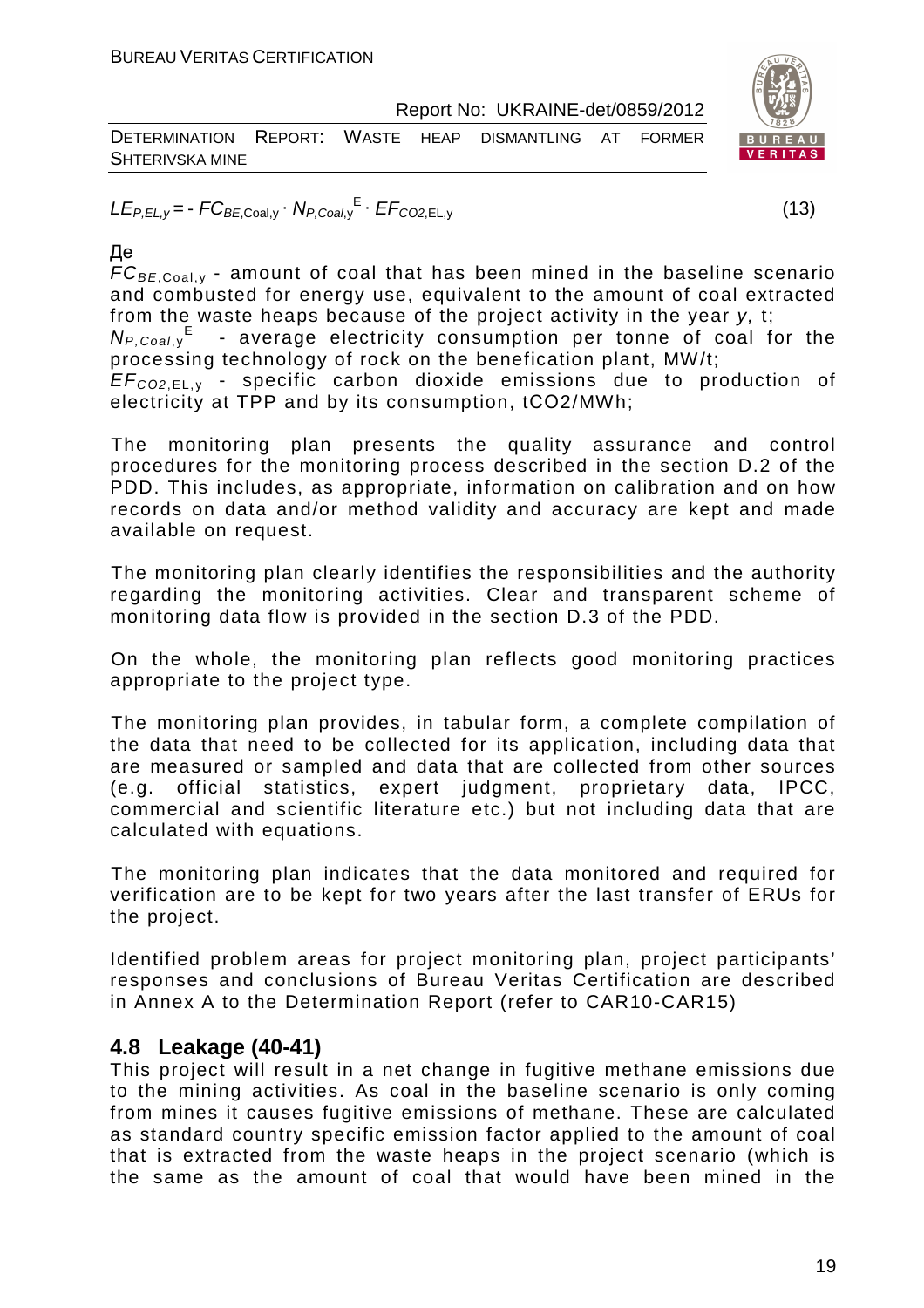| DETERMINATION REPORT: WASTE HEAP DISMANTLING AT FORMER |  |  |  |
|--------------------------------------------------------|--|--|--|
| SHTERIVSKA MINE                                        |  |  |  |



As reliable and accurate national data on fugitive CH4 emissions associated with the production of coal are available, project participants used this data to calculate the amount of fugitive CH4 emission as described below.

This leakage is measurable: through the same procedure as used in 2006 IPCC Guidelines (See Volume 2, Chapter 4, Page 4-11) and also used in CDM approved methodology ACM0009, Version 4.0.0. Activity data (in our case amount of coal extracted from the waste heap which is monitored directly) is multiplied by the emission factor (which is sourced from the relevant national study – National Inventory Report of Ukraine under the Kyoto Protocol) and any conversion coefficients.

Electricity consumption and related greenhouse gas emissions due to dismantling of waste heap to be taken into account in calculating the project emissions. Carbon dioxide emissions due to electricity consumption in the coal mine way in an amount, equivalent to the design of coal - a leakage that can be taken into account at base of the State Statistics Committee data, concerning unit costs of electricity at coal mines in Ukraine in the relevant year.

This leakage is directly attributable to the JI project activity according to the following assumption: the coal produced by the project activity from the waste heap will substitute the coal produced by underground mines of the region in the baseline scenario. This assumption is explained by the following logic: Energy coal market is demand driven as it is not feasible to produce coal without demand for it. Coal is a commodity that can be freely transported to the source of demand and coal of identical quality can substitute some other coal easily. The project activity cannot influence demand for coal on the market and supplies coal extracted from the waste heaps. In the baseline scenario demand for coal will stay the same and will be met by the traditional source – underground mines of the region. Therefore, the coal supplied by the project in the project scenario will have to substitute the coal mined in the baseline scenario. According to this approach equivalent product supplied by the project activity (with lower associated specific green-house gas emissions) will substitute the baseline product (with higher associated specific green-house gas emissions). This methodological approach is very common and is applied in all renewable energy projects (substitution of grid electricity with renewable-source electricity), projects in cement sector (e.g. JI0144 Slag usage and switch from wet to semi-dry process at JSC "Volyn-Cement",

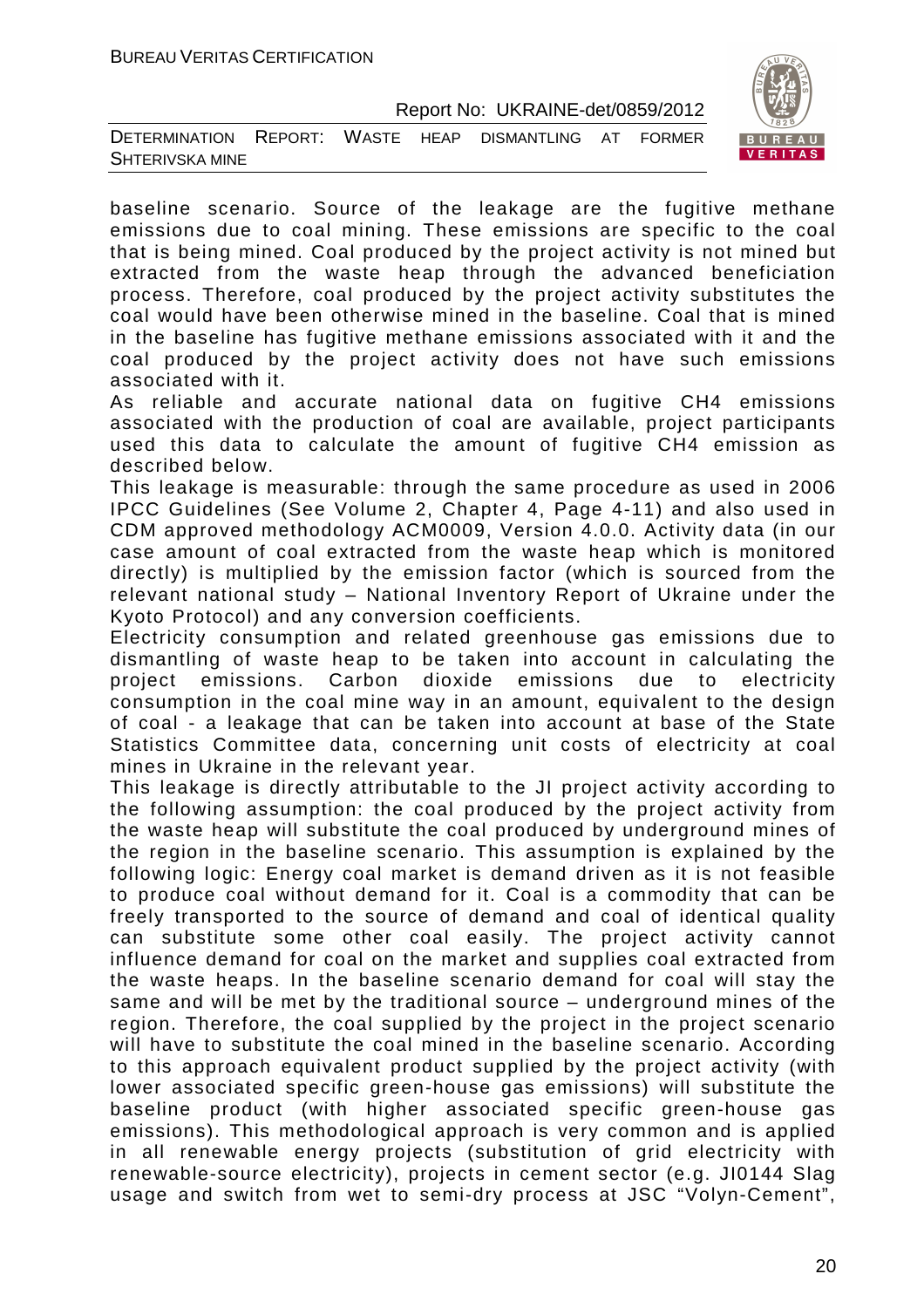DETERMINATION REPORT: WASTE HEAP DISMANTLING AT FORMER SHTERIVSKA MINE



Ukraine), projects in metallurgy sector (e.g. UA1000181 Implementation of Arc Furnace Steelmaking Plant "Electrostal" at Kurakhovo, Donetsk Region) and others.

These leakages are significant and are estimated in the estimation of emissions adjustable to the project activity. Formulae on leakages calculations are provided ion the section 4.7 of this Report.

# **4.9 Estimation of emission reductions or enhancements of net removals (42-47)**

The PDD indicates assessment of emissions or net removals in the baseline scenario and in the project scenario as the approach chosen to estimate the emission reductions or enhancement of net removals generated by the project.

The PDD provides the ex ante estimates of 15/12/2008-31/12/2012:

(a) Emissions or net removals for the project scenario (within the project boundary), which are 109 285 tonnes of CO2eq;

(b) Leakage, as applicable, which are -1 267 084 tonnes of CO2eq;

(c) Emissions or net removals for the baseline scenario (within the project boundary), which are 3 527 290 tonnes of CO2eq;

(d) Emission reductions or enhancements of net removals adjusted by leakage (based on (a)-(c) above), which are 4 685 089 tonnes of CO2eq.

The PDD provides the ex ante estimates of:

The estimates referred to above are given:

- (a) On a yearly basis;
- (b) From 15/12/2008 to 31/12/2012, covering the whole crediting period;
- (c) On a source-by-source/sink-by-sink basis;
- (d) For each GHG gas, which is CO2, СН4

(e) In tonnes of CO2 equivalent, using global warming potentials defined by decision 2/CP.3 or as subsequently revised in accordance with Article 5 of the Kyoto Protocol;

The formula used for calculating the estimates referred above, which are described in the section 4.7 of this Determination Report, are consistent throughout the PDD.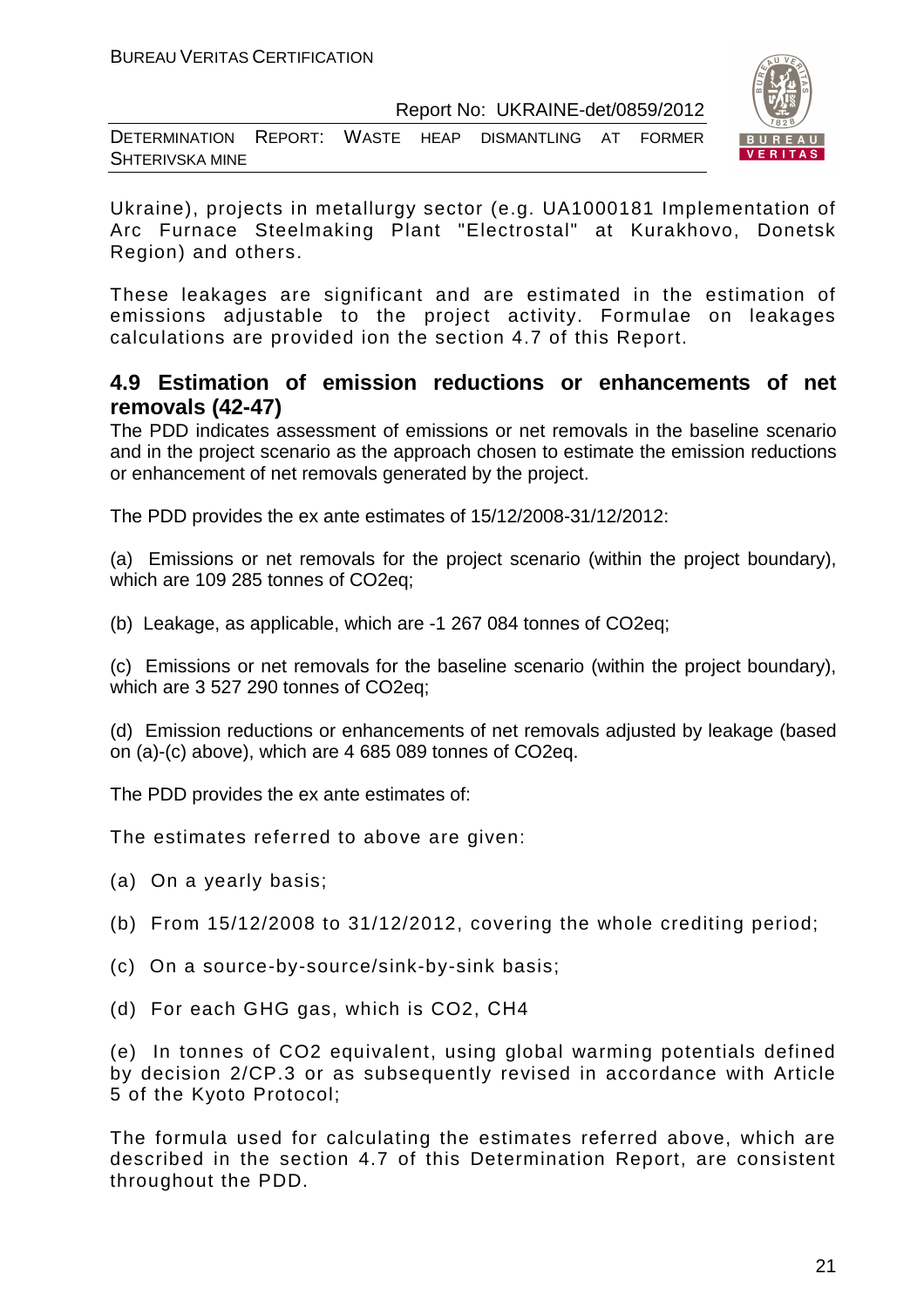

DETERMINATION REPORT: WASTE HEAP DISMANTLING AT FORMER SHTERIVSKA MINE

For calculating the estimates referred to above, key factors, e.g. local prices for electricity, coal and diesel fuel, available production resources, influencing the baseline emissions or removals and the activity level of the project and the emissions or net removals as well as risks associated with the project were taken into account, as appropriate.

Data sources used for calculating the estimates referred to above, such as work and laboratory logbooks, work and laboratory monthly and yearly reports, production sailing invoices are clearly identified, reliable and transparent.

Emission factors, such as emission factor for electricity consumption, Carbon Oxidation Factor of Coal, Carbon Oxidation Factor of Diesel Fuel, etc, were selected by carefully balancing accuracy and reasonableness, and appropriately justified of the choice.

The estimation referred to above is based on conservative assumptions and the most plausible scenarios in a transparent manner.

The estimates referred to above are consistent throughout the PDD.

The annual average of estimated emission reductions or enhancements of net removals over the crediting period is calculated by dividing the total estimated emission reductions or enhancements of net removals over the crediting period by the total months of the crediting period, and multiplying by twelve.

# **4.10 Environmental impacts (48)**

The PDD lists and attaches documentation on the analysis of the environmental impacts of the project, including transboundary impacts, in accordance with procedures as determined by the host Party, such as permit on pollutant by stationary sources, analysis of the environmental impacts, a part of separation fabric work project which is mentioned in the PDD.

The PDD provides conclusion and all references to supporting documentation of an environmental impact assessment undertaken in accordance with the procedures as required by the host Party, if the analysis referred to above indicates that the environmental impacts are considered significant by the project participants or the host Party.

The problem areas for environmental impacts of the project were not identified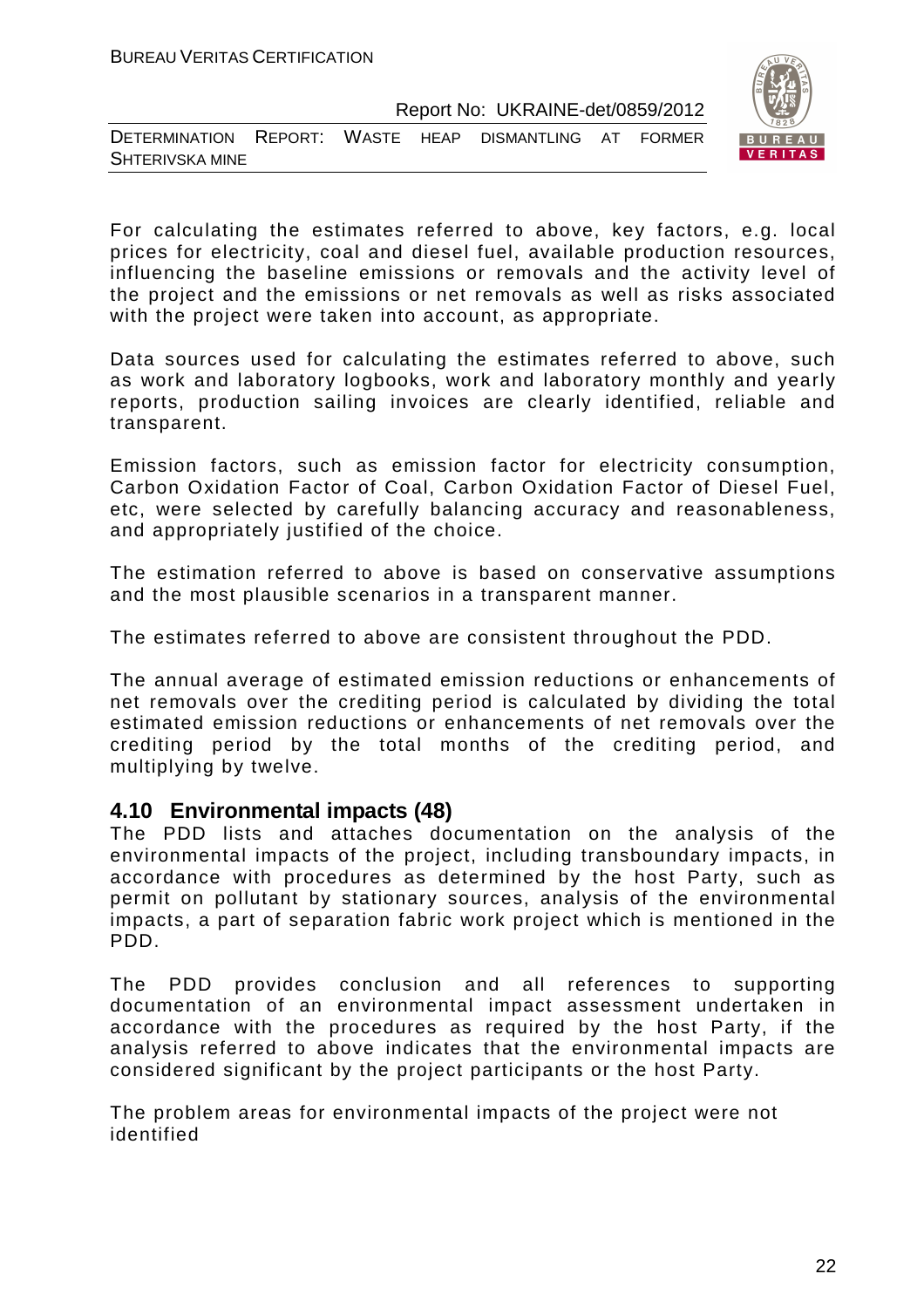DETERMINATION REPORT: WASTE HEAP DISMANTLING AT FORMER SHTERIVSKA MINE



# **4.11 Stakeholder consultation (49)**

The host Party for the project is Ukraine. The project meets the applicable standards and requirements, set forth in Ukraine. The Host Party does not put forward the requirement to consult with stakeholders to JI projects. The project was presented to the local authorities, and was approved (approval on building, etc).

Any comments from local authorities or stakeholders were not obtained.

**4.12 Determination regarding small scale projects (50-57)**  "Not applicable"

# **4.13 Determination regarding land use, land-use change and forestry (LULUCF) projects (58-64)**

"Not applicable"

**4.14 Determination regarding programmes of activities (65-73)** 

"Not applicable"

# **5 SUMMARY AND REPORT OF HOW DUE ACCOUNT WAS TAKEN OF COMMENTS RECEIVED PURSUANT TO PARAGRAPH 32 OF THE JI GUIDELINES**

No comments, pursuant to paragraph 32 of the JI Guidelines, were received

# **6 DETERMINATION OPINION**

Bureau Veritas Certification has performed a determination of the "Waste heap dismantling at former "Shterivska" mine" Project in Malonykolaivka village, Antratsyt district, Luhansk Region, Ukraine. The determination was performed on the basis of UNFCCC criteria and host country criteria and also on the criteria given to provide for consistent project operations, monitoring and reporting.

The determination consisted of the following three phases: i) a desk review of the project design and the baseline and monitoring plan; ii) follow-up interviews with project stakeholders; iii) the resolution of outstanding issues and the issuance of the final determination report and opinion.

Project participant/s used the latest tool for demonstration of the additionality. In line with this tool, the PDD provides barrier analysis AND common practice analysis, to determine that the project activity itself is not the baseline scenario.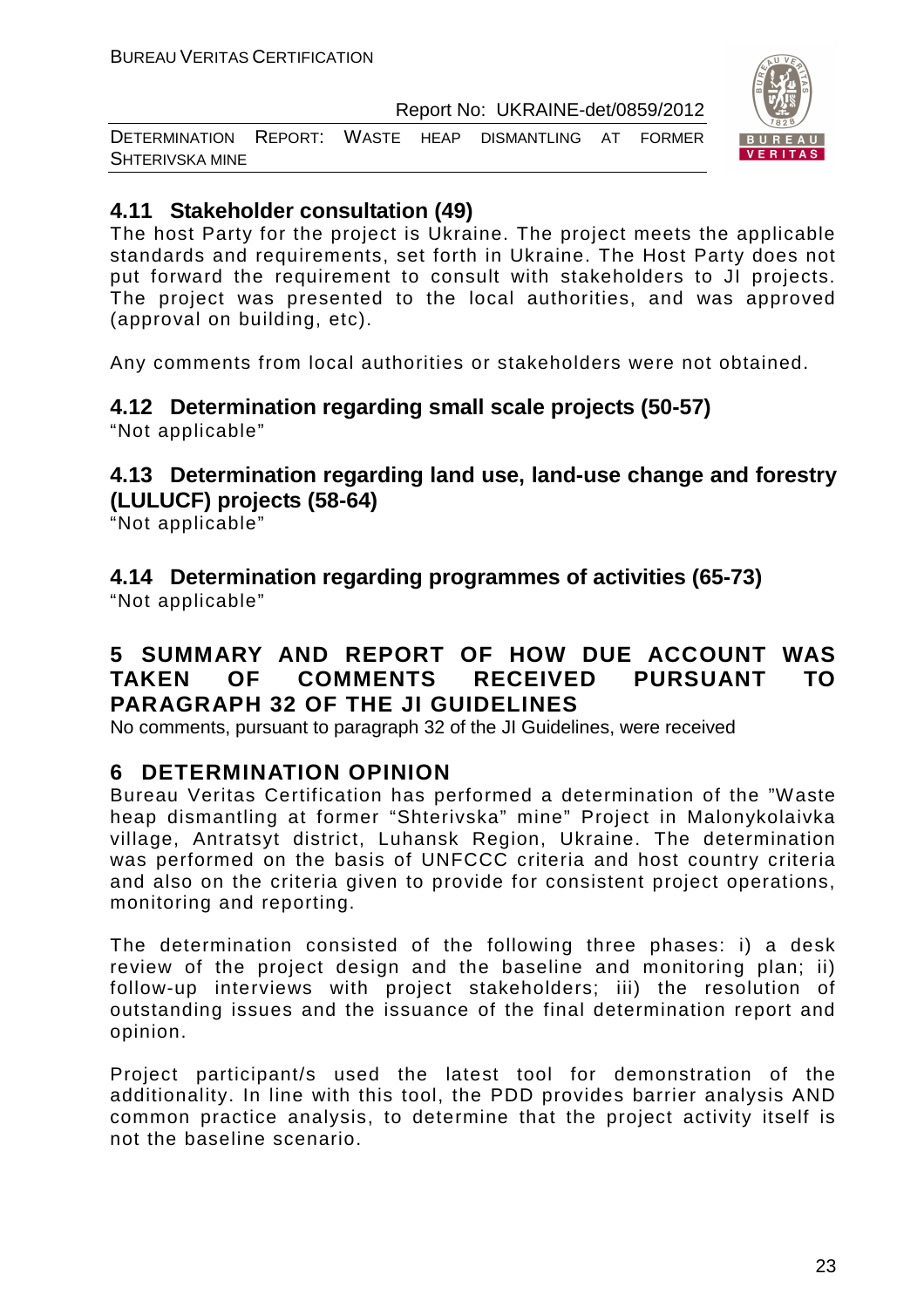



Emission reductions attributable to the project are hence additional to any that would occur in the absence of the project activity. Given that the project is implemented and maintained as designed, the project is likely to achieve the estimated amount of emission reductions.

The determination revealed two pending issues related to the current determination stage of the project: the issue of the written approval of the project and the authorization of the project participant by the host Party. If the written approval and the authorization by the host Party are awarded, it is our opinion that the project as described in the Project Design Document, Version 2.0 meets all the relevant UNFCCC requirements for the determination stage and the relevant host Party criteria.

The review of the project design documentation (version 2.0) and the subsequent follow-up interviews have provided Bureau Veritas Certification with sufficient evidence to determine the fulfillment of stated criteria. In our opinion, the project correctly applies and meets the relevant UNFCCC requirements for the JI and the relevant host country criteria.

The determination is based on the information made available to us and the engagement conditions detailed in this report.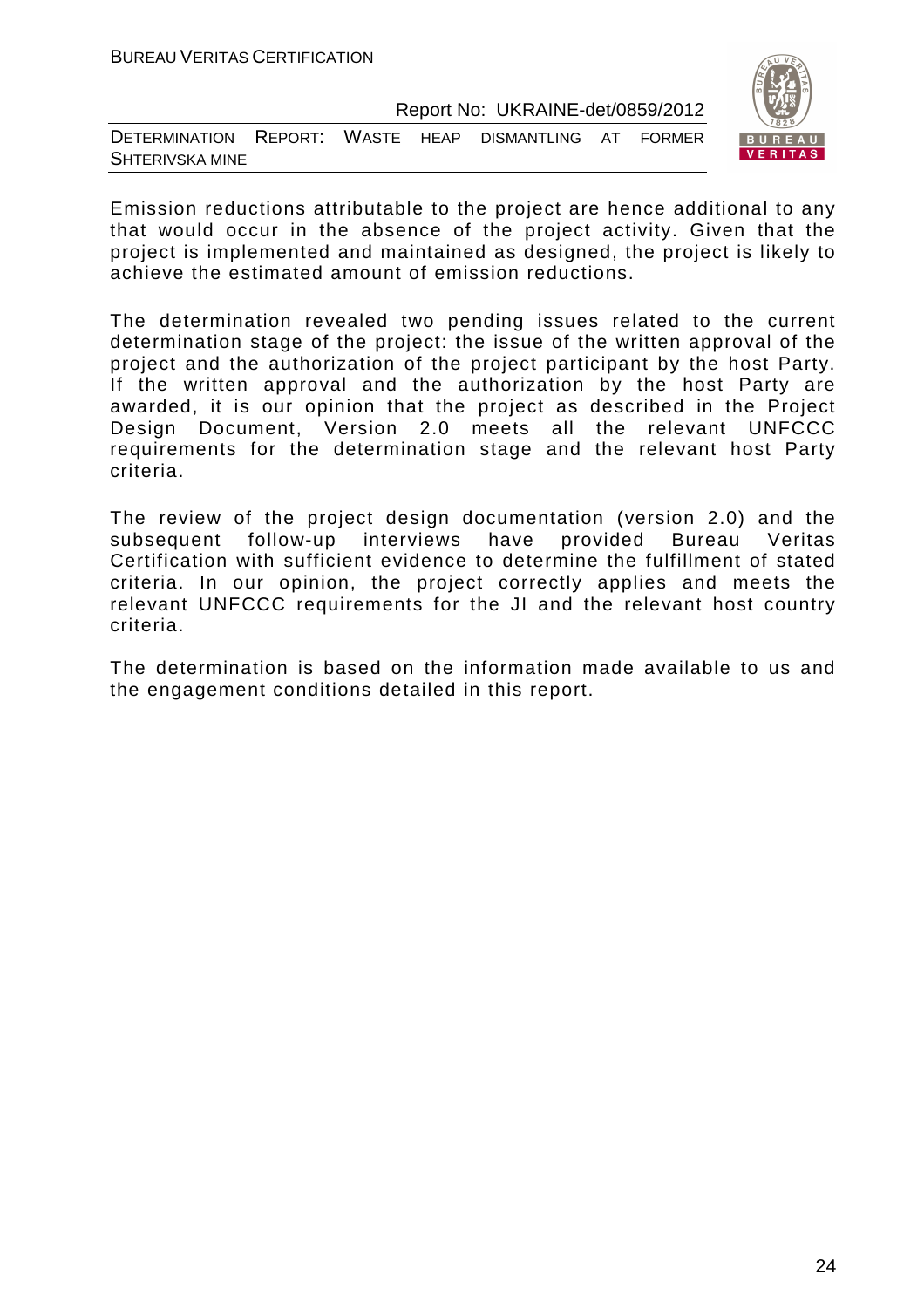DETERMINATION REPORT: WASTE HEAP DISMANTLING AT FORMER SHTERIVSKA MINE

# **7 REFERENCES**

# **Category 1 Documents:**

Documents provided by SIA "Vidzeme Eko" that relate directly to the GHG components of the project.

- /1/ Project Design Document "Waste heap dismantling at former "Shterivska" mine" version 1.0 dated 28/11/2012
- /2/ Project Design Document "Waste heap dismantling at former "Shterivska" mine" mine" version 2.0 dated 03/12/2012
- /3/ ERUs calculation Excel-file "Calculation\_T38\_.xls"
- /4/ Letter of Endorsement #3611/23/7 dated 23/11/2012 issued by State Environment Investment Agency of Ukraine

# **Category 2 Documents:**

Background documents related to the design and/or methodologies employed in the design or other reference documents.

- /1/ Delivery agreement #139 from 17/11/08 between "Remstroyproekt 2002" Ltd and "SMU" Ltd.
- /2/ Subcontract of works # 137 from 17/11/2008 between "Remstroyproekt 2002" Ltd and "Ksintorg" Ltd for waste heap dismantling.
- /3/ Contract of works# 138 from 17/11/2008 between "Azovtreyd" Ltd (customer) and "Kompaniya 'Persha Yurydychna" Ltd (performer) for waste heap dismantling.
- /4/ Attestation Certificate of "Tandem 2006" Ltd.
- /5/ Verification certificate of working measuring electronic scales ANG 200C, valid till 25/07/08.
- /6/ Verification certificate of working measuring electronic scales ANG 200C, valid till 25/08/09.
- /7/ Verification certificate of working measuring electronic scales ANG 200C, valid till 10/09/10.
- /8/ Verification certificate of working measuring electronic scales ANG 200C, valid till 27/10/11.
- /9/ Verification certificate of working measuring electronic scales ANG 200C, valid till 27/12/12.
- /10/ Passport and certificates of electronic scales ANG 200C
- /11/ Diary of equipment and SIEVES for coal chemical laboratory "TANDEM" Ltd.
- /12/ Passport and certificates of vibratory mill 75T-DRM.
- /13/ Passport and certificates of laboratory furnace SNOL 7,2/1100.
- /14/ Passport and certificates of laboratory sieve.
- /15/ Passport and certificates of drying box SNOL 58/350.
- /16/ Passport and certificates of drying box SNOL 100/350.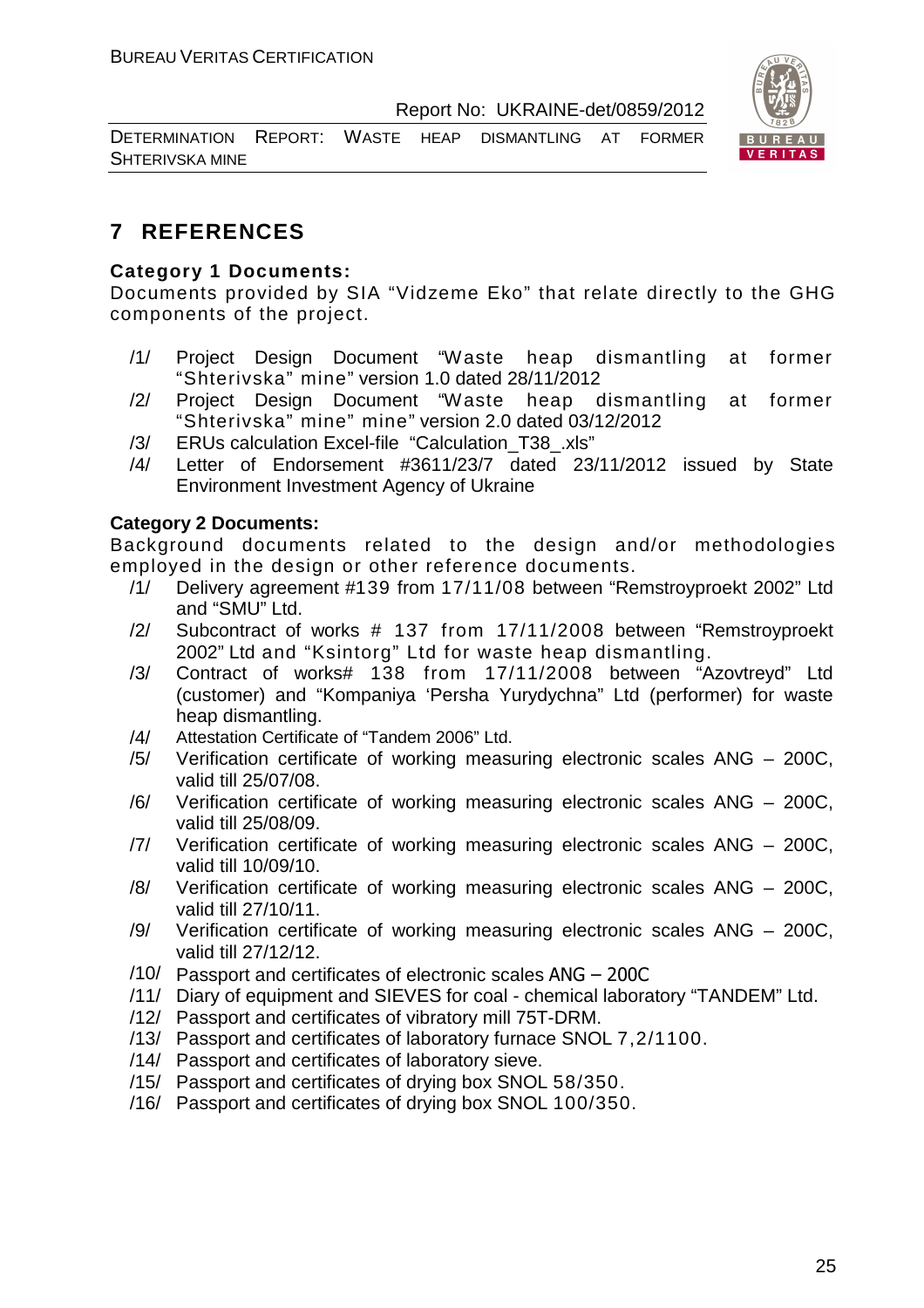

DETERMINATION REPORT: WASTE HEAP DISMANTLING AT FORMER SHTERIVSKA MINE

# **Persons interviewed:**

List persons interviewed during the determination or persons that contributed with other information that are not included in the documents listed above.

- /1/ Gints KIavinsh SIA "Vidzeme Eko" JI Project Manager
- /2/ Stah Yuri Mykhailovych SIA "Vidzeme Eko" JI Consultant
- /3/ Olena Mykolaivna Petrenko PE "Tandem 2006" Ltd. Head of Laboratory
- /4/ Volodymyr Mykhailovych Yakubenko -. manager of TCD "Ksyntorg" Ltd
- /5/ Mykola Stepanovych Yukhymchuk -record keeper at weigh station, "Ksyntorg" Ltd.
- /6/ Vladyslav Volodymyrovych Klymenko director of "Kompaniya "Persha Yurydychna"

1. o0o -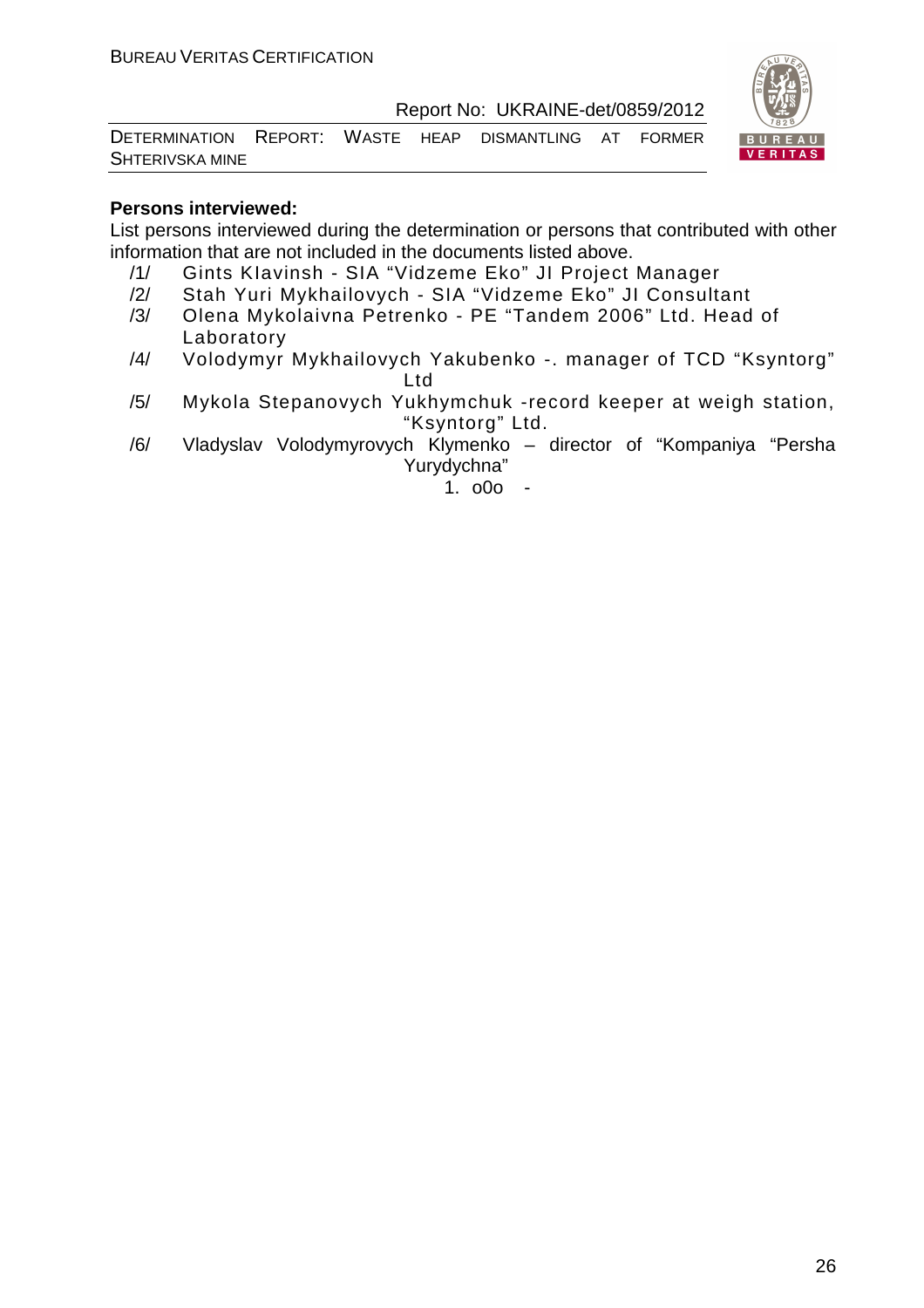

#### DETERMINATION REPORT: WASTE HEAP DISMANTLING AT FORMER SHTERIVSKA MINE

# APPENDIX A: DETERMINATION PROTOCOL  **DETERMINATION PROTOCOL**

#### **Check list for determination, according JOINT IMPLEMENTATION DETERMINATION AND VERIFICATION MANUAL (Version 01)**

| <b>DVM</b><br>Paragraph | <b>Check Item</b>                                                                                                                                                                                                                                                                                        | <b>Initial finding</b>                                                                                                                                                                                                                                                                                                                                                                                                                                                                                                                                                                                                                                                                                                                                                                                                                                                | <b>Draft</b><br><b>Conclusion</b> | <b>Final</b><br><b>Conclusion</b> |
|-------------------------|----------------------------------------------------------------------------------------------------------------------------------------------------------------------------------------------------------------------------------------------------------------------------------------------------------|-----------------------------------------------------------------------------------------------------------------------------------------------------------------------------------------------------------------------------------------------------------------------------------------------------------------------------------------------------------------------------------------------------------------------------------------------------------------------------------------------------------------------------------------------------------------------------------------------------------------------------------------------------------------------------------------------------------------------------------------------------------------------------------------------------------------------------------------------------------------------|-----------------------------------|-----------------------------------|
|                         | <b>General description of the project</b>                                                                                                                                                                                                                                                                |                                                                                                                                                                                                                                                                                                                                                                                                                                                                                                                                                                                                                                                                                                                                                                                                                                                                       |                                   |                                   |
| Title of the project    |                                                                                                                                                                                                                                                                                                          |                                                                                                                                                                                                                                                                                                                                                                                                                                                                                                                                                                                                                                                                                                                                                                                                                                                                       |                                   |                                   |
|                         | Is the title of the project presented?                                                                                                                                                                                                                                                                   | The title of project is "Waste heap dismantling at former<br>Shterivska mine"                                                                                                                                                                                                                                                                                                                                                                                                                                                                                                                                                                                                                                                                                                                                                                                         | OK                                | OK                                |
| $\sim$                  | Is the sectoral scope to which the project<br>pertains presented?                                                                                                                                                                                                                                        | The sectoral scope is 8. Mining/mineral production                                                                                                                                                                                                                                                                                                                                                                                                                                                                                                                                                                                                                                                                                                                                                                                                                    | OK                                | OK                                |
|                         | Is the current version number of the document<br>presented?                                                                                                                                                                                                                                              | The current version number is 1.0                                                                                                                                                                                                                                                                                                                                                                                                                                                                                                                                                                                                                                                                                                                                                                                                                                     | OK                                | OK                                |
| $\sim$                  | Is the date when the document was completed<br>presented?                                                                                                                                                                                                                                                | The date when the document is completed is 28/11/2012                                                                                                                                                                                                                                                                                                                                                                                                                                                                                                                                                                                                                                                                                                                                                                                                                 | OK                                | OK                                |
|                         | <b>Description of the project</b>                                                                                                                                                                                                                                                                        |                                                                                                                                                                                                                                                                                                                                                                                                                                                                                                                                                                                                                                                                                                                                                                                                                                                                       |                                   |                                   |
|                         | Is the purpose of the project included with a<br>concise, summarizing explanation (max. 1-2<br>pages) of the:<br>a) Situation existing prior to the starting date of<br>the project;<br>b) Baseline scenario; and<br>Project scenario (expected<br>outcome,<br>C)<br>including a technical description)? | The situation existing prior to the starting date of the project<br>Very often it was not economically feasible to extract all<br>100% of coal from the rock mass. Therefore, waste heaps of<br>Donbass region contains a large amount of coal, which is<br>self-ignited later on. All the waste heaps that were self-<br>ignited or the ones that are close to self-ignition are the<br>centre of uncontrolled pollutants and greenhouse gas<br>emissions<br>The baseline scenario assumed that the common practice<br>will be continued – heap can be spontaneously ignited with a<br>certain probability, and the process of burning will continue<br>till all coal, contained there, will be burned. The process of<br>combustion is accompanied by release the carbon dioxide<br>into atmosphere.<br>Project scenario-provides complete dismantling of the dump. | CAR01                             |                                   |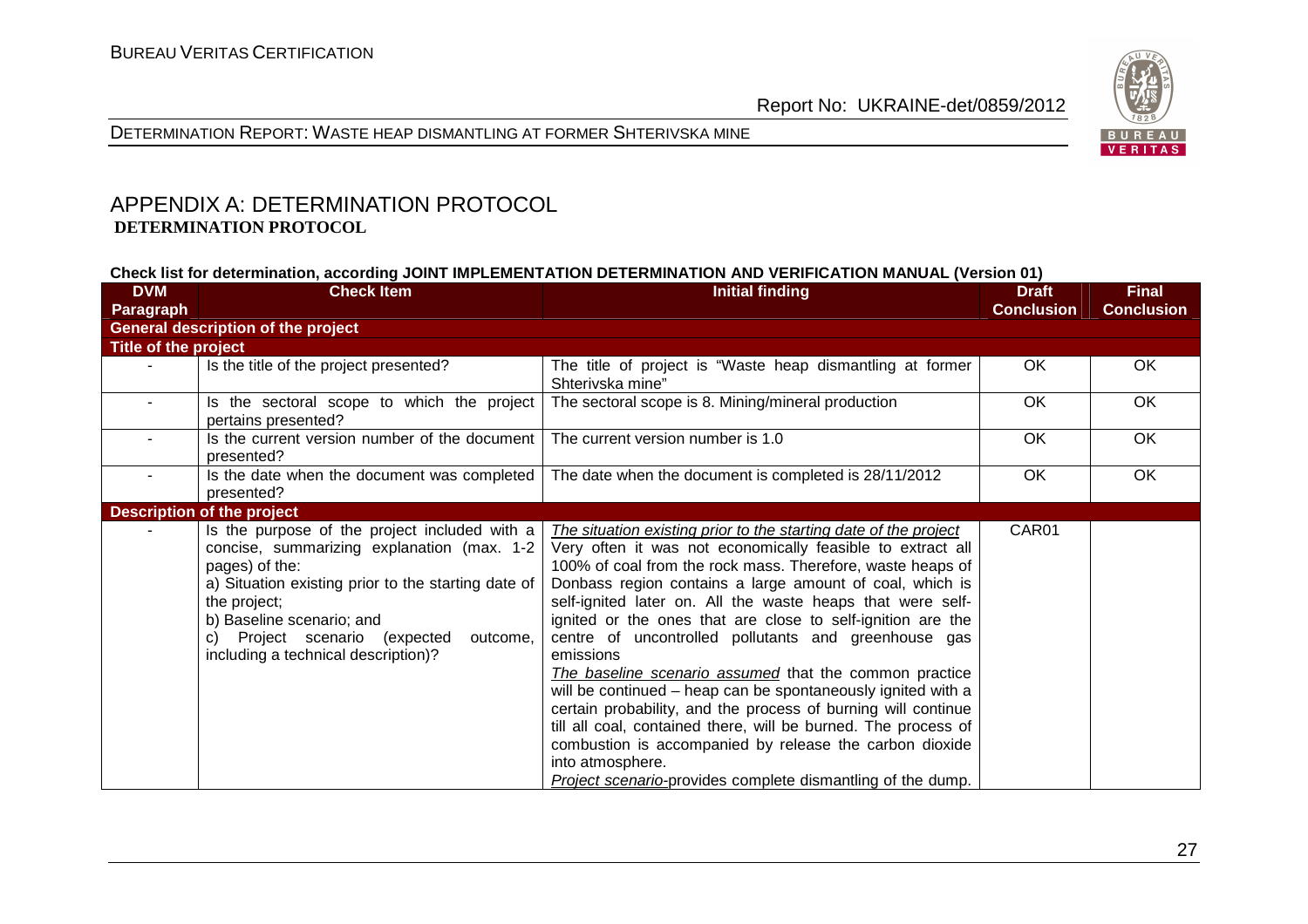

#### DETERMINATION REPORT: WASTE HEAP DISMANTLING AT FORMER SHTERIVSKA MINE

| <b>DVM</b><br>Paragraph     | <b>Check Item</b>                                                             | <b>Initial finding</b>                                                                                                                                                                                                                                                                                                                                                                                                                                                                                                                                                                                                                                                                                                                                                   | <b>Draft</b><br><b>Conclusion</b> | <b>Final</b><br><b>Conclusion</b> |
|-----------------------------|-------------------------------------------------------------------------------|--------------------------------------------------------------------------------------------------------------------------------------------------------------------------------------------------------------------------------------------------------------------------------------------------------------------------------------------------------------------------------------------------------------------------------------------------------------------------------------------------------------------------------------------------------------------------------------------------------------------------------------------------------------------------------------------------------------------------------------------------------------------------|-----------------------------------|-----------------------------------|
|                             | Is the history of the project (incl. its JI<br>component) briefly summarized? | During dismantling of the dump, the rocks will be divided into<br>fractions, which will be used for blending with steam coal and<br>subsequently supplied to heat power plants and boiler<br>houses for burning as fuel. After sorting, the large fractions<br>will be used for building and repairing of roads. As the result,<br>rock mass of the dump will be fully utilized, and the received<br>coal will replace coal, which otherwise would have had to be<br>mined. As the result of the project, the opportunity of self-<br>ignition of heap will be eliminated<br>CAR01<br>Please add data on subcontractors of "Kompaniya 'Persha<br>Yurydychna" Ltd involved to the project activity.<br>The history of project JI component is briefly summarized<br>CAR02 | CAR02                             |                                   |
|                             |                                                                               | Please add history of waste heaps dismantled in project<br>frames. According to "Моделювання температурного<br>поля згасаючих териконів, В.В. Попович, А.Д. Кузик,<br>канд. фіз.-мат. наук, доцент, О.О. Карабин, канд. фіз.-<br>мат. наук, доцент, О.Ю. Чмир, канд. фіз.-мат. наук<br>(Львівський державний університет безпеки<br>життедіяльності)" time of waste heap burning is about 15-<br>20 years after finishing of waste heap mantling                                                                                                                                                                                                                                                                                                                         |                                   |                                   |
| <b>Project participants</b> |                                                                               |                                                                                                                                                                                                                                                                                                                                                                                                                                                                                                                                                                                                                                                                                                                                                                          |                                   |                                   |
|                             | Are project participants and Party(ies) involved<br>in the project listed?    | "Kompaniya 'Persha Yurydychna" Ltd and SIA "Vidzeme<br>Eko" is indicated as the project participants and Ukraine and<br>Republic Latvia are indicated as Parties involved                                                                                                                                                                                                                                                                                                                                                                                                                                                                                                                                                                                                | OK                                | OK                                |
| ÷.                          | Is the data of the project participants presented<br>in tabular format?       | The data of the project participants are presented in tabular<br>format                                                                                                                                                                                                                                                                                                                                                                                                                                                                                                                                                                                                                                                                                                  | OK                                | OK                                |
|                             | Is contact information provided in Annex 1 of<br>the PDD?                     | The contact information on project participants are indicated<br>in the Annex 1                                                                                                                                                                                                                                                                                                                                                                                                                                                                                                                                                                                                                                                                                          | OK                                | $\overline{OK}$                   |
|                             | Is it indicated, if it is the case, if the Party<br>involved is a host Party? | The Host Party Ukraine is indicated as the Party Involved                                                                                                                                                                                                                                                                                                                                                                                                                                                                                                                                                                                                                                                                                                                | OK                                | OK                                |
|                             | <b>Technical description of the project</b>                                   |                                                                                                                                                                                                                                                                                                                                                                                                                                                                                                                                                                                                                                                                                                                                                                          |                                   |                                   |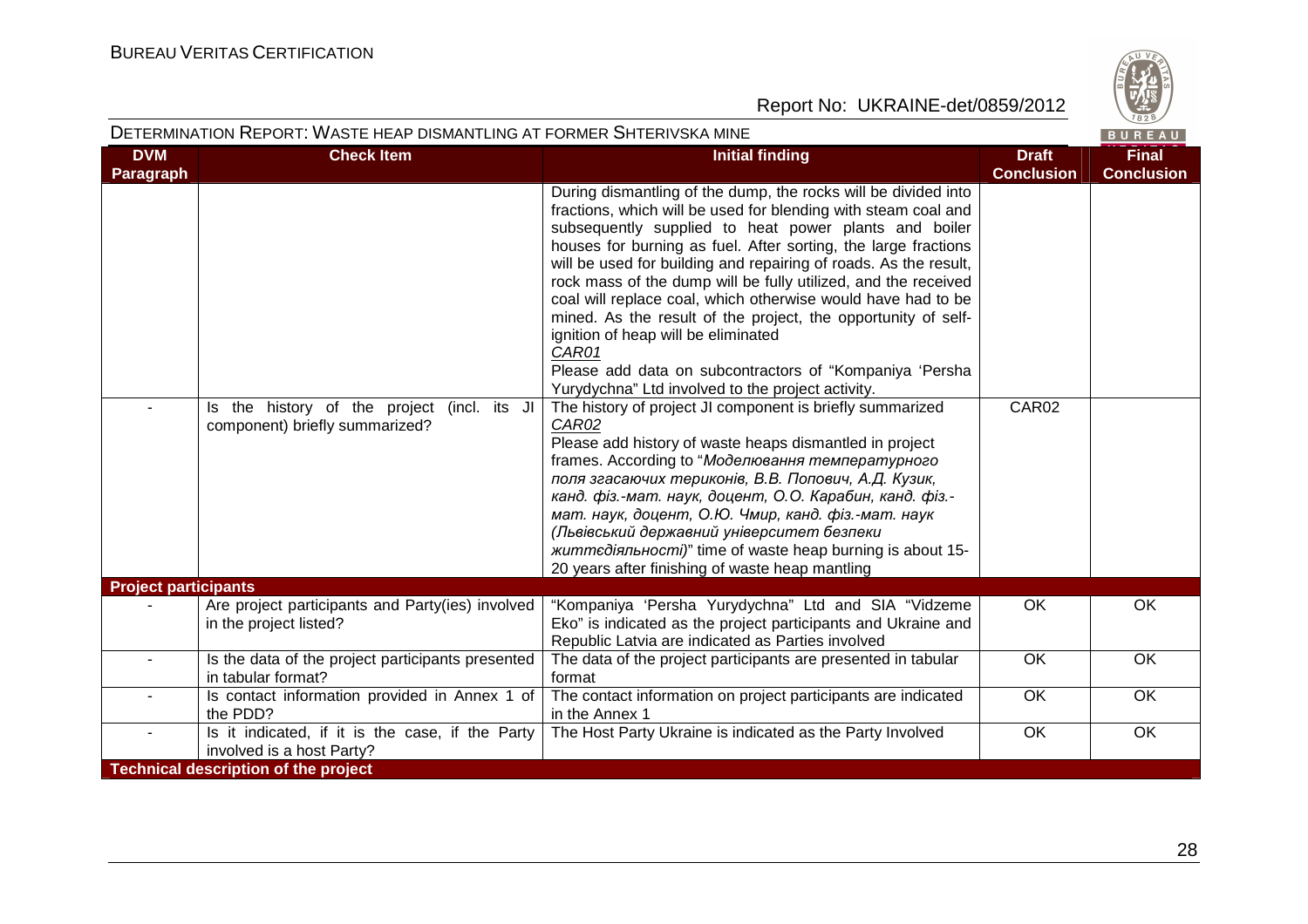

| DETERMINATION REPORT: WASTE HEAP DISMANTLING AT FORMER SHTERIVSKA MINE |                                                                                                  |                                                                                                                                               |                   | BUREAU            |
|------------------------------------------------------------------------|--------------------------------------------------------------------------------------------------|-----------------------------------------------------------------------------------------------------------------------------------------------|-------------------|-------------------|
| <b>DVM</b>                                                             | <b>Check Item</b>                                                                                | <b>Initial finding</b>                                                                                                                        | <b>Draft</b>      | <b>Final</b>      |
| Paragraph                                                              |                                                                                                  |                                                                                                                                               | <b>Conclusion</b> | <b>Conclusion</b> |
| <b>Location of the project</b>                                         |                                                                                                  |                                                                                                                                               |                   |                   |
|                                                                        | Host Party(ies)                                                                                  | Ukraine                                                                                                                                       | <b>OK</b>         | OK                |
|                                                                        | Region/State/Province etc.                                                                       | Luhansk Region, Antratsyt District                                                                                                            | OK                | OK                |
|                                                                        | City/Town/Community etc.                                                                         | Malomykolaivka urban village                                                                                                                  | OK                | OK                |
|                                                                        | Detail of the physical location, including                                                       | Geographical coordinates of the waste heaps and                                                                                               |                   | OK                |
|                                                                        | information allowing the unique identification of                                                | enrichment plant are provided in the section A.4.1.4                                                                                          | CAR03             |                   |
|                                                                        | the project. (This section should not exceed                                                     | CAR03                                                                                                                                         | CL <sub>01</sub>  |                   |
|                                                                        | one page)                                                                                        | Please provide adequate satellite photos of dismantled<br>waste heap and photos that provide clear identification of                          |                   |                   |
|                                                                        |                                                                                                  | dismantled waste heap                                                                                                                         |                   |                   |
|                                                                        |                                                                                                  | CL01                                                                                                                                          |                   |                   |
|                                                                        |                                                                                                  | Please clarify source of project geographical coordinates                                                                                     |                   |                   |
|                                                                        | Technologies to be employed, or measures, operations or actions to be implemented by the project |                                                                                                                                               |                   |                   |
|                                                                        | Are the technology(ies) to be employed, or                                                       | Employed technology is described in the section A.4.2                                                                                         | CAR04             |                   |
|                                                                        | measures, operations or actions to be                                                            | CAR04                                                                                                                                         | <b>CL02</b>       |                   |
|                                                                        | implemented by the project, including all                                                        | The proposed project envisages processing 100 000 tonnes                                                                                      |                   |                   |
|                                                                        | relevant technical data and the implementation                                                   | of coal containing rock mass from waste heap per year.                                                                                        |                   |                   |
|                                                                        | schedule described?                                                                              | Assuming that average coal content is about 15%, about                                                                                        |                   |                   |
|                                                                        |                                                                                                  | 55 000 tCO2eq will be obtained per year. Please explain                                                                                       |                   |                   |
|                                                                        |                                                                                                  | misamendment between abovementioned evaluations and                                                                                           |                   |                   |
|                                                                        |                                                                                                  | table 2 of the PDD                                                                                                                            |                   |                   |
|                                                                        |                                                                                                  | CL <sub>02</sub>                                                                                                                              |                   |                   |
|                                                                        |                                                                                                  | Please add data on quantities of sorting equipment involved                                                                                   |                   |                   |
|                                                                        |                                                                                                  | in the project and shift-cycle of sorting unit                                                                                                |                   |                   |
|                                                                        |                                                                                                  | Brief explanation of how the anthropogenic emissions of greenhouse gases by sources are to be reduced by the proposed JI project, including   |                   |                   |
|                                                                        |                                                                                                  | why the emission reductions would not occur in the absence of the proposed project, taking into account national and/or sectoral policies and |                   |                   |
| <b>circumstances</b>                                                   |                                                                                                  |                                                                                                                                               |                   |                   |
|                                                                        | Is it stated how anthropogenic GHG emission                                                      | The proposed project is aimed at reducing anthropogenic                                                                                       | OK                | OK                |
|                                                                        | reductions are to be achieved? (This section                                                     | emissions. Emission reductions created by:                                                                                                    |                   |                   |
|                                                                        | should not exceed one page)                                                                      | - Elimination of greenhouse gases sources associated with                                                                                     |                   |                   |
|                                                                        |                                                                                                  | burning waste heaps, by extracting coal from the rock                                                                                         |                   |                   |
|                                                                        |                                                                                                  | dumps;                                                                                                                                        |                   |                   |
|                                                                        |                                                                                                  | - Reduction of uncontrolled methane emissions due to                                                                                          |                   |                   |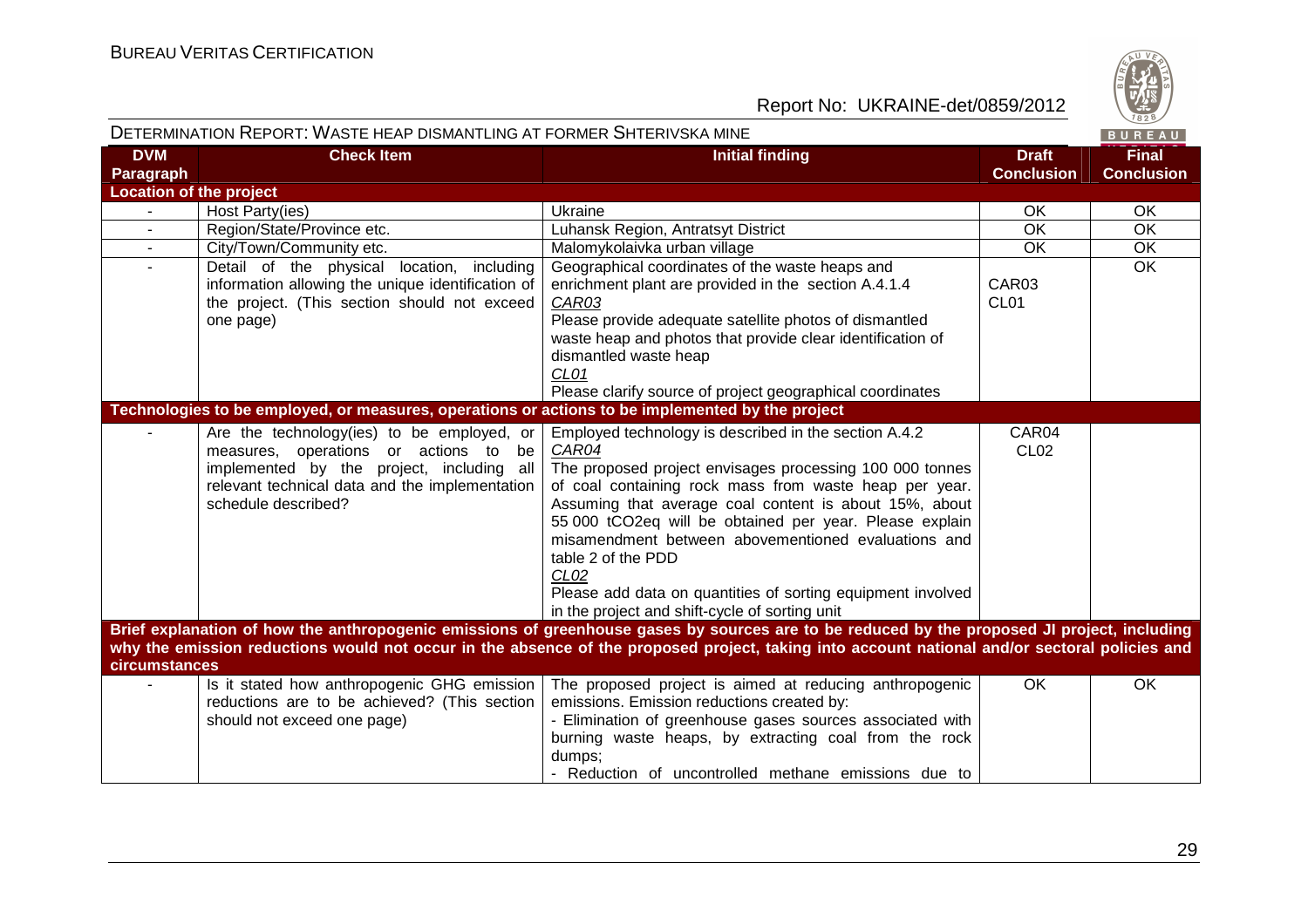

#### DETERMINATION REPORT: WASTE HEAP DISMANTLING AT FORMER SHTERIVSKA MINE

|  |  | . . |  |
|--|--|-----|--|
|  |  |     |  |

| <b>DVM</b><br><b>Paragraph</b> | <b>Check Item</b>                                                                                                           | <b>Initial finding</b>                                                                                                                                                                                           | <b>Draft</b><br><b>Conclusion</b> | <b>Final</b><br><b>Conclusion</b> |
|--------------------------------|-----------------------------------------------------------------------------------------------------------------------------|------------------------------------------------------------------------------------------------------------------------------------------------------------------------------------------------------------------|-----------------------------------|-----------------------------------|
|                                |                                                                                                                             | replacement of coal that would have been extracted through<br>mining;<br>- Reduction of electricity consumption at waste heap<br>dismantling in comparison to electricity consumption at coal<br>mine.           |                                   |                                   |
| $\sim$                         | Is it provided the estimation of emission<br>reductions over the crediting period?                                          | The estimation of emission reduction over crediting period<br>15/12/2008-31/12/2012 is 4 685 089 tonnes of CO2<br>equivalent,                                                                                    | $\overline{OK}$                   | OK                                |
|                                | Is it provided the estimated annual reduction for<br>the chosen credit period in tCO2e?                                     | The estimated annual reduction for chosen crediting period<br>is 1 147 369 tonnes of CO2 equivalent for first commitment<br>period                                                                               | OK                                | OK                                |
| $\overline{\phantom{a}}$       | Are the data from questions above presented in<br>tabular format?                                                           | The data from questions above is presented in tabular format                                                                                                                                                     | $\overline{OK}$                   | OK                                |
|                                | Estimated amount of emission reductions over the crediting period                                                           |                                                                                                                                                                                                                  |                                   |                                   |
|                                | Is the length of the crediting period Indicated?                                                                            | The length of crediting period is 4 years and 1 months from<br>15/12/2008 till 31/12/2012                                                                                                                        | OK                                | <b>OK</b>                         |
|                                | Are estimates of total as well as annual and<br>average annual emission reductions in tonnes<br>of CO2 equivalent provided? | The estimates of total as well as annual and average annual<br>emission reductions are provided in tonnes of CO2<br>equivalent                                                                                   | OK                                | OK                                |
|                                | <b>Project approvals by Parties</b>                                                                                         |                                                                                                                                                                                                                  |                                   |                                   |
| 19                             | Have the DFPs of all Parties listed as "Parties<br>involved" in the PDD provided written project<br>approvals?              | Letter of Endorsement #3611/23/7 dated 23/11/2012 has<br>been issued by State Environment Investment Agency of<br>Ukraine<br>CAR05<br>Please provide written project approvals from the both<br>Parties Involved | CAR05                             | OK                                |
| 19                             | Does the PDD identify at least the host Party<br>as a "Party involved"?                                                     | The Host party Ukraine is indicated as the Party Involved                                                                                                                                                        | OK                                | $\overline{OK}$                   |
| 19                             | Has the DFP of the host Party issued a written<br>project approval?                                                         | See CAR05                                                                                                                                                                                                        | Pending                           | Pending                           |
| 20                             | Are all the written project approvals by Parties<br>involved unconditional?                                                 | See CAR05                                                                                                                                                                                                        | Pending                           | Pending                           |
|                                | Authorization of project participants by Parties involved                                                                   |                                                                                                                                                                                                                  |                                   |                                   |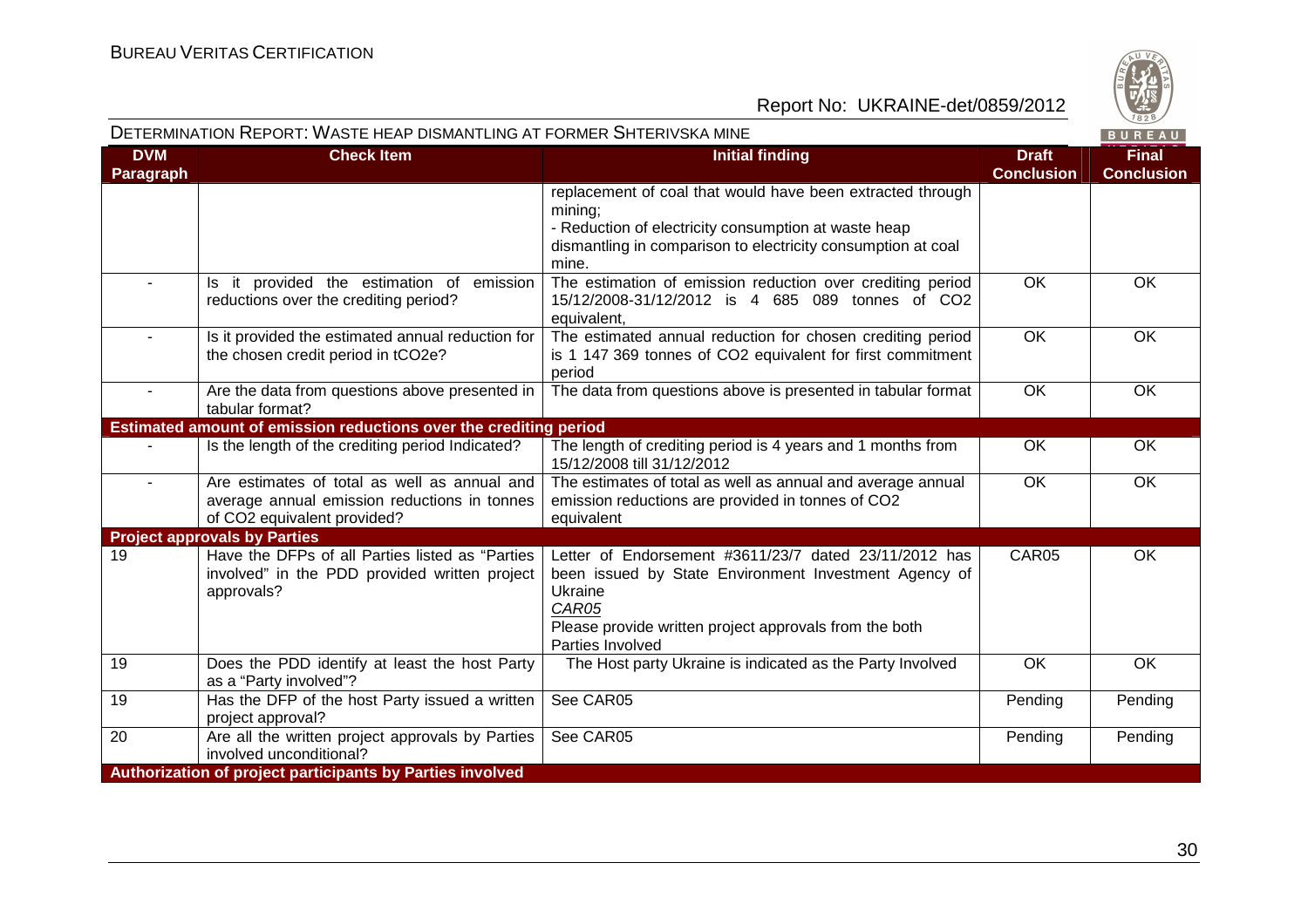

|                         | DETERMINATION REPORT: WASTE HEAP DISMANTLING AT FORMER SHTERIVSKA MINE                                                                                                                                                                                                                                                                                                                                                                                                                                                                    |                                                                                                                                                                                                                                                                                                                                                                                                                                                                                                                                                                                         |                                   | BUREAU                            |
|-------------------------|-------------------------------------------------------------------------------------------------------------------------------------------------------------------------------------------------------------------------------------------------------------------------------------------------------------------------------------------------------------------------------------------------------------------------------------------------------------------------------------------------------------------------------------------|-----------------------------------------------------------------------------------------------------------------------------------------------------------------------------------------------------------------------------------------------------------------------------------------------------------------------------------------------------------------------------------------------------------------------------------------------------------------------------------------------------------------------------------------------------------------------------------------|-----------------------------------|-----------------------------------|
| <b>DVM</b><br>Paragraph | <b>Check Item</b>                                                                                                                                                                                                                                                                                                                                                                                                                                                                                                                         | <b>Initial finding</b>                                                                                                                                                                                                                                                                                                                                                                                                                                                                                                                                                                  | <b>Draft</b><br><b>Conclusion</b> | <b>Final</b><br><b>Conclusion</b> |
| 21                      | Is each of the legal entities listed as project<br>participants in the PDD authorized by a Party<br>involved, which is also listed in the PDD,<br>through:<br>- A written project approval by a Party<br>involved, explicitly indicating the name of the<br>legal entity? or<br>- Any other form of project participant<br>authorization in writing, explicitly indicating the<br>name of the legal entity?                                                                                                                               | See CAR05                                                                                                                                                                                                                                                                                                                                                                                                                                                                                                                                                                               | Pending                           | Pending                           |
| <b>Baseline setting</b> |                                                                                                                                                                                                                                                                                                                                                                                                                                                                                                                                           |                                                                                                                                                                                                                                                                                                                                                                                                                                                                                                                                                                                         |                                   |                                   |
| 22                      | Does the PDD explicitly indicate which of the<br>following approaches is used for identifying the<br>baseline?<br>- JI specific approach<br>- Approved CDM methodology approach                                                                                                                                                                                                                                                                                                                                                           | The PDD explicitly indicates that JI specific approach was<br>used for baseline establishing                                                                                                                                                                                                                                                                                                                                                                                                                                                                                            | OK.                               | OK                                |
|                         | JI specific approach only                                                                                                                                                                                                                                                                                                                                                                                                                                                                                                                 |                                                                                                                                                                                                                                                                                                                                                                                                                                                                                                                                                                                         |                                   |                                   |
| 23                      | Does the PDD provide a detailed theoretical<br>description in a complete and transparent<br>manner?                                                                                                                                                                                                                                                                                                                                                                                                                                       | The PDD contains a detailed theoretical description of<br>proposed baseline                                                                                                                                                                                                                                                                                                                                                                                                                                                                                                             | OK.                               | OK                                |
| 23                      | Does the PDD provide justification that the<br>baseline is established:<br>(a) By listing and describing plausible future<br>scenarios on the basis of conservative<br>assumptions and selecting the most plausible<br>one?<br>(b) Taking into account relevant national and/or<br>sectoral policies and circumstance?<br>- Are key factors that affect a baseline taken<br>into account?<br>(c) In a transparent manner with regard to the<br>approaches,<br>choice<br>0f<br>assumptions,<br>methodologies, parameters, date sources and | The PDD provides justification of baseline establishing<br>(a) By listing and describing five plausible future<br>scenarious<br>(b) Taking into account national and sectoral policies.<br>Ukrainian policies doesn't require or encourage<br>waste heaps dismantling<br>(c) In transparent manner, with regard to the<br>approaches, methodologies, parameters, data<br>sources and key factors<br>(d) Uncertaintites and conservative assumptions are<br>taken into account<br>(e) ERUs cannot be earned for decreasing in activity<br>levels outside the project, because in case of | CAR06<br>CL <sub>03</sub>         |                                   |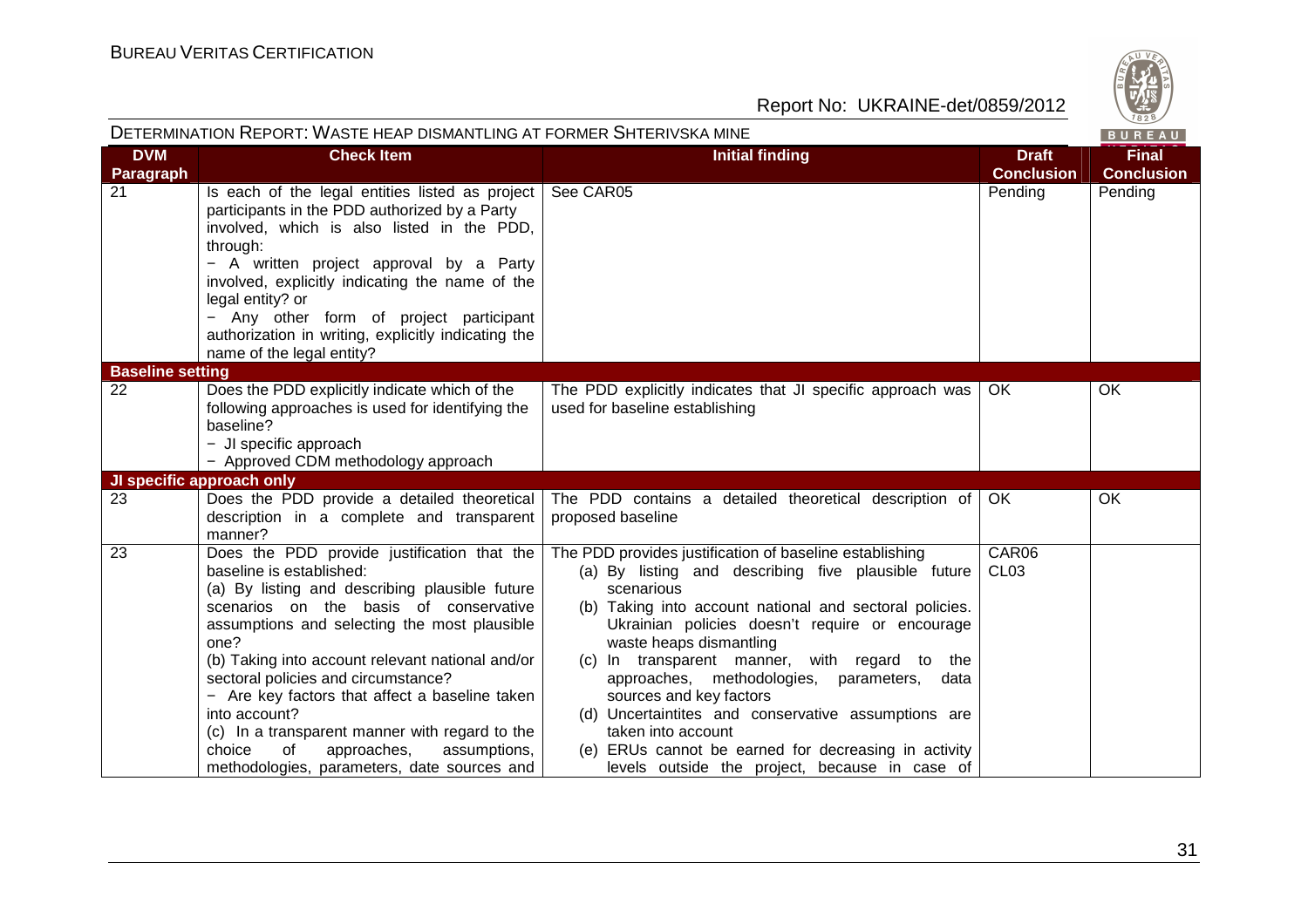

| DETERMINATION REPORT: WASTE HEAP DISMANTLING AT FORMER SHTERIVSKA MINE |                                                                                                                                                                                                                                                                                                                                                                                                                  |                                                                                                                                                                                                                                                                                                                                                                                                                                               |                                   | BUREAU                            |
|------------------------------------------------------------------------|------------------------------------------------------------------------------------------------------------------------------------------------------------------------------------------------------------------------------------------------------------------------------------------------------------------------------------------------------------------------------------------------------------------|-----------------------------------------------------------------------------------------------------------------------------------------------------------------------------------------------------------------------------------------------------------------------------------------------------------------------------------------------------------------------------------------------------------------------------------------------|-----------------------------------|-----------------------------------|
| <b>DVM</b><br><b>Paragraph</b>                                         | <b>Check Item</b>                                                                                                                                                                                                                                                                                                                                                                                                | <b>Initial finding</b>                                                                                                                                                                                                                                                                                                                                                                                                                        | <b>Draft</b><br><b>Conclusion</b> | <b>Final</b><br><b>Conclusion</b> |
|                                                                        | key factors?<br>(d) Taking into account of uncertainties and<br>using conservative assumptions?<br>(e) In such a way that ERUs cannot be earned<br>for decreases in activity levels outside the<br>project or due to force majeure?<br>(f) By drawing on the list of standard variables<br>contained in appendix B to "Guidance on<br>criteria for baseline setting and monitoring", as<br>appropriate?          | projects stop, generation of emission reduction will<br>be stopped also.<br>Variables used for baseline calculations in line within<br>(f)<br>appendix B to "Guidance on criteria for baseline<br>setting and monitoring"<br>CAR06<br>Please provide more detailed description of barriers for<br>scenario 3. Wastes of coal production uses for concrete<br>production in JI project.<br>CLO3<br>Please add explanation on coal NCV lowering |                                   |                                   |
| 24                                                                     | If selected elements or combinations<br>of<br><b>CDM</b><br>methodologies<br>approved<br>or<br>methodological tools for baseline setting are<br>selected<br>elements<br>used.<br>are<br>the<br><b>or</b><br>combinations together with the elements<br>supplementary developed by the project<br>participants in line with 23 above?                                                                             | The elements of ACM 0009 ver 4.0.0 methodology were<br>used                                                                                                                                                                                                                                                                                                                                                                                   | OK                                | OK                                |
| 25                                                                     | If a multi-project emission factor is used, does<br>the PDD provide appropriate justification?                                                                                                                                                                                                                                                                                                                   | The multi-project emission factors used in line with National<br>GHG Inventory Report for 1990-2010 years, approved by<br><b>SEIA</b>                                                                                                                                                                                                                                                                                                         | OK.                               | OK                                |
|                                                                        | Approved CDM methodology approach only_Paragraphs 26(a) - 26(d)_Not applicable                                                                                                                                                                                                                                                                                                                                   |                                                                                                                                                                                                                                                                                                                                                                                                                                               |                                   |                                   |
| <b>Additionality</b>                                                   | JI specific approach only                                                                                                                                                                                                                                                                                                                                                                                        |                                                                                                                                                                                                                                                                                                                                                                                                                                               |                                   |                                   |
| 28                                                                     | Does the PDD indicate which of the following<br>approaches for demonstrating additionality is<br>used?<br>(a) Provision of traceable and transparent<br>information showing the baseline was identified<br>on the basis of conservative assumptions, that<br>the project scenario is not part of the identified<br>baseline scenario and that the project will lead<br>to emission reductions or enhancements of | The PDD indicates that approach (b) Provision of traceable<br>and transparent information that an AIE has already<br>positively determined that a comparable project (to be)<br>implemented under comparable circumstances<br>has<br>additionality; was used for demonstration of addtionality                                                                                                                                                | OK.                               | OK                                |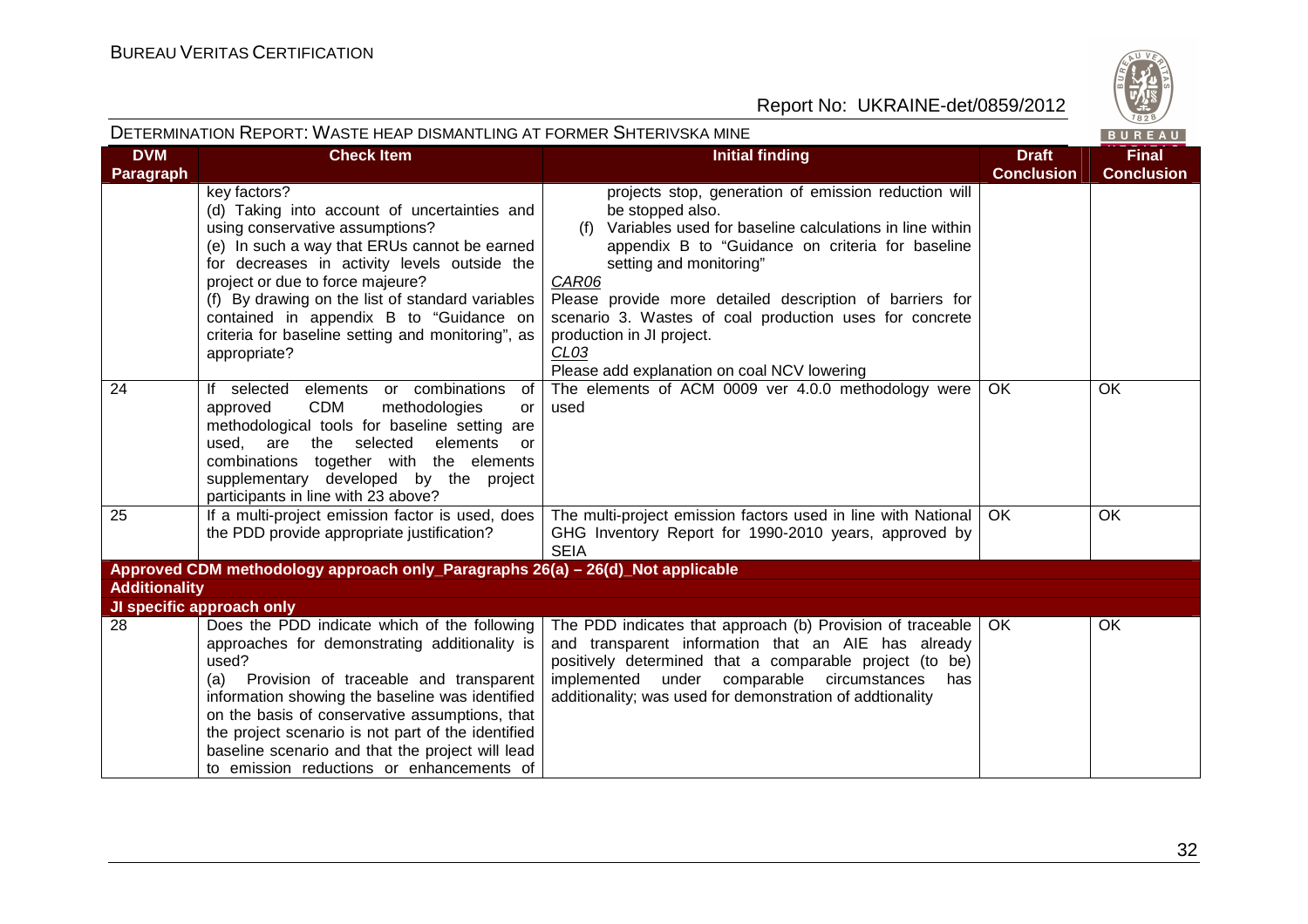

| DETERMINATION REPORT: WASTE HEAP DISMANTLING AT FORMER SHTERIVSKA MINE |                                                                                                                                                                                                                                                                                                                                                                                                                                                                                             |                                                                                                                                                                                                                                                                                                                                                                                                                                                                                                                                                                                                                                        |                                   | BUREAU                            |
|------------------------------------------------------------------------|---------------------------------------------------------------------------------------------------------------------------------------------------------------------------------------------------------------------------------------------------------------------------------------------------------------------------------------------------------------------------------------------------------------------------------------------------------------------------------------------|----------------------------------------------------------------------------------------------------------------------------------------------------------------------------------------------------------------------------------------------------------------------------------------------------------------------------------------------------------------------------------------------------------------------------------------------------------------------------------------------------------------------------------------------------------------------------------------------------------------------------------------|-----------------------------------|-----------------------------------|
| <b>DVM</b><br><b>Paragraph</b>                                         | <b>Check Item</b>                                                                                                                                                                                                                                                                                                                                                                                                                                                                           | <b>Initial finding</b>                                                                                                                                                                                                                                                                                                                                                                                                                                                                                                                                                                                                                 | <b>Draft</b><br><b>Conclusion</b> | <b>Final</b><br><b>Conclusion</b> |
|                                                                        | removals;<br>(b) Provision of traceable and transparent<br>information that an AIE has already positively<br>determined that a comparable project (to be)<br>implemented under comparable circumstances<br>has additionality;<br>(c) Application of the most recent version of<br>the "Tool for the demonstration and<br>assessment of additionality. (allowing for a two-<br>month grace period) or any other method for<br>proving additionality approved by the CDM<br>Executive Board". |                                                                                                                                                                                                                                                                                                                                                                                                                                                                                                                                                                                                                                        |                                   |                                   |
| 29(a)                                                                  | Does the PDD provide a justification of the<br>applicability of the approach with a clear and<br>transparent description?                                                                                                                                                                                                                                                                                                                                                                   | The justification of proposed approach applicability is<br>provided                                                                                                                                                                                                                                                                                                                                                                                                                                                                                                                                                                    | OK                                | OK                                |
| 29(b)                                                                  | Are additionality proofs provided?                                                                                                                                                                                                                                                                                                                                                                                                                                                          | GHG mitigation measure. The project boundary is<br>a)<br>virtually identical, the expected annual average GHG<br>emission reduction is differ by 12%. Criteria is<br>satisfied<br>b) Geography and time. Both projects is implemented<br>in Ukraine, starting date are divided by less than 1<br>year. Criteria is satisfied<br>c) Scale. The projects envisage production of the same<br>product (coal).<br>Regulatory framework. There were no significant<br>d).<br>changes in regulatory framework between the<br>starting dates of two projects. Criteria is satisfied.<br>CAR07<br>Please provide correct data on project output | CAR07                             | OK                                |
| 29 <sub>(c)</sub>                                                      | Is the additionality demonstrated appropriately<br>as a result?                                                                                                                                                                                                                                                                                                                                                                                                                             | The additionality is demonstrated in appropriate way                                                                                                                                                                                                                                                                                                                                                                                                                                                                                                                                                                                   | OK                                | OK                                |
| 30                                                                     | If the approach 28 (c) is chosen, are all<br>explanations, descriptions and analyses made                                                                                                                                                                                                                                                                                                                                                                                                   | The Approach 28(b) was chosen                                                                                                                                                                                                                                                                                                                                                                                                                                                                                                                                                                                                          | <b>OK</b>                         | OK                                |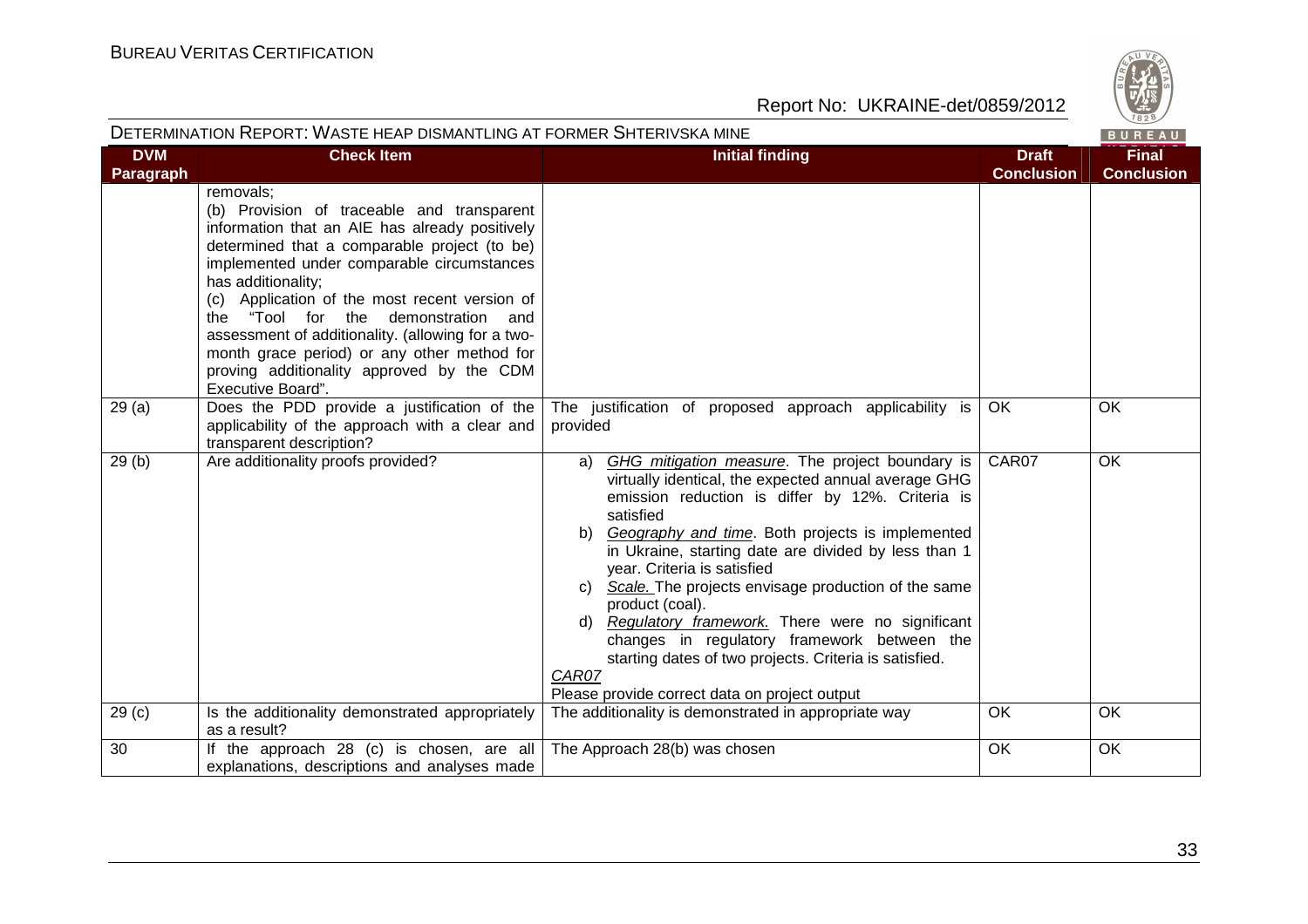| DETERMINATION REPORT: WASTE HEAP DISMANTLING AT FORMER SHTERIVSKA MINE<br>BUREAU |                                                                                                                                                                                                                                                         |                                                                                                                                                                                                                                                                                                                                                                                                                                                                                                                                                    |                                   |                                   |
|----------------------------------------------------------------------------------|---------------------------------------------------------------------------------------------------------------------------------------------------------------------------------------------------------------------------------------------------------|----------------------------------------------------------------------------------------------------------------------------------------------------------------------------------------------------------------------------------------------------------------------------------------------------------------------------------------------------------------------------------------------------------------------------------------------------------------------------------------------------------------------------------------------------|-----------------------------------|-----------------------------------|
| <b>DVM</b><br>Paragraph                                                          | <b>Check Item</b>                                                                                                                                                                                                                                       | <b>Initial finding</b>                                                                                                                                                                                                                                                                                                                                                                                                                                                                                                                             | <b>Draft</b><br><b>Conclusion</b> | <b>Final</b><br><b>Conclusion</b> |
|                                                                                  | in accordance with the selected tool or<br>method?                                                                                                                                                                                                      |                                                                                                                                                                                                                                                                                                                                                                                                                                                                                                                                                    |                                   |                                   |
|                                                                                  | Approved CDM methodology approach only_ Paragraphs 31(a) - 31(e)_Not applicable                                                                                                                                                                         |                                                                                                                                                                                                                                                                                                                                                                                                                                                                                                                                                    |                                   |                                   |
|                                                                                  | Project boundary (applicable except for JI LULUCF projects                                                                                                                                                                                              |                                                                                                                                                                                                                                                                                                                                                                                                                                                                                                                                                    |                                   |                                   |
|                                                                                  | JI specific approach only                                                                                                                                                                                                                               |                                                                                                                                                                                                                                                                                                                                                                                                                                                                                                                                                    |                                   |                                   |
| 32(a)                                                                            | Does the project boundary defined in the PDD<br>encompass all anthropogenic emissions<br>by sources of GHGs that are:<br>Under the control of the project<br>(i)<br>participants?<br>(ii) Reasonably attributable to the project?<br>(iii) Significant? | The project boundaries defined in the PDD encompass all<br>anthropogenic emissions by GHG sources that are<br>Under control of the project participants, such as<br>(i)<br>emissions of electricity and diesel fuel<br>consumption during waste heap dismantling<br>Reasonably attributable to the project, such as<br>(ii)<br>emissions from waste heap burning or methane<br>emissions as result of coal industry<br>Significant<br>(iii)<br>CAR08<br>Please provide evidences that coal obtained in project<br>frames will be burned in Ukraine | CAR08                             |                                   |
| 32(b)                                                                            | Is the project boundary defined on the basis of<br>a case-by-case assessment with regard to the<br>criteria referred to in 32 (a) above?                                                                                                                | The project boundary is defined on the basis of a case-by-<br>case assessment with regard to the criteria in 32(a) above                                                                                                                                                                                                                                                                                                                                                                                                                           | <b>OK</b>                         | <b>OK</b>                         |
| 32(c)                                                                            | Are the delineation of the project boundary and<br>the gases and sources included appropriately<br>described and justified in the PDD by using a<br>figure or flow chart as appropriate?                                                                | The delineation of project boundaries and gases and<br>sources excluded is clearly described in the PDD, using flow<br>charts.                                                                                                                                                                                                                                                                                                                                                                                                                     | <b>OK</b>                         | <b>OK</b>                         |
| 32 <sub>(d)</sub>                                                                | Are all gases and sources included explicitly<br>stated, and the exclusions of any sources<br>related to the baseline or the project are<br>appropriately justified?                                                                                    | All gases and sources inclusions are explicitly stated in the<br>project and baseline scenarios                                                                                                                                                                                                                                                                                                                                                                                                                                                    | OK.                               | OK                                |
|                                                                                  | Approved CDM methodology approach only_Paragraph 33_Not applicable                                                                                                                                                                                      |                                                                                                                                                                                                                                                                                                                                                                                                                                                                                                                                                    |                                   |                                   |
| <b>Crediting period</b>                                                          |                                                                                                                                                                                                                                                         |                                                                                                                                                                                                                                                                                                                                                                                                                                                                                                                                                    |                                   |                                   |
| 34 (a)                                                                           | Does the PDD state the starting date of the<br>the<br>date<br>which the<br>project<br>as<br>on<br>implementation or construction or real action of                                                                                                      | The project starting date is stated in 15/12/2008 the day<br>when the dismantling of waste heap was begun.<br>CAR09                                                                                                                                                                                                                                                                                                                                                                                                                                | CAR09                             | OK                                |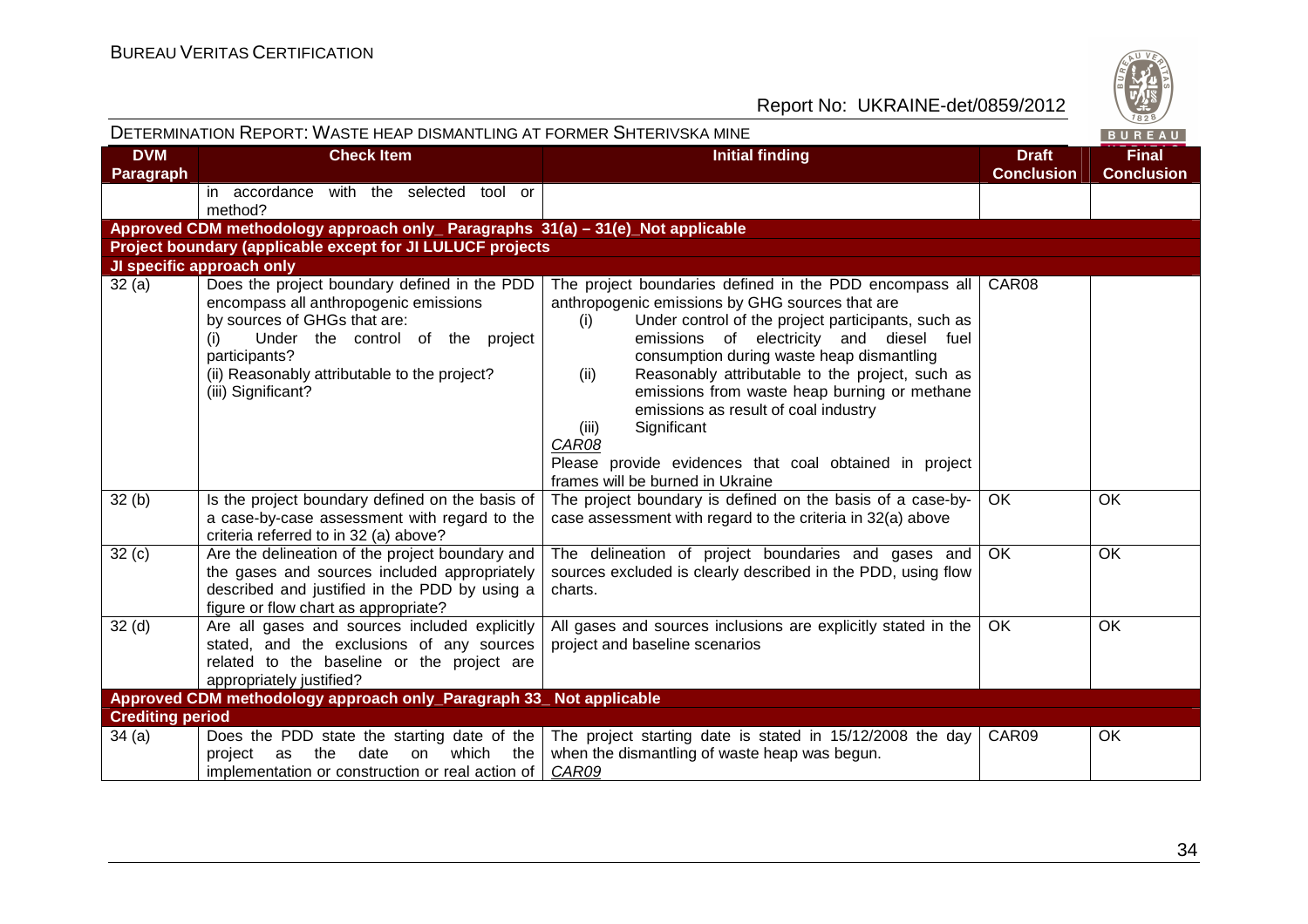

|                         | DETERMINATION REPORT: WASTE HEAP DISMANTLING AT FORMER SHTERIVSKA MINE                                                                                                                                                                                                               |                                                                                                                                                                                                                                                                                                            |                                   | BUREAU                            |
|-------------------------|--------------------------------------------------------------------------------------------------------------------------------------------------------------------------------------------------------------------------------------------------------------------------------------|------------------------------------------------------------------------------------------------------------------------------------------------------------------------------------------------------------------------------------------------------------------------------------------------------------|-----------------------------------|-----------------------------------|
| <b>DVM</b><br>Paragraph | <b>Check Item</b>                                                                                                                                                                                                                                                                    | <b>Initial finding</b>                                                                                                                                                                                                                                                                                     | <b>Draft</b><br><b>Conclusion</b> | <b>Final</b><br><b>Conclusion</b> |
|                         | the project will begin or began?                                                                                                                                                                                                                                                     | Please note the documents confirm project start date                                                                                                                                                                                                                                                       |                                   |                                   |
| 34(a)                   | Is the starting date after the beginning of 2000?                                                                                                                                                                                                                                    | The starting date is after beginning of 2000                                                                                                                                                                                                                                                               | <b>OK</b>                         | <b>OK</b>                         |
| 34(b)                   | Does the PDD state the expected operational<br>lifetime of the project in years and months?                                                                                                                                                                                          | The project equipment expected operational lifetime is<br>indicated in 4 years 1 months (49 months)                                                                                                                                                                                                        | <b>OK</b>                         | <b>OK</b>                         |
| 34 <sub>(c)</sub>       | Does the PDD state the length of the crediting<br>period in years and months?                                                                                                                                                                                                        | The length of crediting period is identical with project<br>operational lifetime                                                                                                                                                                                                                           | OK                                | <b>OK</b>                         |
| 34(c)                   | Is the starting date of the crediting period on or<br>after the date of the first emission reductions or<br>enhancements of net removals generated by<br>the project?                                                                                                                | The starting date of crediting period is 15/12/2008, the date<br>when the waste heap dismantling begun and first emission<br>reductions were generated                                                                                                                                                     | OK                                | OK                                |
| 34 <sub>(d)</sub>       | Does the PDD state that the crediting period for<br>issuance of ERUs starts only after the<br>beginning of 2008 and does not extend beyond<br>the operational lifetime of the project?                                                                                               | Yes, the crediting period starts after the 2008 year beginning<br>and doesn't extend the project operational lifetime.                                                                                                                                                                                     | OK.                               | OK                                |
| 34 <sub>(d)</sub>       | If the crediting period extends beyond 2012,<br>does the PDD state that the extension is<br>subject to the host Party approval?<br>Are the estimates of emission reductions or<br>enhancements of net removals presented<br>separately for those until 2012 and those after<br>2012? | The crediting period doesn't extends beyond 2012                                                                                                                                                                                                                                                           | <b>OK</b>                         | <b>OK</b>                         |
| <b>Monitoring plan</b>  |                                                                                                                                                                                                                                                                                      |                                                                                                                                                                                                                                                                                                            |                                   |                                   |
| 35                      | Does the PDD explicitly indicate which of the<br>following approaches is used?<br>- JI specific approach<br>- Approved CDM methodology approach                                                                                                                                      | The JI specific approach was used for monitoring plan<br>identification                                                                                                                                                                                                                                    | OK.                               | OK                                |
|                         | JI specific approach only                                                                                                                                                                                                                                                            |                                                                                                                                                                                                                                                                                                            |                                   |                                   |
| 36(a)                   | Does the monitoring plan describe:<br>- All relevant factors and key characteristics<br>that will be monitored?<br>- The period in which they will be monitored?<br>All decisive factors for the control and<br>reporting of project performance?                                    | The monitoring plan describes all relevant factors and key<br>characteristics that will be monitored, such as:<br>electricity and fuel consumed in project activity;<br>value of extracted coal concentrate, its ash content<br>and moisture.<br>The period in which they will be monitored are indicated, | OK.                               | OK                                |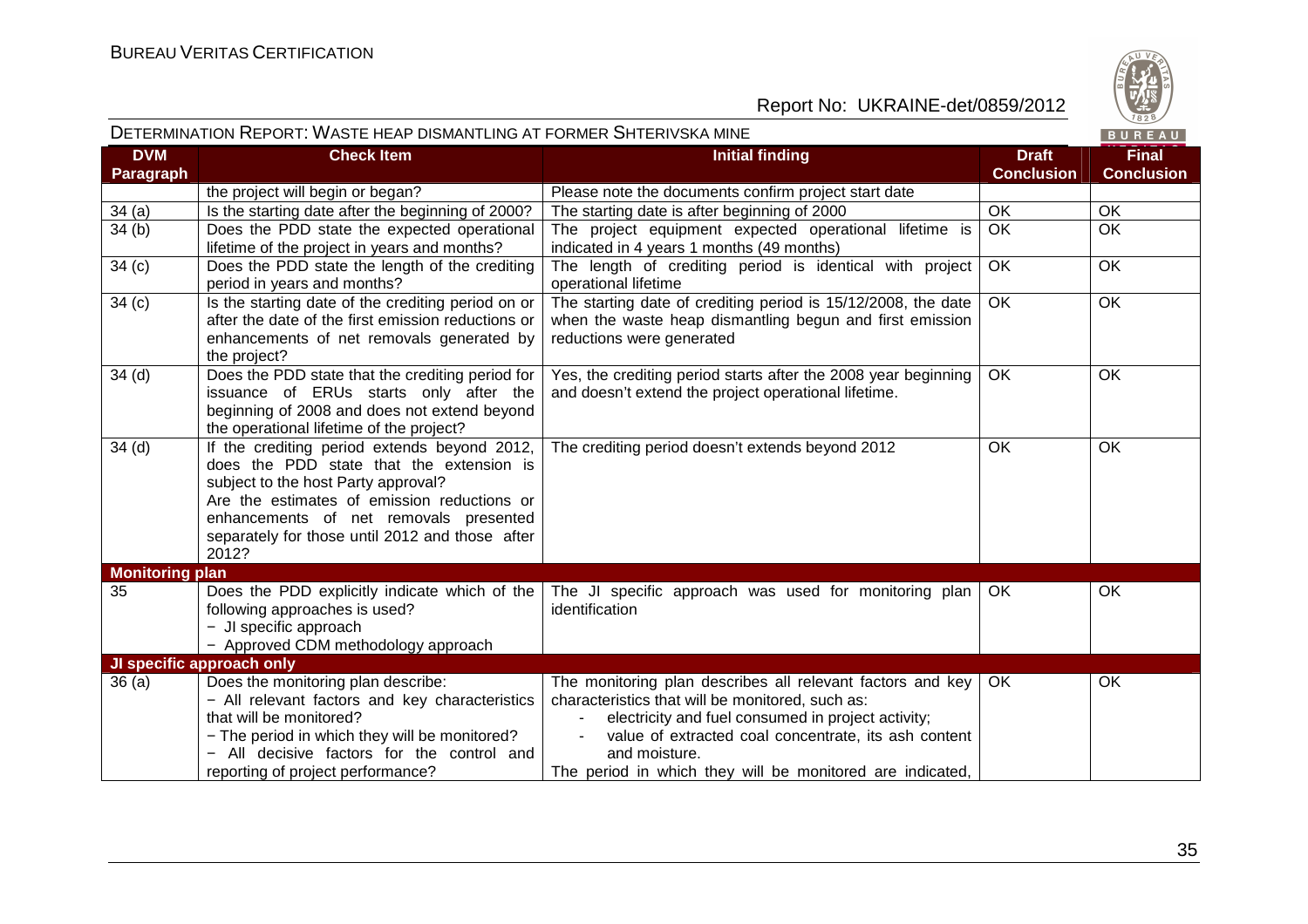

| <b>DVM</b><br>Paragraph | <b>Check Item</b>                                                                                                                                                                                                                                                                                                                                         | <b>Initial finding</b>                                                                                                                                                                                                                                                                                                                                                                                                                                                                                                                                                                                                                                                                                                                                                                                                                                                                                                                   | <b>Draft</b><br><b>Conclusion</b> | <b>Final</b><br><b>Conclusion</b> |
|-------------------------|-----------------------------------------------------------------------------------------------------------------------------------------------------------------------------------------------------------------------------------------------------------------------------------------------------------------------------------------------------------|------------------------------------------------------------------------------------------------------------------------------------------------------------------------------------------------------------------------------------------------------------------------------------------------------------------------------------------------------------------------------------------------------------------------------------------------------------------------------------------------------------------------------------------------------------------------------------------------------------------------------------------------------------------------------------------------------------------------------------------------------------------------------------------------------------------------------------------------------------------------------------------------------------------------------------------|-----------------------------------|-----------------------------------|
|                         |                                                                                                                                                                                                                                                                                                                                                           | frequency of measuring procedures is identified<br>All decisive factors for the control and reporting of project<br>performance are described                                                                                                                                                                                                                                                                                                                                                                                                                                                                                                                                                                                                                                                                                                                                                                                            |                                   |                                   |
| 36(b)                   | Does the monitoring plan specify the indicators,<br>constants and variables used that are reliable.<br>valid and provide transparent picture of the<br>emission reductions or enhancements of net<br>removals to be monitored?                                                                                                                            | The monitoring plan specify the indicators, constants and<br>variables used, that are reliable, valid and provide<br>transparent picture of the emission reductions to be<br>monitored<br>CAR <sub>10</sub><br>Please provide to AIE documents, that describe project key<br>parameters, such as<br>sale invoices on consumed coal containing rock<br>mass<br>sale invoices on delivered coal concentrate<br>invoices on consumed diesel fuel<br>monthly acts on electric energy consumptions<br>Also, Please provide documents describing calculation of<br>specific electricity consumption at enrichment plant<br>CAR11<br>PDD indicates that annual average data for Luhansk Region<br>was used for coal moisture and ash content. Also, PDD<br>contains description of procedures following for laboratory<br>samples. Please correct this misamendment, also please<br>provide laboratory certificates on coal quality if possible | CAR10<br>CAR11                    | <b>OK</b>                         |
| 36(b)                   | If default values are used:<br>- Are accuracy and reasonableness carefully<br>balanced in their selection?<br>- Do the default values originate from<br>recognized sources?<br>- Are the default values supported by statistical<br>analyses providing reasonable confidence<br>levels?<br>- Are the default values presented in a<br>transparent manner? | The default values, such as:<br>global warming potential of methane<br>$\blacksquare$<br>methane density in standard conditions<br>carbon emission factors for electricity consumption<br>carbon oxidation factors for coal and diesel fuel<br>carbon content of diesel fuel and coal, etc<br>these default values is in line within National GHG inventory<br>Report developed and approved by Ukraine DFP(SEIA)                                                                                                                                                                                                                                                                                                                                                                                                                                                                                                                        | OK                                | OK                                |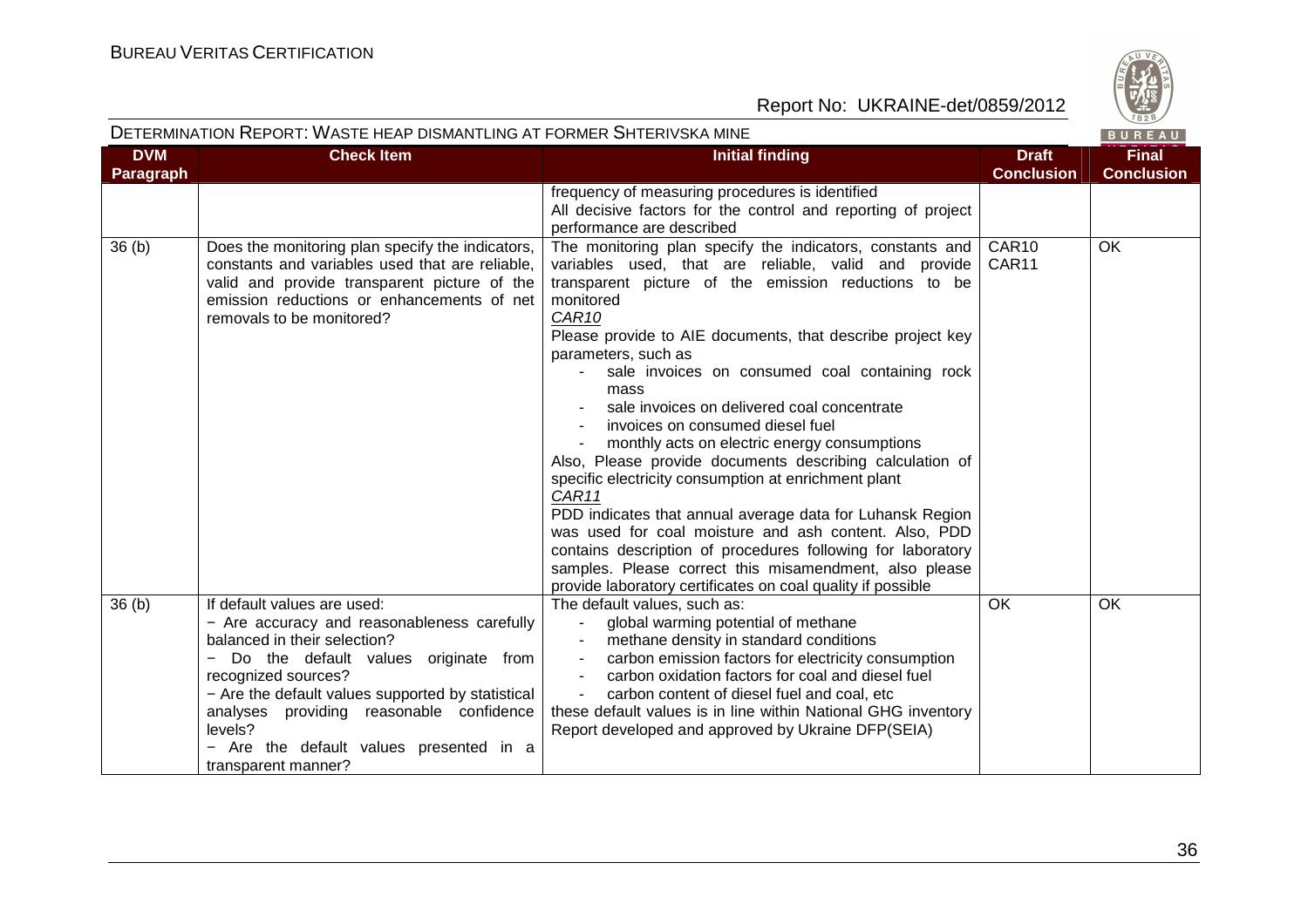

| DETERMINATION REPORT: WASTE HEAP DISMANTLING AT FORMER SHTERIVSKA MINE |                                                                                                                                                                                                    |                                                                                                                                                                                                                                                                                                                                                                                                                                                                                                                             | BUREAU                            |                                   |
|------------------------------------------------------------------------|----------------------------------------------------------------------------------------------------------------------------------------------------------------------------------------------------|-----------------------------------------------------------------------------------------------------------------------------------------------------------------------------------------------------------------------------------------------------------------------------------------------------------------------------------------------------------------------------------------------------------------------------------------------------------------------------------------------------------------------------|-----------------------------------|-----------------------------------|
| <b>DVM</b><br>Paragraph                                                | <b>Check Item</b>                                                                                                                                                                                  | <b>Initial finding</b>                                                                                                                                                                                                                                                                                                                                                                                                                                                                                                      | <b>Draft</b><br><b>Conclusion</b> | <b>Final</b><br><b>Conclusion</b> |
| 36 (b) (i)                                                             | For those values that are to be provided by the<br>project participants, does the monitoring plan<br>clearly indicate how the values are to be<br>selected and justified?                          | For monitored data provided by the project participants<br>monitoring plan identify selection and justification                                                                                                                                                                                                                                                                                                                                                                                                             | <b>OK</b>                         | <b>OK</b>                         |
| 36 (b) (ii)                                                            | For other values,<br>- Does the monitoring plan clearly indicate the<br>precise references from which these values are<br>taken?<br>- Is the conservativeness of the values<br>provided justified? | References on values obtained from sources another from<br>indicated above is provided. Conservativeness of this value<br>is justified                                                                                                                                                                                                                                                                                                                                                                                      | <b>OK</b>                         | OK                                |
| 36 (b) (iii)                                                           | For all data sources, does the monitoring plan<br>specify the procedures to be followed if<br>expected data are unavailable?                                                                       | The procedures following if expected data is unavailable are<br>described in the section D.1 of the PDD                                                                                                                                                                                                                                                                                                                                                                                                                     | OK                                | OK                                |
| 36 (b) (iv)                                                            | Are International System Unit (SI units) used?                                                                                                                                                     | Some units from International System Unit are used                                                                                                                                                                                                                                                                                                                                                                                                                                                                          | OK                                | <b>OK</b>                         |
| 36(b)(v)                                                               | Does the monitoring plan note any parameters,<br>coefficients, variables, etc. that are used to<br>calculate baseline emissions or net removals<br>but are obtained through monitoring?            | The monitoring plan clearly indicate next parameters that<br>obtained through monitoring but used for baseline<br>calculations:<br>amount of coal that has been mined in the baseline<br>scenario and combusted for energy use, equivalent<br>to the amount of coal extracted from the waste heap<br>because of the project activity<br>net Calorific Value of coal<br>carbon Oxidation factor of coal<br>carbon content of coal<br>the average ash content of sorted fractions<br>the average humidity of sorted fractions | $\overline{OK}$                   | $\overline{OK}$                   |
| 36(b)(v)                                                               | Is the use of parameters, coefficients,<br>variables, etc. consistent between the baseline<br>and monitoring plan?                                                                                 | The use of parameters, coefficients, variables is consistent<br>between the baseline and the monitoring plan                                                                                                                                                                                                                                                                                                                                                                                                                | OK                                | OK                                |
| 36 <sub>(c)</sub>                                                      | Does the monitoring plan draw on the list of<br>standard variables contained in appendix B of<br>"Guidance on criteria for baseline setting and<br>monitoring"?                                    | The monitoring plan was drawn in accordance with the list of<br>standard variables contained in appendix B of "Guidance on<br>criteria for baseline setting and monitoring"                                                                                                                                                                                                                                                                                                                                                 | OK                                | OK                                |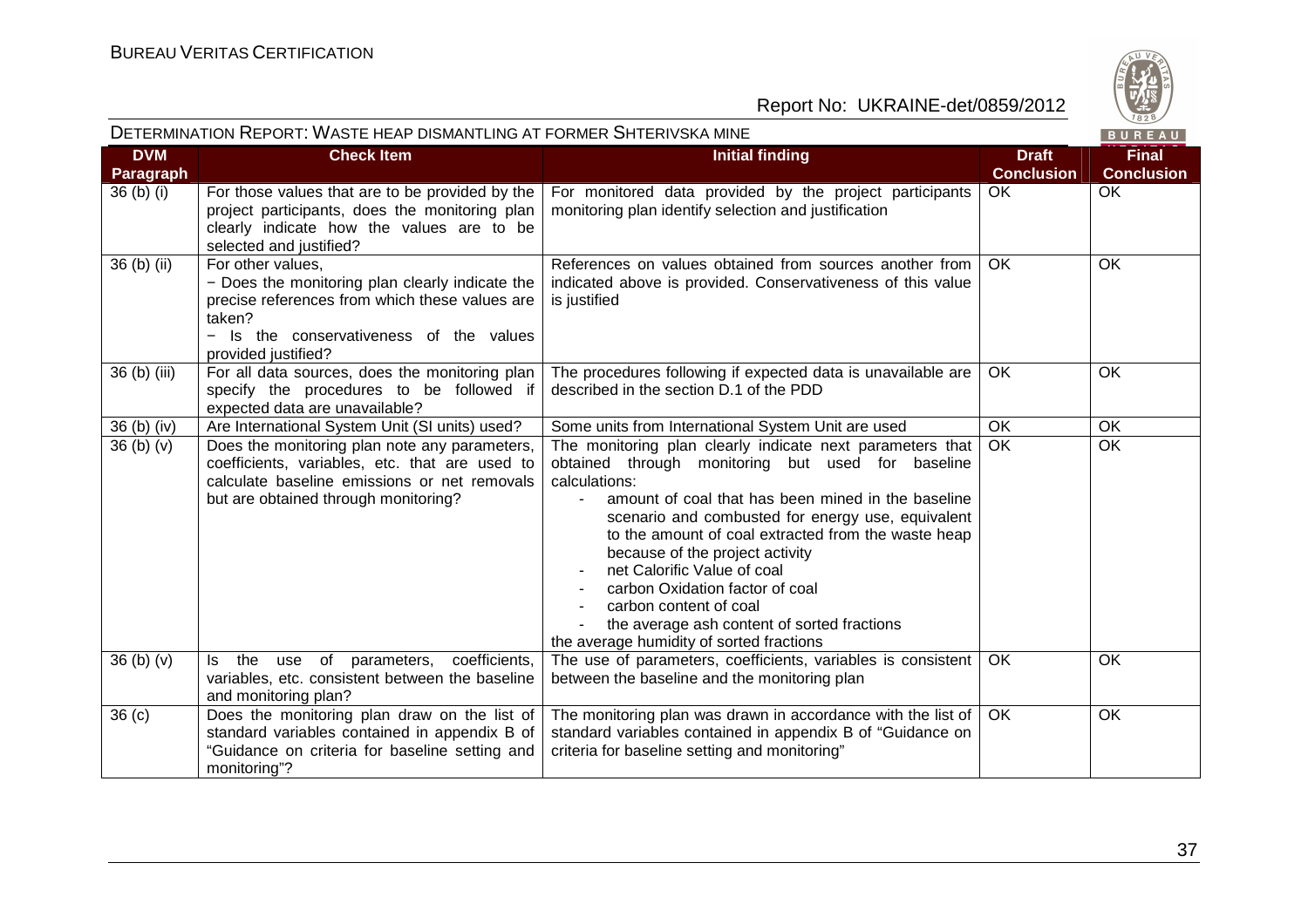

| DETERMINATION REPORT: WASTE HEAP DISMANTLING AT FORMER SHTERIVSKA MINE |                                                                                                                                                                                                                                                                                                                                                                                                                                                                                                                                                                                                                                                                   |                                                                                                                                                                                                                                                                                                                                                                                                                                                                                                                                                                                                                                                  |                                   |                                   |
|------------------------------------------------------------------------|-------------------------------------------------------------------------------------------------------------------------------------------------------------------------------------------------------------------------------------------------------------------------------------------------------------------------------------------------------------------------------------------------------------------------------------------------------------------------------------------------------------------------------------------------------------------------------------------------------------------------------------------------------------------|--------------------------------------------------------------------------------------------------------------------------------------------------------------------------------------------------------------------------------------------------------------------------------------------------------------------------------------------------------------------------------------------------------------------------------------------------------------------------------------------------------------------------------------------------------------------------------------------------------------------------------------------------|-----------------------------------|-----------------------------------|
| <b>DVM</b><br>Paragraph                                                | <b>Check Item</b>                                                                                                                                                                                                                                                                                                                                                                                                                                                                                                                                                                                                                                                 | <b>Initial finding</b>                                                                                                                                                                                                                                                                                                                                                                                                                                                                                                                                                                                                                           | <b>Draft</b><br><b>Conclusion</b> | <b>Final</b><br><b>Conclusion</b> |
| 36 <sub>(d)</sub>                                                      | Does the monitoring plan explicitly and clearly<br>distinguish:<br>(i) Data and parameters that are not monitored<br>throughout the crediting period, but are<br>determined only once (and thus remain fixed<br>throughout the crediting period), and that are<br>available already at the stage of determination?<br>(ii) Data and parameters that are not monitored<br>throughout the crediting period, but are<br>determined only once (and thus remain fixed<br>throughout the crediting period), but that are<br>not already available at the stage of<br>determination?<br>(iii) Data and parameters that are monitored<br>throughout the crediting period? | The monitoring plan explicitly and clearly distinguish:<br>(i) Data and parameters that are not monitored throughout<br>the crediting period, but are determined only once (and thus<br>remain fixed throughout the crediting period), and that are<br>available already at the stage of determination?<br>(ii) Data and parameters that are not monitored throughout<br>the crediting period, but are determined only once (and thus<br>remain fixed throughout the crediting period), but that are not<br>already available at the stage of determination?<br>(iii) Data and parameters that are monitored throughout the<br>crediting period. | <b>OK</b>                         | <b>OK</b>                         |
| 36(e)                                                                  | Does the monitoring plan describe the methods<br>employed for data monitoring (including its<br>frequency) and recording?                                                                                                                                                                                                                                                                                                                                                                                                                                                                                                                                         | The monitoring plan clearly describes the methods employed<br>for data monitored, such as direct measuring with metering<br>devices and laboratory samples, account from bookkeeper<br>invoices; frequency of monitoring procedures and recording.<br>CAR12<br>Please add in the section D.1 sub-section Measuring devices<br>reference on Annex 3 contained data on project measuring<br>equipment                                                                                                                                                                                                                                              | CAR12                             | OK                                |
| 36(f)                                                                  | Does the monitoring<br>plan elaborate<br>all<br>and formulae used<br>algorithms<br>for the<br>estimation/calculation<br>baseline<br>0f<br>emissions/removals<br>project<br>and<br>emissions/removals or direct monitoring of<br>emission reductions from the project, leakage,<br>as appropriate?                                                                                                                                                                                                                                                                                                                                                                 | The monitoring plan elaborates all formulae required to<br>baseline and project emissions adjusted by leakages<br>calculation                                                                                                                                                                                                                                                                                                                                                                                                                                                                                                                    | <b>OK</b>                         | OK                                |
| 36 (f) (i)                                                             | underlying<br>ls.<br>the<br>rationale<br>the<br>for<br>algorithms/formulae explained?                                                                                                                                                                                                                                                                                                                                                                                                                                                                                                                                                                             | The underlying rationale for the formulae is explained                                                                                                                                                                                                                                                                                                                                                                                                                                                                                                                                                                                           | <b>OK</b>                         | OK                                |
| 36 (f) (ii)                                                            | Are consistent variables, equation formats,                                                                                                                                                                                                                                                                                                                                                                                                                                                                                                                                                                                                                       | All variables, equation formats, subscripts are used in                                                                                                                                                                                                                                                                                                                                                                                                                                                                                                                                                                                          | OK.                               | OK                                |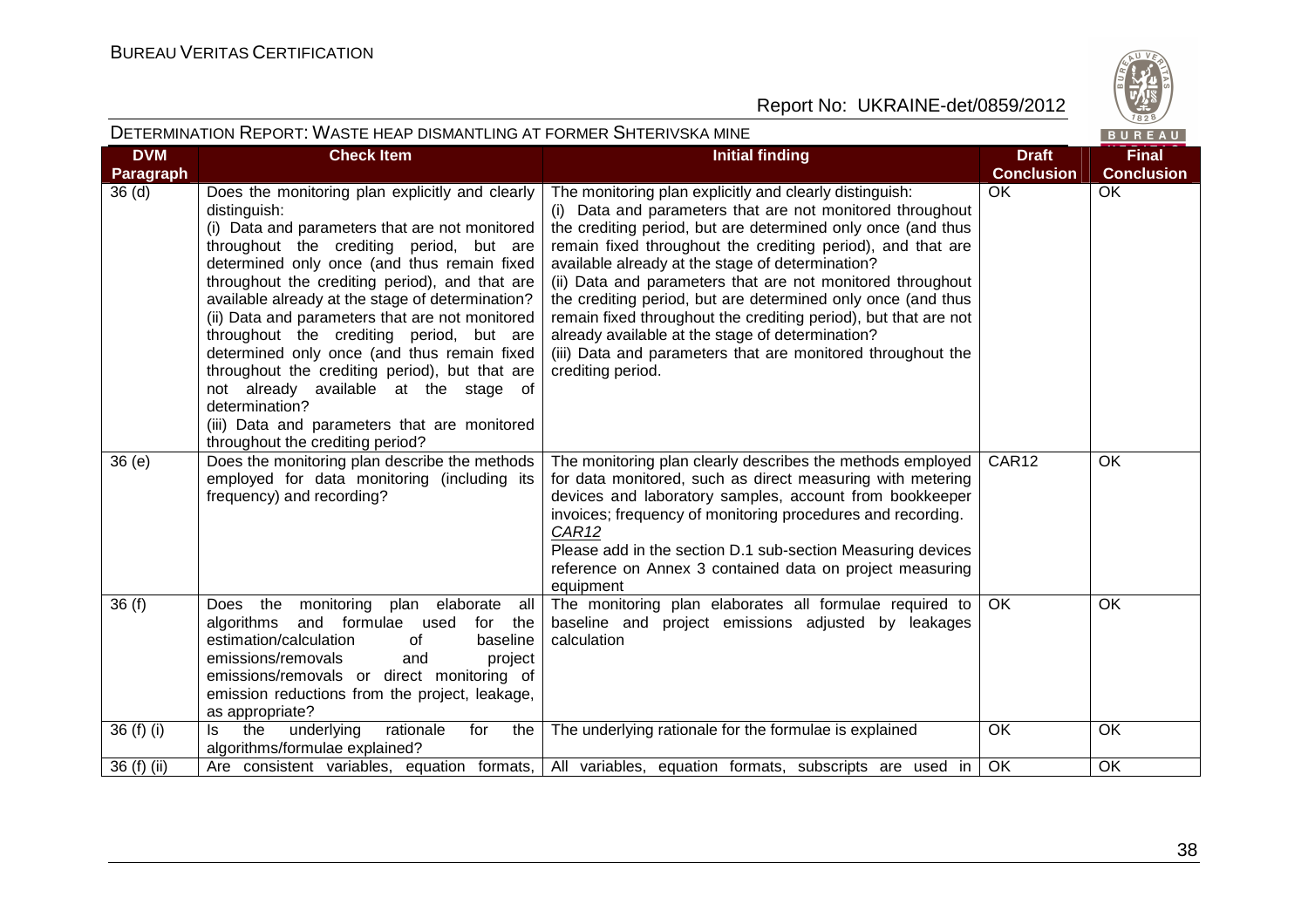

#### DETERMINATION REPORT: WASTE HEAP DISMANTLING AT FORMER SHTERIVSKA MINE

| <b>DVM</b><br><b>Check Item</b><br><b>Initial finding</b><br><b>Draft</b>                                                                                                                                                                                                                                               | <b>Final</b>      |
|-------------------------------------------------------------------------------------------------------------------------------------------------------------------------------------------------------------------------------------------------------------------------------------------------------------------------|-------------------|
| <b>Conclusion</b><br>Paragraph                                                                                                                                                                                                                                                                                          | <b>Conclusion</b> |
| subscripts etc. used?<br>consistent way                                                                                                                                                                                                                                                                                 |                   |
| 36 (f) (iii)<br>Are all equations numbered?<br>All equations are numbered<br>OK                                                                                                                                                                                                                                         | OK                |
| $\overline{OK}$<br>36 (f) (iv)<br>Are all variables, with units indicated defined?<br>All variables with units are indentified                                                                                                                                                                                          | OK                |
| CAR13<br>CAR13<br>36(f)(v)<br>conservativeness<br>of<br>ls.<br>the<br>the<br>algorithms/procedures justified?<br>Please add information how values of coal concentrate will                                                                                                                                             | OK                |
| be crosschecked                                                                                                                                                                                                                                                                                                         |                   |
| 36 (f) (v)<br>To the extent possible, are methods to<br>Uncertainty level of Key parameters is indicated as low in the<br>OK.<br>quantitatively account for uncertainty in key<br>section D.2 of the PDD. Only uncertainty level of probability                                                                         | <b>OK</b>         |
| parameters included?<br>of waste heap self-ignition is indicated as medium                                                                                                                                                                                                                                              |                   |
| CAR14<br>36 (f) (vi)<br>CAR14<br>Is consistency between the elaboration of the<br>baseline scenario and the procedure for<br>The PDD in the section B notes that coal NCV is lowered                                                                                                                                    | <b>OK</b>         |
| comparable with data of Ukrainian Statistic Service. Please<br>calculating the emissions or net removals of the                                                                                                                                                                                                         |                   |
| baseline ensured?<br>add data on coal NCV lowering in the section D                                                                                                                                                                                                                                                     |                   |
| $36(f)$ (vii)<br>Are any parts of the algorithms or formulae that<br>The monitoring plan contains detailed explanation of each<br>OK.                                                                                                                                                                                   | <b>OK</b>         |
| are not self-evident explained?<br>part of formulae                                                                                                                                                                                                                                                                     |                   |
| 36 (f) (vii)<br>Is it justified that the procedure is consistent<br>The proposed monitoring plan is similar with monitoring<br>OK<br>with standard technical procedures in the<br>plans of JI projects implemented at SIA "Antracit", SIA<br>"Monolit", "Temp" LLC etc, determined by Global Carbon<br>relevant sector? | <b>OK</b>         |
| B.V.                                                                                                                                                                                                                                                                                                                    |                   |
| 36 (f) (vii)<br>OK<br>Are references provided as necessary?<br>The references are provided in relevant points                                                                                                                                                                                                           | OK                |
| The explicit and implicit key assumptions are explained in<br>36 (f) (vii)<br>Are implicit and explicit key assumptions<br><b>OK</b><br>explained in a transparent manner?<br>transparent manner                                                                                                                        | <b>OK</b>         |
| 36 (f) (vii)<br><b>OK</b><br>Is it clearly stated which assumptions and<br>The project participants describe uncertainty level of key                                                                                                                                                                                   | <b>OK</b>         |
| factors as low. Key project parameters monitoring equipment<br>significant<br>procedures<br>have<br>uncertainty                                                                                                                                                                                                         |                   |
| is calibrated/verified in accordance with state rules and<br>with them, and<br>associated<br>how such                                                                                                                                                                                                                   |                   |
| uncertainty is to be addressed?<br>approved methodologies of quality control and quality                                                                                                                                                                                                                                |                   |
| assurance                                                                                                                                                                                                                                                                                                               |                   |
| 36 (f) (vii)<br>Is the uncertainty of key parameters described<br>The uncertainty level of parameters monitored is indicated in<br>OK.                                                                                                                                                                                  | <b>OK</b>         |
| and, where possible, is an uncertainty range at<br>the section D.2, quality control and quality assurance                                                                                                                                                                                                               |                   |
| 95% confidence level for key parameters for<br>procedures. The uncertainty level of parameters monitored is<br>the calculation of emission reductions or<br>indicated as low, only Probability of waste heap burning is                                                                                                 |                   |
| enhancements of net removals provided?<br>indicated as medium                                                                                                                                                                                                                                                           |                   |
| 36(9)<br><b>OK</b><br>Does the monitoring plan identify a national or<br>The monitoring plan identifies next state ruling documents:                                                                                                                                                                                    | OK                |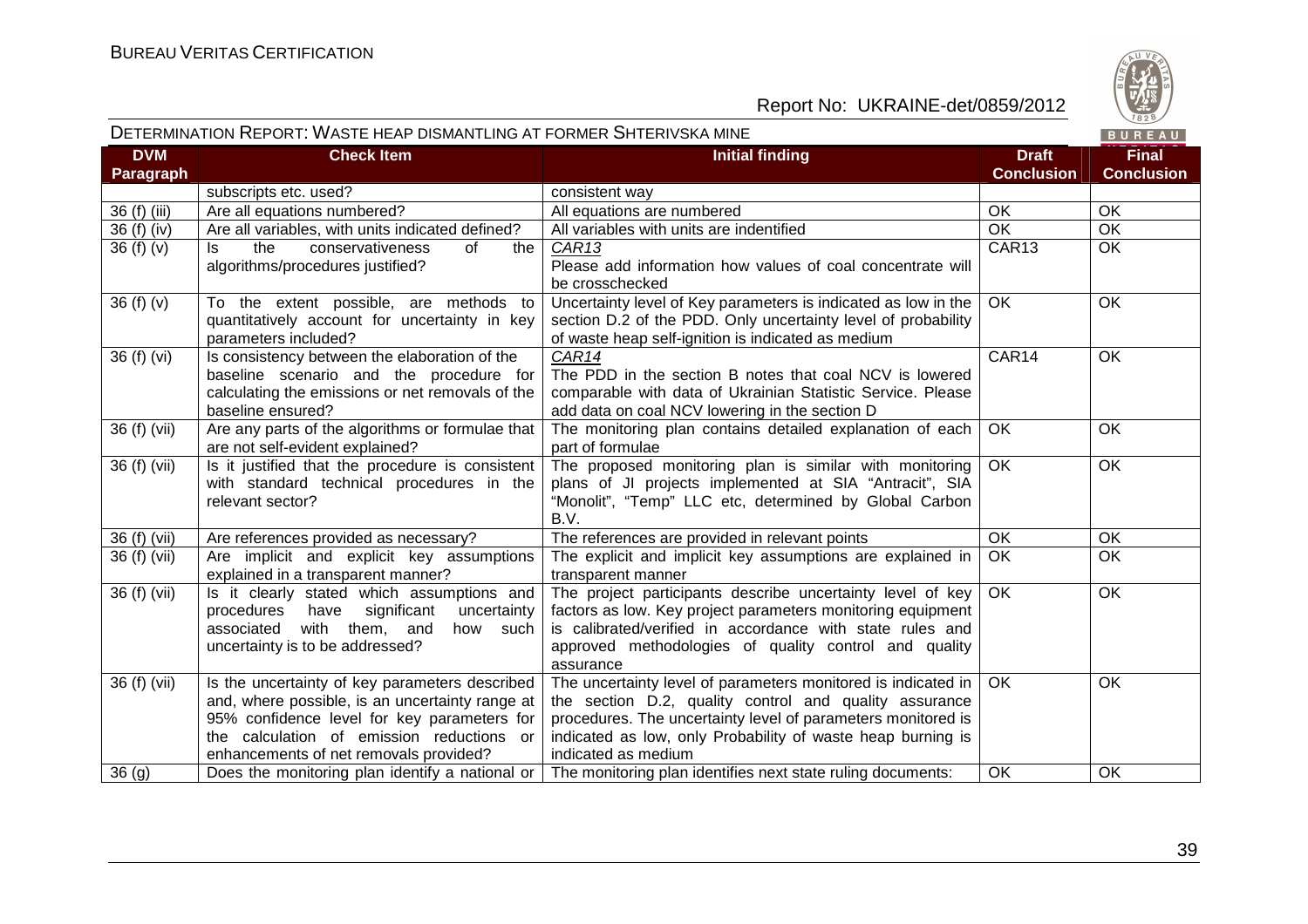

| DETERMINATION REPORT: WASTE HEAP DISMANTLING AT FORMER SHTERIVSKA MINE |                                                                                                                                                                                                                                                                                                              |                                                                                                                                                                                                                                                                                                             |                                   |                                   |
|------------------------------------------------------------------------|--------------------------------------------------------------------------------------------------------------------------------------------------------------------------------------------------------------------------------------------------------------------------------------------------------------|-------------------------------------------------------------------------------------------------------------------------------------------------------------------------------------------------------------------------------------------------------------------------------------------------------------|-----------------------------------|-----------------------------------|
| <b>DVM</b><br><b>Paragraph</b>                                         | <b>Check Item</b>                                                                                                                                                                                                                                                                                            | <b>Initial finding</b>                                                                                                                                                                                                                                                                                      | <b>Draft</b><br><b>Conclusion</b> | <b>Final</b><br><b>Conclusion</b> |
|                                                                        | international monitoring standard if such<br>standard has to be and/or is applied to certain<br>aspects of the project?<br>Does the monitoring plan provide a reference<br>as to where a detailed description of the<br>standard can be found?                                                               | GOST 11022-95 and GOST 11014-2001<br>(a)<br>for<br>sampling analysis process<br>GOST 305-82 on diesel fuel parameters<br>(b)<br>References on detailed description of mentioned standard<br>are provided                                                                                                    |                                   |                                   |
| 36(h)                                                                  | Does the monitoring plan document statistical<br>techniques, if used for monitoring, and that they<br>are used in a conservative manner?                                                                                                                                                                     | The monitoring plan uses some statistical data sources such<br>as researches of waste heap self-ignition probability from<br>Scientific Centre "Respirator", data from Ukrainian State<br><b>Statistic Service</b>                                                                                          | OK                                | OK                                |
| 36 (i)                                                                 | Does the monitoring plan present the quality<br>assurance and control procedures for the<br>monitoring process, including, as appropriate,<br>information on calibration and on how records<br>on data and/or method validity and accuracy<br>are kept and made available upon request?                      | The quality control and quality assurance procedures of   OK<br>monitoring process are presented. Information on project<br>measuring devices calibration is provided                                                                                                                                       |                                   | OK                                |
| 36(j)                                                                  | Does the monitoring plan clearly identify the<br>responsibilities and the authority regarding the<br>monitoring activities?                                                                                                                                                                                  | The monitoring plan clearly identifies the responsibilities and<br>the authorities regarding the monitoring activities, see please<br>figure 9, section D.3 of the PDD                                                                                                                                      | <b>OK</b>                         | <b>OK</b>                         |
| 36(k)                                                                  | Does the monitoring plan, on the whole, reflect<br>good monitoring practices appropriate to the<br>project type?<br>If it is a JI LULUCF project, is the good practice<br>guidance developed by IPCC applied?                                                                                                | The monitoring plan is identical to monitoring plans in JI<br>projects implemented at SIA "Antracit", SIA "Monolit", "Temp"<br>LLC etc, determined by Global Carbon B.V.                                                                                                                                    | OK                                | OK                                |
| 36 (I)                                                                 | Does the monitoring plan provide, in tabular<br>form, a complete compilation of the data that<br>need to be collected for its application,<br>including data that are measured or sampled<br>and data that are collected from other sources<br>but not including data that are calculated with<br>equations? | The monitoring plan provides in tabular form a complete<br>compilation of the data collected and required for emission<br>reduction calculation, including data that are measured or<br>sampled and data that are collected from other sources but<br>not including data that are calculated with equations | OK                                | OK                                |
| 36(m)                                                                  | Does the monitoring plan indicate that the data<br>monitored and required for verification are to be                                                                                                                                                                                                         | The monitoring plan indicates that data monitored and<br>required for ERUs calculation will be kept two years after the                                                                                                                                                                                     | CAR15                             |                                   |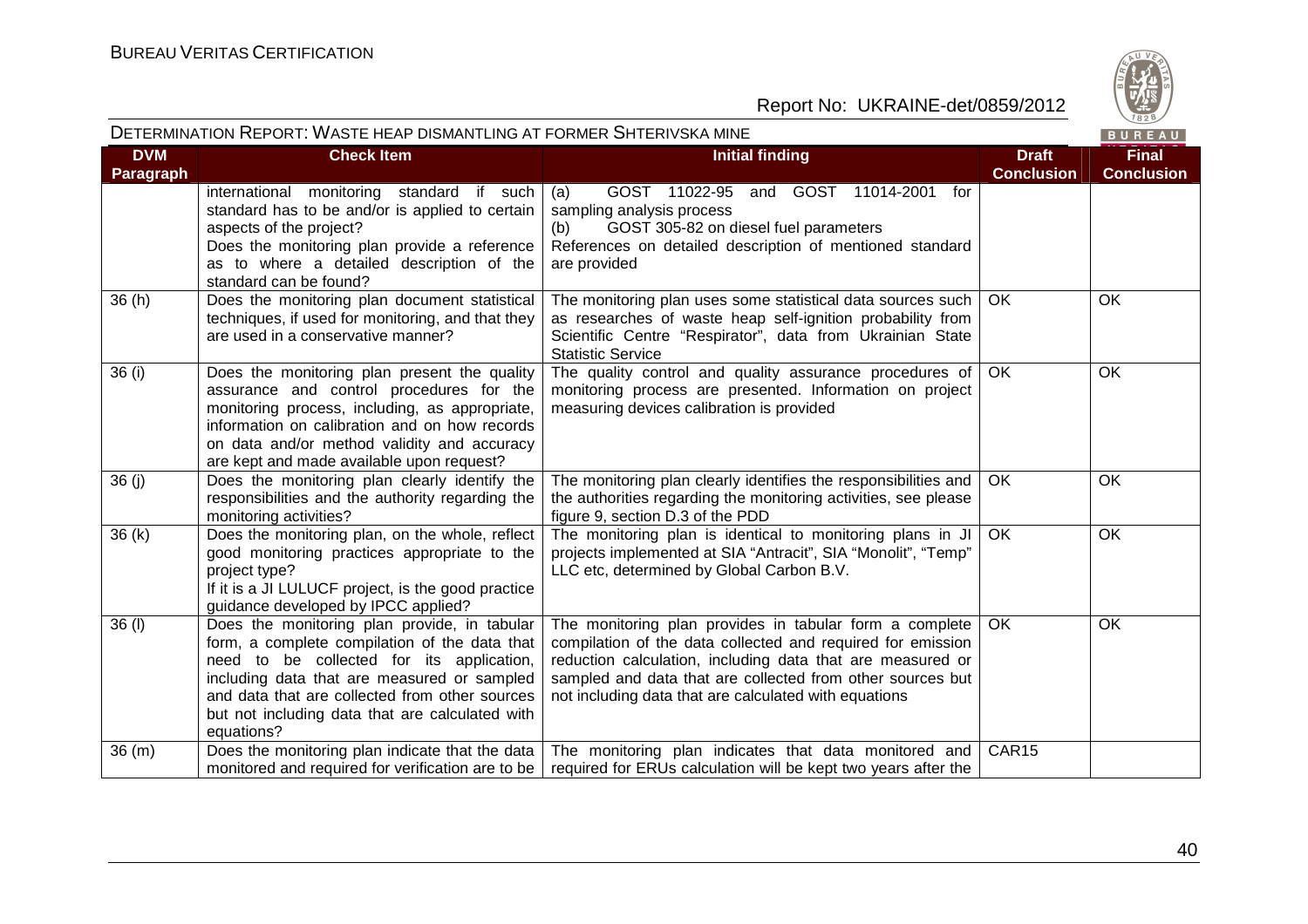

| DETERMINATION REPORT: WASTE HEAP DISMANTLING AT FORMER SHTERIVSKA MINE<br>BUREAU |                                                                                                  |                                                                                                                    |                                   |                                   |
|----------------------------------------------------------------------------------|--------------------------------------------------------------------------------------------------|--------------------------------------------------------------------------------------------------------------------|-----------------------------------|-----------------------------------|
| <b>DVM</b><br>Paragraph                                                          | <b>Check Item</b>                                                                                | <b>Initial finding</b>                                                                                             | <b>Draft</b><br><b>Conclusion</b> | <b>Final</b><br><b>Conclusion</b> |
|                                                                                  | kept for two years after the last transfer of<br>ERUs for the project?                           | last ERUs transfer<br>CAR <sub>15</sub>                                                                            |                                   |                                   |
|                                                                                  |                                                                                                  | Please add reference on relevant order describing data                                                             |                                   |                                   |
|                                                                                  |                                                                                                  | collecting and keeping procedures                                                                                  |                                   |                                   |
| 37                                                                               | of<br>If selected elements or combinations                                                       | Selected elements of CDM methodology ACM0009, Version                                                              | <b>OK</b>                         | OK                                |
|                                                                                  | <b>CDM</b><br>approved<br>methodologies<br>or                                                    | 4.0.0 was used for leakages estimations in line within the                                                         |                                   |                                   |
|                                                                                  | methodological tools are used for establishing<br>the monitoring plan, are the selected elements | section 36 above                                                                                                   |                                   |                                   |
|                                                                                  | or combination, together with elements                                                           |                                                                                                                    |                                   |                                   |
|                                                                                  | supplementary developed by the project                                                           |                                                                                                                    |                                   |                                   |
|                                                                                  | participants in line with 36 above?                                                              |                                                                                                                    |                                   |                                   |
|                                                                                  | Approved CDM methodology approach only_Paragraphs 38(a) - 38(d)_Not applicable                   |                                                                                                                    |                                   |                                   |
|                                                                                  |                                                                                                  | Applicable to both JI specific approach and approved CDM methodology approach_Paragraph 39_Not applicable          |                                   |                                   |
| Leakage                                                                          |                                                                                                  |                                                                                                                    |                                   |                                   |
|                                                                                  | JI specific approach only                                                                        |                                                                                                                    | OK                                | OK                                |
| 40(a)                                                                            | Does the PDD appropriately describe an<br>assessment of the potential leakage of the             | The PDD appropriately describe an assessment of project<br>leakages and explain which sources of leakage are to be |                                   |                                   |
|                                                                                  | project and appropriately explain which sources                                                  | calculated or to be neglected                                                                                      |                                   |                                   |
|                                                                                  | of leakage are to be calculated and which can                                                    |                                                                                                                    |                                   |                                   |
|                                                                                  | be neglected?                                                                                    |                                                                                                                    |                                   |                                   |
| 40(b)                                                                            | Does the PDD provide a procedure for an ex                                                       | The procedure of ex ante leakages estimates are provided in                                                        | <b>OK</b>                         | <b>OK</b>                         |
|                                                                                  | ante estimate of leakage?                                                                        | the PDD                                                                                                            |                                   |                                   |
|                                                                                  | Approved CDM methodology approach only_Paragraph 41_Not applicable                               |                                                                                                                    |                                   |                                   |
| 42                                                                               | Estimation of emission reductions or enhancements of net removals                                | The PDD indicates that assessment of emissions in the                                                              | OK                                | OK                                |
|                                                                                  | Does the PDD indicate which of the following<br>approaches it chooses?                           | baseline scenario and in the project scenario was chosen                                                           |                                   |                                   |
|                                                                                  | (a) Assessment of emissions or net removals in                                                   |                                                                                                                    |                                   |                                   |
|                                                                                  | the baseline scenario and in the project                                                         |                                                                                                                    |                                   |                                   |
|                                                                                  | scenario                                                                                         |                                                                                                                    |                                   |                                   |
|                                                                                  | (b) Direct assessment of emission reductions                                                     |                                                                                                                    |                                   |                                   |
| 43                                                                               | If the approach (a) in 42 is chosen, does the                                                    | The PDD provides ex ante estimates for period 15/12/2008-                                                          | OK                                | OK                                |
|                                                                                  | PDD provide ex ante estimates of:                                                                | 31/12/2012:                                                                                                        |                                   |                                   |
|                                                                                  | (a) Emissions or net removals for the project                                                    | (a) Emissions for the project scenario within the project                                                          |                                   |                                   |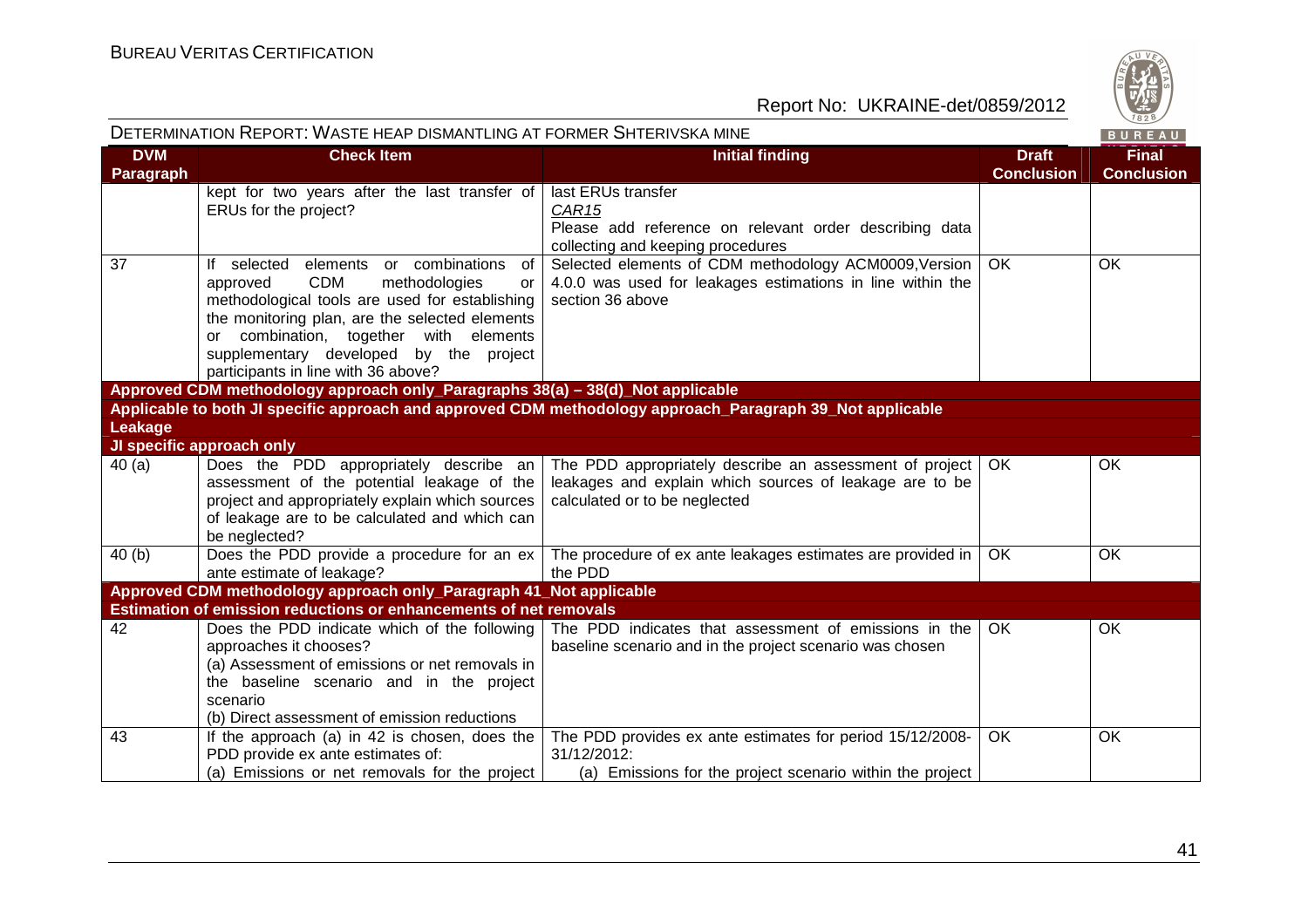

#### DETERMINATION REPORT: WASTE HEAP DISMANTLING AT FORMER SHTERIVSKA MINE

|                         |                                                                                        | L HLAL DIVIARIERV AT L'ONINEN OHI LINTONA INIIN<br><b>BUNEAU</b>                 |                                   |                                   |
|-------------------------|----------------------------------------------------------------------------------------|----------------------------------------------------------------------------------|-----------------------------------|-----------------------------------|
| <b>DVM</b><br>Paragraph | <b>Check Item</b>                                                                      | <b>Initial finding</b>                                                           | <b>Draft</b><br><b>Conclusion</b> | <b>Final</b><br><b>Conclusion</b> |
|                         | scenario (within the project boundary)?                                                | boundary which is 109 285 tonnes of CO2                                          |                                   |                                   |
|                         | (b) Leakage, as applicable?                                                            | equivalent                                                                       |                                   |                                   |
|                         | (c) Emissions or net removals for the baseline                                         | (b) Leakages which is -1 267 084 tonnes of CO2                                   |                                   |                                   |
|                         | scenario (within the project boundary)?                                                | equivalent                                                                       |                                   |                                   |
|                         | (d) Emission reductions or enhancements of                                             | (c) Emissions for the baseline scenario which is                                 |                                   |                                   |
|                         | net removals adjusted by leakage?                                                      | 3 527 290 tonnes of CO2 equivalent                                               |                                   |                                   |
|                         |                                                                                        | (d) Emission reductions adjusted by leakages which is 4                          |                                   |                                   |
|                         |                                                                                        | 685 089 tonnes of CO2                                                            |                                   |                                   |
| 44                      | If the approach (b) in 42 is chosen, does the                                          | The approach 42(a) was chosen                                                    | OK                                | OK                                |
|                         | PDD provide ex ante estimates of:                                                      |                                                                                  |                                   |                                   |
|                         | (a) Emission reductions or enhancements of                                             |                                                                                  |                                   |                                   |
|                         | net removals (within the project boundary)?                                            |                                                                                  |                                   |                                   |
|                         | (b) Leakage, as applicable?                                                            |                                                                                  |                                   |                                   |
|                         | (c) Emission reductions or enhancements of                                             |                                                                                  |                                   |                                   |
|                         | net removals adjusted by leakage?                                                      |                                                                                  |                                   |                                   |
| 45                      | For both approaches in 42                                                              | a) The estimates are given on                                                    | <b>OK</b>                         | <b>OK</b>                         |
|                         | (a) Are the estimates in 43 or 44 given:                                               | (i) on a yearly basis                                                            |                                   |                                   |
|                         | (i) On a periodic basis?                                                               | (ii) from 15/12/2008 till 31/12/2012                                             |                                   |                                   |
|                         | (ii) At least from the beginning until the end of                                      | (iii) On a source-by-source/sink-by-sink basis                                   |                                   |                                   |
|                         | the crediting period?                                                                  | - for each GHG, which are CH4 and CO2                                            |                                   |                                   |
|                         | (iii) On a source-by-source/sink-by-sink                                               | - in tonnes of CO2 equivalent                                                    |                                   |                                   |
|                         | basis?                                                                                 | - using global warming potentials defined by decision 2/CP.3                     |                                   |                                   |
|                         | (iv) For each GHG?                                                                     | (b) The formula used for calculating in 43 is consistent                         |                                   |                                   |
|                         | (v) In tones of CO2 equivalent, using global<br>warming potentials defined by decision | throughout the PDD<br>(c) The key factors influencing the baseline emissions and |                                   |                                   |
|                         | 2/CP.3 or as subsequently revised in                                                   | the activity level of the project and the emissions as well as                   |                                   |                                   |
|                         | accordance with Article 5 of the Kyoto                                                 | risks associated with the project were taken into account for                    |                                   |                                   |
|                         | Protocol?                                                                              | calculating estimates in 43                                                      |                                   |                                   |
|                         | (b) Are the formula used for calculating the                                           | (d) The data sources used for calculating the estimates in 43                    |                                   |                                   |
|                         | estimates in 43 or 44 consistent throughout the                                        | are clearly identified, reliable and transparent.                                |                                   |                                   |
|                         | PDD?                                                                                   | (e) emission factors used for calculations in 43 are in line                     |                                   |                                   |
|                         | (c) For calculating estimates in 43 or 44, are                                         | with National GHG Inventory Report approved by Ukrainian                         |                                   |                                   |
|                         | key factors influencing the baseline emissions                                         | <b>DFP</b>                                                                       |                                   |                                   |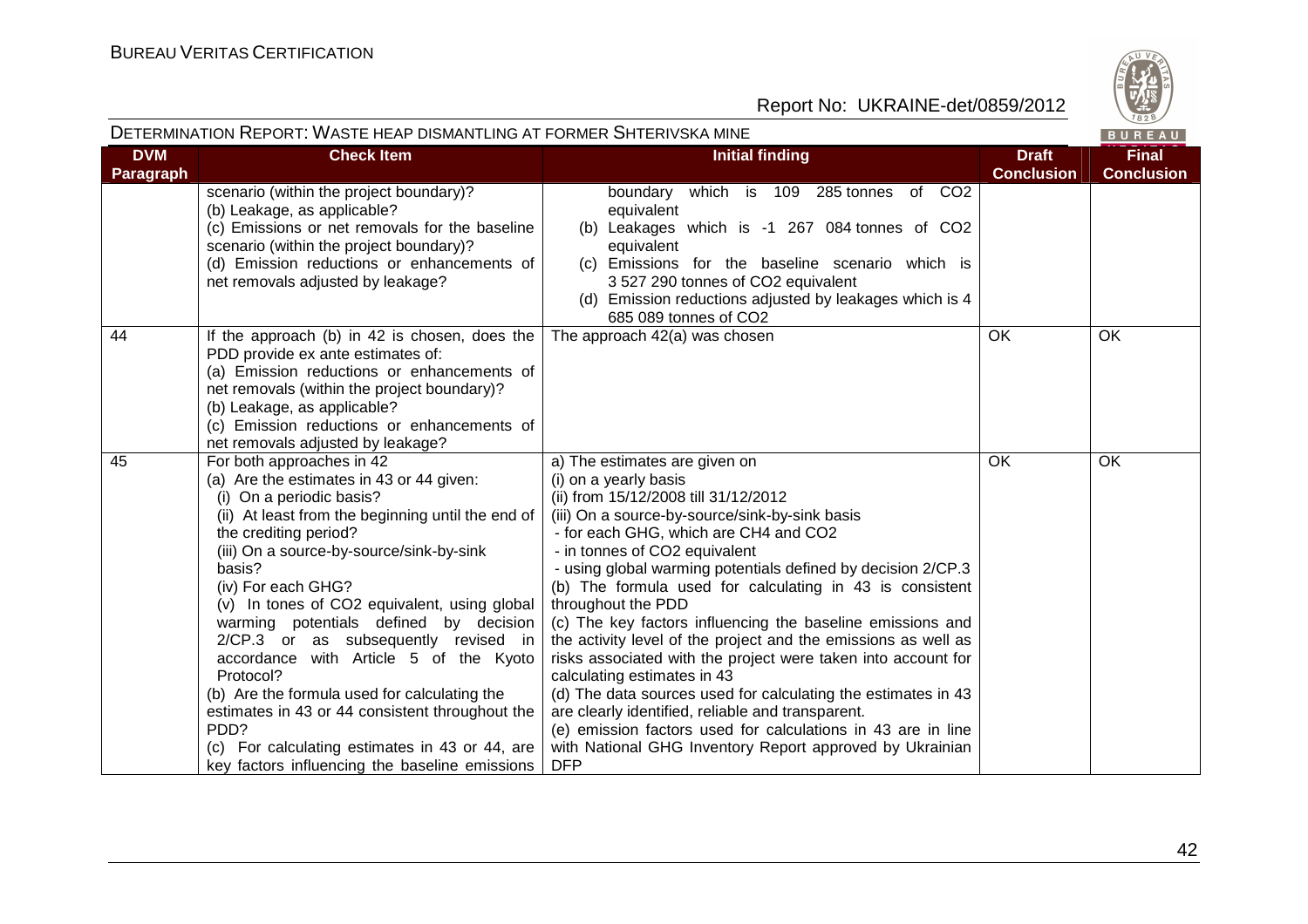

|                                | DETERMINATION REPORT: WASTE HEAP DISMANTLING AT FORMER SHTERIVSKA MINE                                                                                                                                                                                                                                                                                                                                                                                                                                                                                                                                                                                                                                                                                                                                                                                                                                                                                                                                                                                                                    |                                                                                                                                                                                                                                                                                                                                                                                                                                                                             |                                   | BUREAU                            |
|--------------------------------|-------------------------------------------------------------------------------------------------------------------------------------------------------------------------------------------------------------------------------------------------------------------------------------------------------------------------------------------------------------------------------------------------------------------------------------------------------------------------------------------------------------------------------------------------------------------------------------------------------------------------------------------------------------------------------------------------------------------------------------------------------------------------------------------------------------------------------------------------------------------------------------------------------------------------------------------------------------------------------------------------------------------------------------------------------------------------------------------|-----------------------------------------------------------------------------------------------------------------------------------------------------------------------------------------------------------------------------------------------------------------------------------------------------------------------------------------------------------------------------------------------------------------------------------------------------------------------------|-----------------------------------|-----------------------------------|
| <b>DVM</b><br><b>Paragraph</b> | <b>Check Item</b>                                                                                                                                                                                                                                                                                                                                                                                                                                                                                                                                                                                                                                                                                                                                                                                                                                                                                                                                                                                                                                                                         | <b>Initial finding</b>                                                                                                                                                                                                                                                                                                                                                                                                                                                      | <b>Draft</b><br><b>Conclusion</b> | <b>Final</b><br><b>Conclusion</b> |
|                                | or removals and the activity level of the project<br>and the emissions or net removals as well as<br>risks associated with the project taken into<br>account, as appropriate?<br>(d) Are data sources used for calculating the<br>estimates in 43 or 44 clearly identified, reliable<br>and transparent?<br>(e) Are emission factors (including default<br>emission factors) if used for calculating the<br>estimates in 43 or 44 selected by carefully<br>balancing accuracy and reasonableness, and<br>appropriately justified of the choice?<br>(f) Is the estimation in 43 or 44 based on<br>conservative assumptions and the most<br>plausible scenarios in a transparent manner?<br>(g) Are the estimates in 43 or 44 consistent<br>throughout the PDD?<br>Is the annual average of estimated<br>(h)<br>emission reductions or enhancements of net<br>removals calculated by dividing the total<br>estimated<br>emission<br>reductions<br>or<br>enhancements of net removals over the<br>crediting period by the total months of the<br>crediting period and multiplying by twelve? | (f) The estimations in 43 are based on conservative<br>assumptions and the most plausible scenarios in a<br>transparent manner<br>(g) the estimates in 43 are consistent throughout the PDD<br>(h) the annual average value of estimated emission<br>reductions is calculated by dividing the total estimated<br>emission reductions or enhancements of net removals over<br>the crediting period by the total months of the crediting<br>period and multiplying by twelve. |                                   |                                   |
| 46                             | If the calculation of the baseline emissions or<br>net removals is to be performed ex post, does<br>the PDD include an illustrative ex ante<br>emissions or net removals calculation?                                                                                                                                                                                                                                                                                                                                                                                                                                                                                                                                                                                                                                                                                                                                                                                                                                                                                                     | PDD contains ex-post calculations for 2008-2011 years. Ex-<br>ante calculations is provided for 2012 year                                                                                                                                                                                                                                                                                                                                                                   | <b>OK</b>                         | <b>OK</b>                         |
|                                | Approved CDM methodology approach only_Paragraphs 47(a) - 47(b)_Not applicable                                                                                                                                                                                                                                                                                                                                                                                                                                                                                                                                                                                                                                                                                                                                                                                                                                                                                                                                                                                                            |                                                                                                                                                                                                                                                                                                                                                                                                                                                                             |                                   |                                   |
|                                | <b>Environmental impacts</b>                                                                                                                                                                                                                                                                                                                                                                                                                                                                                                                                                                                                                                                                                                                                                                                                                                                                                                                                                                                                                                                              |                                                                                                                                                                                                                                                                                                                                                                                                                                                                             |                                   |                                   |
| 48(a)                          | Does the PDD list and attach documentation on<br>the analysis of the environmental impacts of<br>the project, including transboundary impacts, in                                                                                                                                                                                                                                                                                                                                                                                                                                                                                                                                                                                                                                                                                                                                                                                                                                                                                                                                         | The PDD lists documentation on the project environmental<br>impact analysis in accordance with actual Ukrainian<br>legislation.                                                                                                                                                                                                                                                                                                                                             | OK                                | OK                                |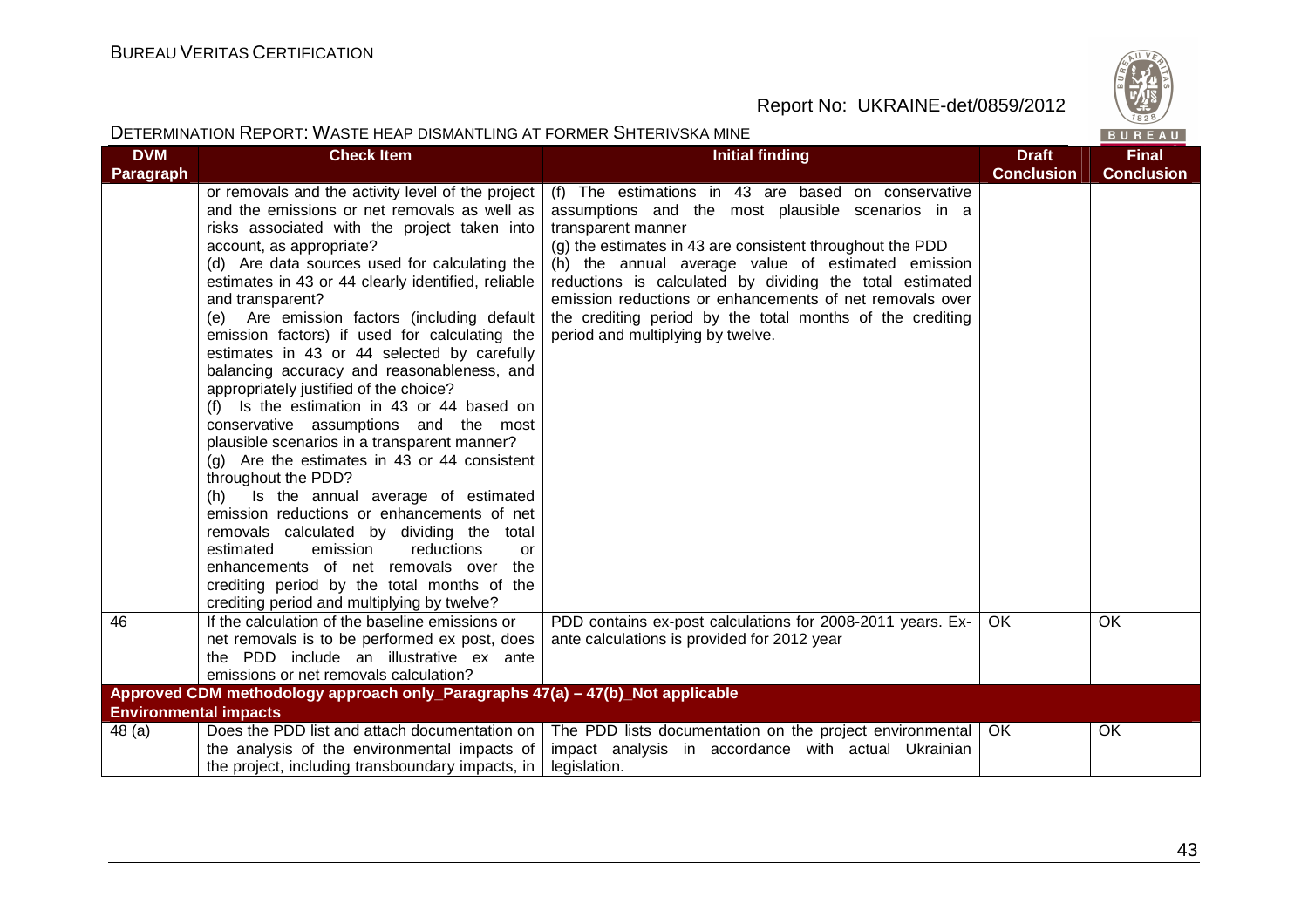

| DETERMINATION REPORT: WASTE HEAP DISMANTLING AT FORMER SHTERIVSKA MINE |                                                                                                                                                                                                                                                                                                                                                                             |                                                                                                                                                                                                        |                                   |                                   |
|------------------------------------------------------------------------|-----------------------------------------------------------------------------------------------------------------------------------------------------------------------------------------------------------------------------------------------------------------------------------------------------------------------------------------------------------------------------|--------------------------------------------------------------------------------------------------------------------------------------------------------------------------------------------------------|-----------------------------------|-----------------------------------|
| <b>DVM</b><br><b>Paragraph</b>                                         | <b>Check Item</b>                                                                                                                                                                                                                                                                                                                                                           | <b>Initial finding</b>                                                                                                                                                                                 | <b>Draft</b><br><b>Conclusion</b> | <b>Final</b><br><b>Conclusion</b> |
|                                                                        | accordance with procedures as determined by<br>the host Party?                                                                                                                                                                                                                                                                                                              |                                                                                                                                                                                                        |                                   |                                   |
| 48 (b)                                                                 | If the analysis in 48 (a) indicates that the<br>environmental<br>impacts<br>considered<br>are<br>significant by the project participants or the<br>host Party, does the PDD provide conclusion<br>and all references to supporting documentation<br>of an environmental impact assessment<br>undertaken in accordance with the procedures<br>as required by the host Party? | The analysis mentioned in $48(a)$ indicates that impact on air  <br>is significant. Assessment of impact on the environment<br>under the laws of Ukraine was held for the proposed project<br>in 2008. | OK                                | OK                                |
|                                                                        | <b>Stakeholder consultation</b>                                                                                                                                                                                                                                                                                                                                             |                                                                                                                                                                                                        |                                   |                                   |
| 49                                                                     | If stakeholder consultation was undertaken in<br>accordance with the procedure as required by<br>the host Party, does the PDD provide:<br>A list of stakeholders from whom<br>(a)<br>comments on the projects have been received,<br>if any?<br>(b) The nature of the comments?<br>A description on whether and how the<br>(c)<br>comments have been addressed?             | Actual Ukraine legislation doesn't require public information<br>for JI project. Any comments from local stakeholders are<br>obtained. Comments will be collect during determination<br>process        | <b>OK</b>                         | OK                                |
|                                                                        |                                                                                                                                                                                                                                                                                                                                                                             | Determination regarding small-scale projects (additional elements for assessment)_Paragraphs 50 - 57_Not applicable                                                                                    |                                   |                                   |
|                                                                        |                                                                                                                                                                                                                                                                                                                                                                             | Determination regarding land use, land-use change and forestry projects _Paragraphs 58 - 64(d)_Not applicable                                                                                          |                                   |                                   |
|                                                                        | Determination regarding programmes of activities Paragraphs 66 – 73 Not applicable                                                                                                                                                                                                                                                                                          |                                                                                                                                                                                                        |                                   |                                   |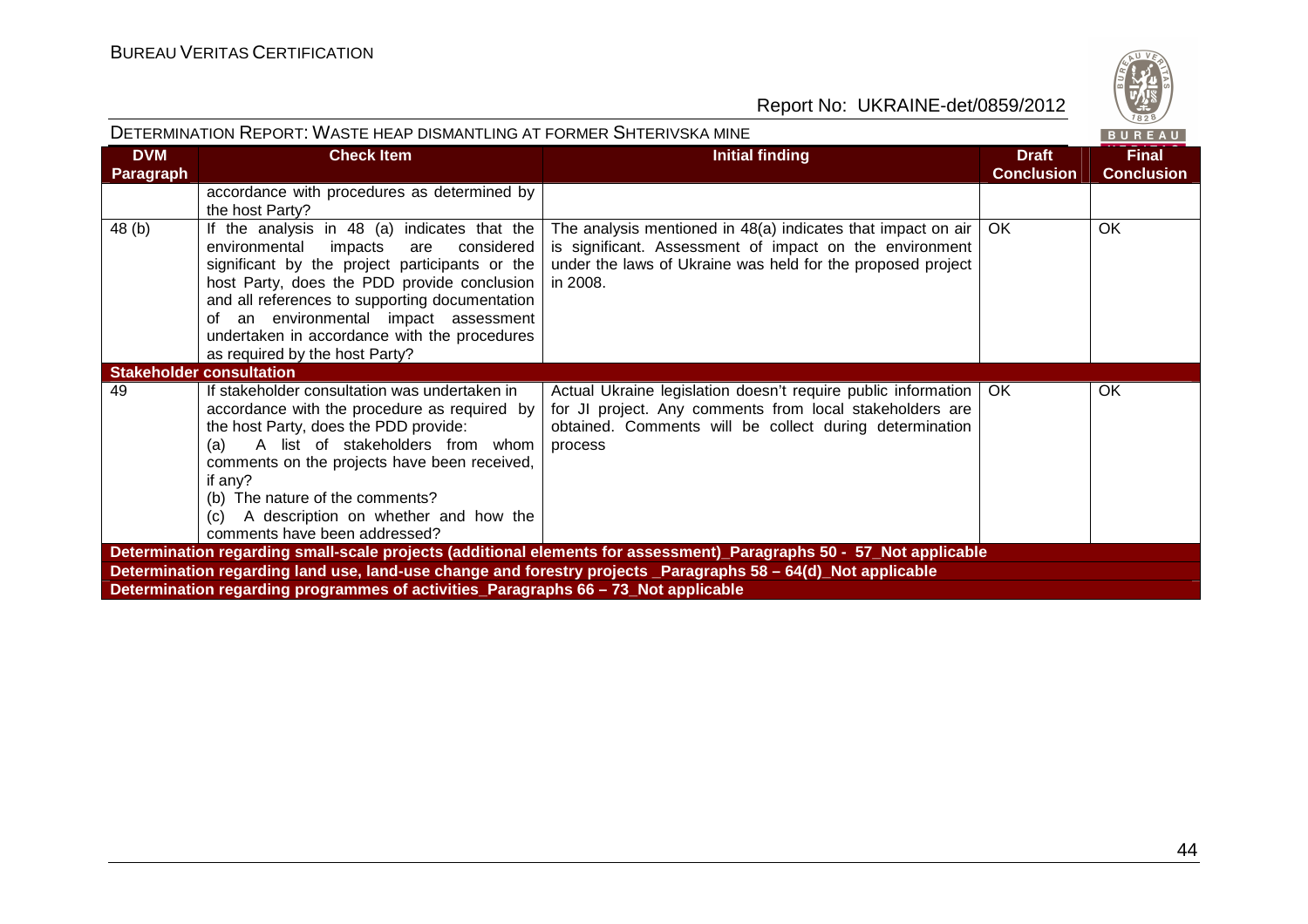



# **Table 2 Resolution of Corrective Action and Clarification Requests**

| Draft report clarifications and corrective action<br>requests by validation team                                                                                                                                                                                                                                                                                                                                                                                             | Ref. to<br>checklist<br>question<br>in table 1 | Summary of project participant response                                                                                                                                                                                                                                                                                                                                                            | Determination team conclusion |
|------------------------------------------------------------------------------------------------------------------------------------------------------------------------------------------------------------------------------------------------------------------------------------------------------------------------------------------------------------------------------------------------------------------------------------------------------------------------------|------------------------------------------------|----------------------------------------------------------------------------------------------------------------------------------------------------------------------------------------------------------------------------------------------------------------------------------------------------------------------------------------------------------------------------------------------------|-------------------------------|
| <b>CAR01</b><br>Please<br>subcontractors<br>add<br>data<br>on<br>0t<br>"Kompaniya 'Persha Yurydychna" Ltd involved to<br>the project activity.                                                                                                                                                                                                                                                                                                                               |                                                | "Remstroyproekt 2002" Ltd is the<br>contractor of waste heap sorting and<br>dismantling. Contract for work #138 from<br>17/11/08 between "Remstroyproekt 2002"<br>Ltd and Kompaniya 'Persha Yurydychna".                                                                                                                                                                                           | The issue is closed           |
| <b>CAR02</b><br>Please add history of waste heaps dismantled in<br>project frames. According to "Моделювання<br>температурного поля згасаючих териконів,<br>В.В. Попович, А.Д. Кузик, канд. фіз.-мат. наук,<br>доцент, О.О. Карабин, канд. фіз.-мат. наук,<br>доцент, О.Ю. Чмир, канд. фіз.-мат. наук<br>(Львівський державний університет безпеки<br><i>життедіяльності)</i> " time of waste heap burning<br>is about 15-20 years after finishing of waste heap<br>mantling |                                                | The beginning of waste heaps dumping -<br>1933 year, the end - 1968. Concerning<br>duration of burning waste heaps, it is still<br>controversial subject. In the literature<br>there are numbers from 5 to 50 years. In<br>terms of the project, an important matter<br>is the time of waste heap ignition.<br>However, in this project waste heaps that<br>are being dismantled were not burning. | The issue is closed           |
| CAR03<br>Please provide adequate satellite photos of<br>dismantled waste heap and photos that provide<br>clear identification of dismantled waste heap                                                                                                                                                                                                                                                                                                                       |                                                | The last photos of waste heap after<br>dismantling were taken in this area in<br>2002. Therefore, there is no possibility to<br>provide adequate photos.                                                                                                                                                                                                                                           | The issue is closed           |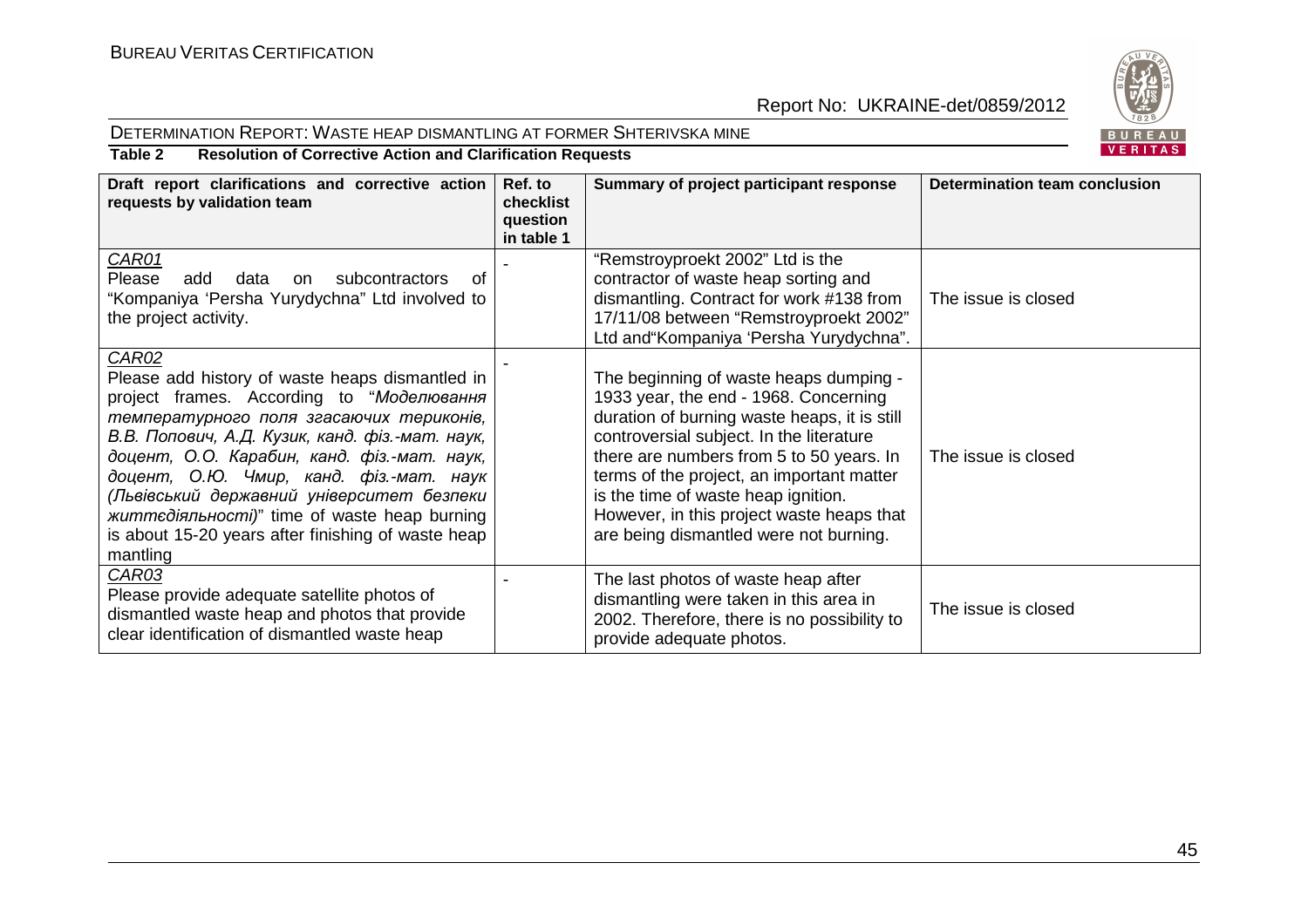

| <b>DETERMINATION REPORT: WASTE HEAP DISMANTLING AT FORMER SHTERIVSKA MINE</b>                                                                                                                                                                                                                                                    |       |                                                                                                                                                                                                                                                                                                                                             |                     | BUREAU         |
|----------------------------------------------------------------------------------------------------------------------------------------------------------------------------------------------------------------------------------------------------------------------------------------------------------------------------------|-------|---------------------------------------------------------------------------------------------------------------------------------------------------------------------------------------------------------------------------------------------------------------------------------------------------------------------------------------------|---------------------|----------------|
| CAR04<br>The proposed project envisages processing 100<br>000 tonnes of coal containing rock mass from<br>waste heap per year. Assuming that average coal<br>content is about 15%, about 55 000 tCO2eq will<br>be obtained per year. Please explain<br>misamendment between abovementioned<br>evaluations and table 2 of the PDD |       | Section A.2. provides statistical data on<br>the ash content and moisture content of<br>the rock mass of waste heaps. These<br>values have considerable fluctuations.<br>According to statistics, coal content can<br>be much higher than 12%. Accompanying<br>materials provide calculations of coal<br>content in the rock of waste heap. | The issue is closed | <b>VERITAS</b> |
| CAR05<br>Please provide written project approvals from the<br>both Parties Involved                                                                                                                                                                                                                                              | 19    | Project approvals from the both Parties<br>Involved will be provided in PDD, Section<br>A.5                                                                                                                                                                                                                                                 | Pending             |                |
| CAR06<br>Please provide more detailed description of<br>barriers for scenario 3. Wastes of coal production<br>uses for concrete production in JI project.                                                                                                                                                                        | 23    | An additional obstacle to the use of these<br>waste heaps as building materials is that<br>they have a high carbon content, which<br>leads to lower quality products. In<br>addition, the technology of building<br>materials requires fine grinding, resulting<br>in additional energy costs.                                              | The issue is closed |                |
| CAR07<br>Please provide correct data on project output                                                                                                                                                                                                                                                                           | 28(b) | correct data on project output is provided<br>in Section B2.                                                                                                                                                                                                                                                                                | The issue is closed |                |
| CAR08<br>Please provide evidences that coal obtained in<br>project frames will be burned in Ukraine                                                                                                                                                                                                                              | 32(a) | Carbonaceous fraction, which is the end<br>product of this project, does not meet<br>European standards for coal quality. As<br>the result, it may be consumed only in the<br>region where the project activities take<br>place.                                                                                                            | The issue is closed |                |
| CAR09<br>Please note the documents confirm project start<br>date                                                                                                                                                                                                                                                                 | 34(a) | The beginning of waste heap dismantling<br>is determined by the act.                                                                                                                                                                                                                                                                        | The issue is closed |                |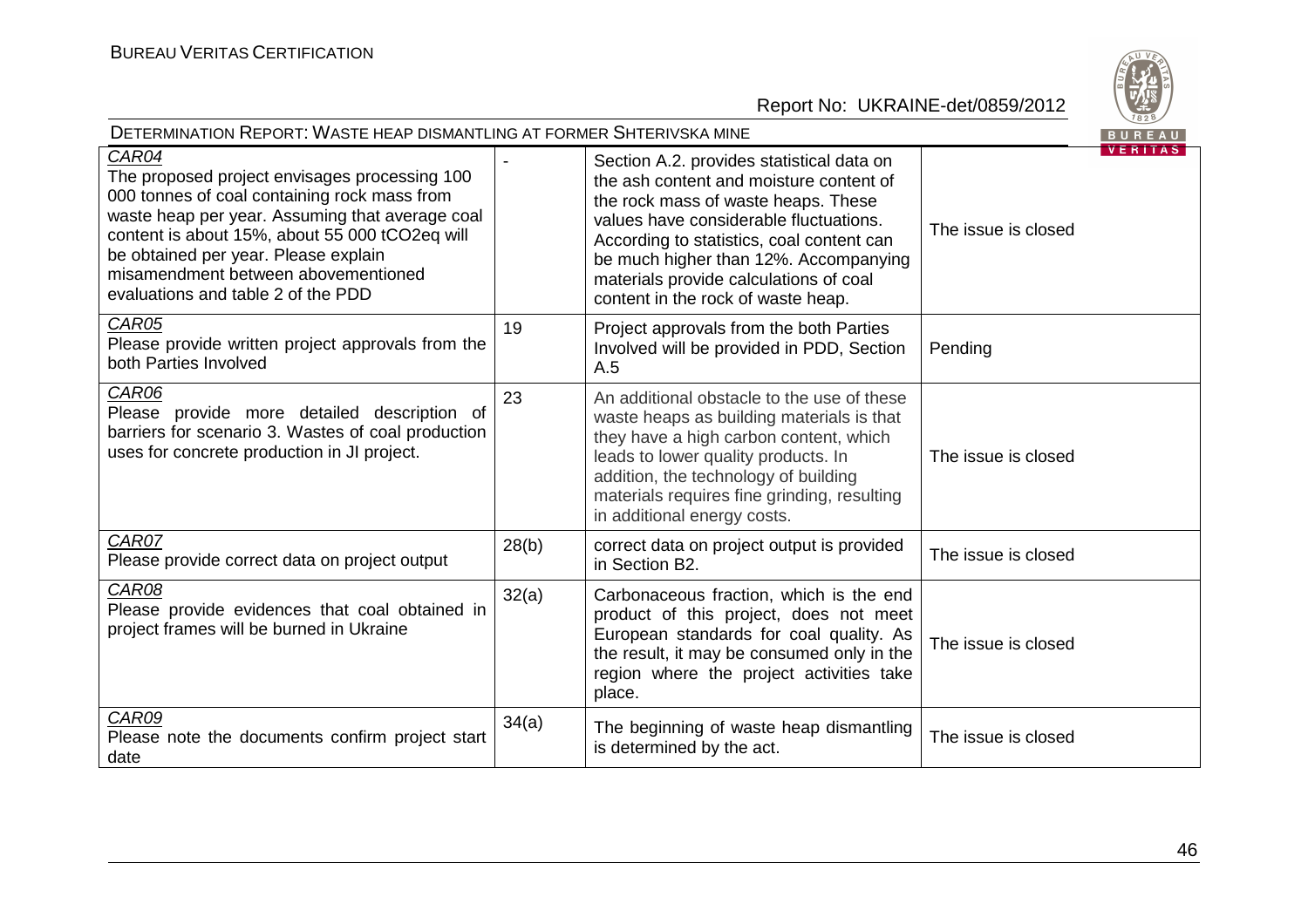

| DETERMINATION REPORT: WASTE HEAP DISMANTLING AT FORMER SHTERIVSKA MINE<br>BUREAU                                                                                                                                                                                                                                                                                                                                                                                                                  |       |                                                                                                                                                                                                                              |                     |                |  |
|---------------------------------------------------------------------------------------------------------------------------------------------------------------------------------------------------------------------------------------------------------------------------------------------------------------------------------------------------------------------------------------------------------------------------------------------------------------------------------------------------|-------|------------------------------------------------------------------------------------------------------------------------------------------------------------------------------------------------------------------------------|---------------------|----------------|--|
| CAR <sub>10</sub><br>Please provide to AIE documents, that describe<br>project key parameters, such as<br>sale<br>invoices<br>consumed<br>coal<br><b>on</b><br>containing rock mass<br>delivered<br>sale<br>invoices<br>on<br>coal<br>concentrate<br>invoices on consumed diesel fuel<br>monthly acts<br>on electric<br>energy<br>$\overline{\phantom{a}}$<br>consumptions<br>Also, Please provide documents describing<br>calculation of specific electricity consumption at<br>enrichment plant | 36(b) | Appropriate documents will be provided to<br><b>AIE</b>                                                                                                                                                                      | The issue is closed | <b>VERIIAS</b> |  |
| CAR11<br>PDD indicates that annual average data for<br>Donetsk Region was used for coal moisture and<br>ash content. Also, PDD contains description of<br>procedures following for laboratory samples.<br>Please correct this misamendment, also please<br>provide laboratory certificates on coal quality if<br>possible                                                                                                                                                                         | 36(b) | Laboratory quality certificates are<br>submitted to AIE. In Section D.1p.3.2<br>added: Ash and moisture content of<br>fraction (0-30m) is determined on the<br>basis of laboratory data, as a third party<br>of the project. | The issue is closed |                |  |
| <b>CAR12</b><br>Please add in the section D.1<br>sub-section<br>Measuring devices reference<br>Annex 3<br>on.<br>contained data on project measuring equipment                                                                                                                                                                                                                                                                                                                                    | 36(e) | Reference on Annex 3 «Monitiring plan»<br>contains data on project measuring<br>equipment.                                                                                                                                   | The issue is closed |                |  |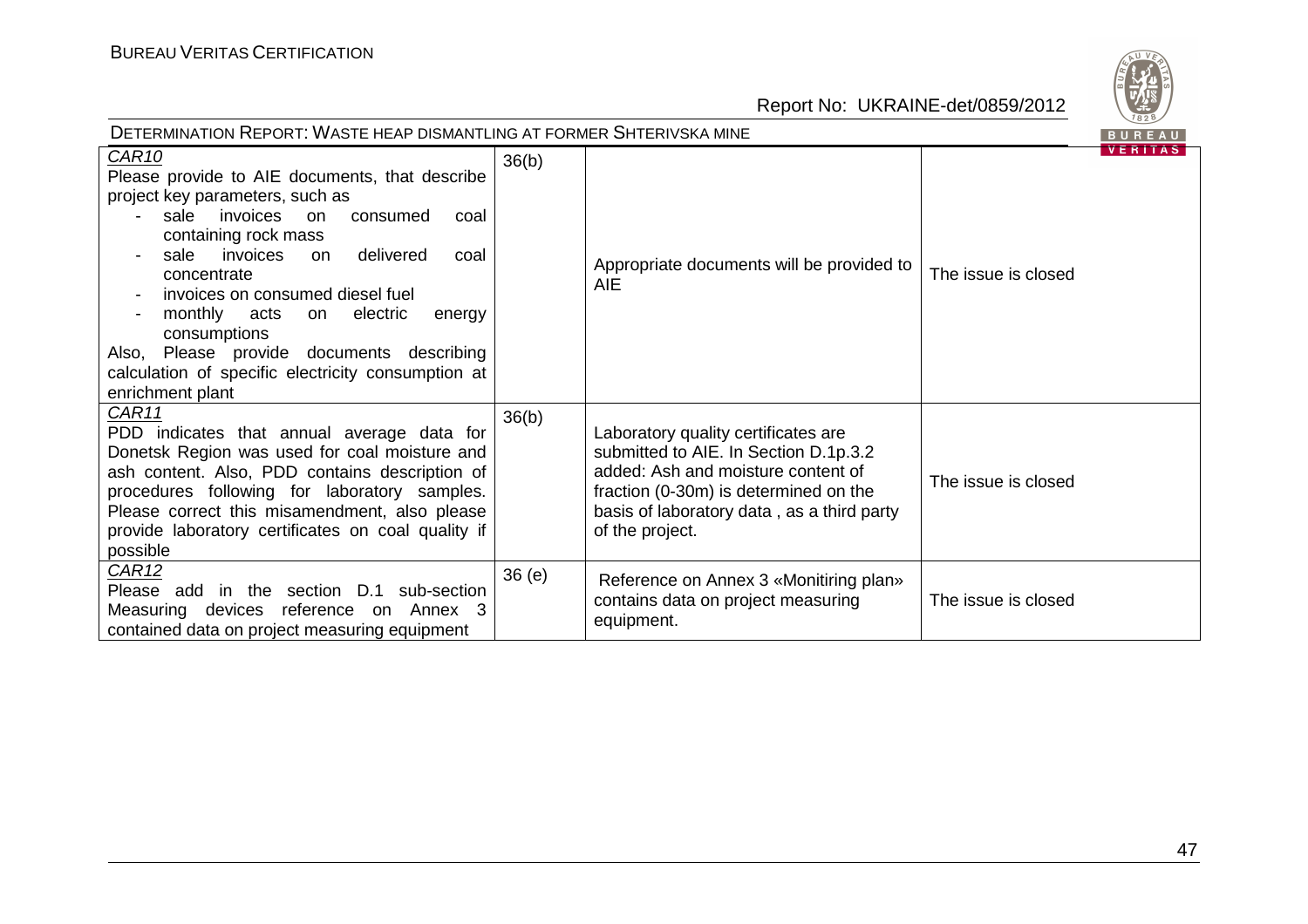| <b>DETERMINATION REPORT: WASTE HEAP DISMANTLING AT FORMER SHTERIVSKA MINE</b><br><b>BUREAU</b>                                                                                       |             |                                                                                                                                                                                                                                                                                                                                                                                                                                                                                                                                                                          |                     |         |  |
|--------------------------------------------------------------------------------------------------------------------------------------------------------------------------------------|-------------|--------------------------------------------------------------------------------------------------------------------------------------------------------------------------------------------------------------------------------------------------------------------------------------------------------------------------------------------------------------------------------------------------------------------------------------------------------------------------------------------------------------------------------------------------------------------------|---------------------|---------|--|
| CAR <sub>13</sub><br>Please add information how values of coal<br>concentrate will be crosschecked                                                                                   | 36(f)(v)    | Information how values of coal<br>concentrate will be crosschecked is<br>described in Section D.1.: To determine<br>this parameter the commercial data of<br>company are used. To confirm the<br>amount of coal checks and documents<br>from customers are used. Taken into<br>account and refers to the project activity<br>only product which delivered to the<br>customer. Weighing takes place on site<br>using certified scales. Regular cross-<br>inspections with customers are executed.<br>Information of summurized reports is<br>based on these delivery data | The issue is closed | VERTIAS |  |
| CAR14<br>The PDD in the section B notes that coal NCV is<br>lowered comparable with data of Ukrainian<br>Statistic Service. Please add data on coal NCV<br>lowering in the section D | 36 (f) (vi) | added                                                                                                                                                                                                                                                                                                                                                                                                                                                                                                                                                                    | The issue is closed |         |  |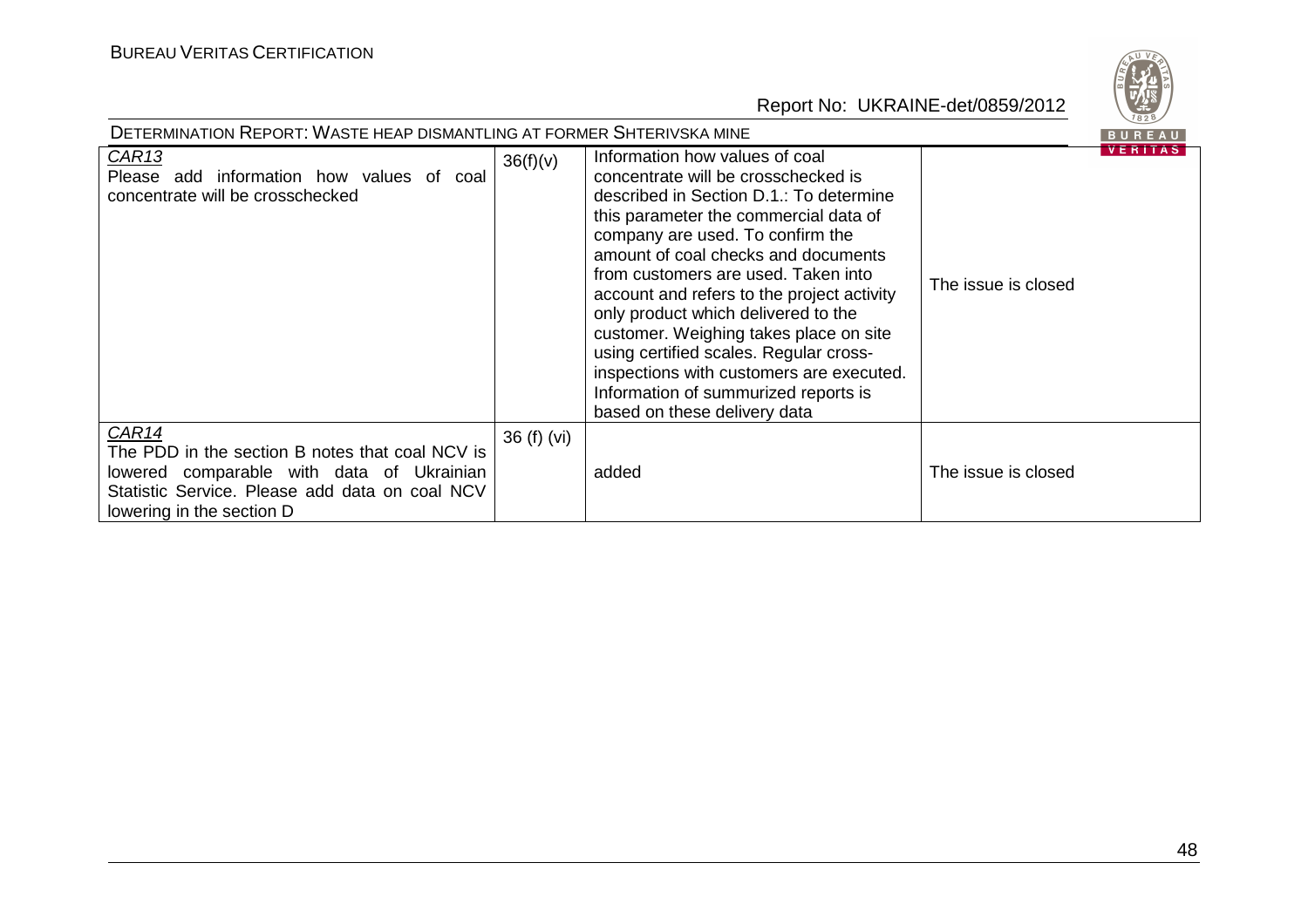



|                                                                                                                                             |        |                                                                                                                                                                                                                                                                                                                                                                                                                                                                                                                                                                                                                                                                                                                                                  | <b>VERITAS</b>      |
|---------------------------------------------------------------------------------------------------------------------------------------------|--------|--------------------------------------------------------------------------------------------------------------------------------------------------------------------------------------------------------------------------------------------------------------------------------------------------------------------------------------------------------------------------------------------------------------------------------------------------------------------------------------------------------------------------------------------------------------------------------------------------------------------------------------------------------------------------------------------------------------------------------------------------|---------------------|
| CAR <sub>15</sub><br>relevant<br>Please add<br>reference<br>order<br>on<br>describing<br>collecting<br>data<br>and<br>keeping<br>procedures | 36 (m) | Noted in Section D.1.: Documents<br>and reports on the data that are<br>monitored will be archived and stored by<br>the project participants. The following<br>documents<br>will<br>be stored: primary<br>the<br>accounting<br>documents<br>for<br>of<br>monitored parameters in paper form;<br>intermediate reports, orders and other<br>monitoring documents in paper<br>and<br>electronic<br>documents<br>form;<br>on<br>measurement devices in paper<br>and<br>electronic form. These documents and<br>other data monitored and required for<br>determination and verification, as well as<br>any other data that are relevant to the<br>operation of the project will be kept for at<br>least two years after the last transfer of<br>ERUs. | The issue is closed |
| CL01<br>Please clarify source of project geographical<br>coordinates                                                                        |        | Source of geographic coordinates -<br>program Google - Earth, version 6.0.                                                                                                                                                                                                                                                                                                                                                                                                                                                                                                                                                                                                                                                                       | The issue is closed |
| CLO2<br>Please add data on quantities of sorting<br>equipment involved in the project and shift-cycle<br>of sorting unit                    |        | Required data was added                                                                                                                                                                                                                                                                                                                                                                                                                                                                                                                                                                                                                                                                                                                          | The issue is closed |